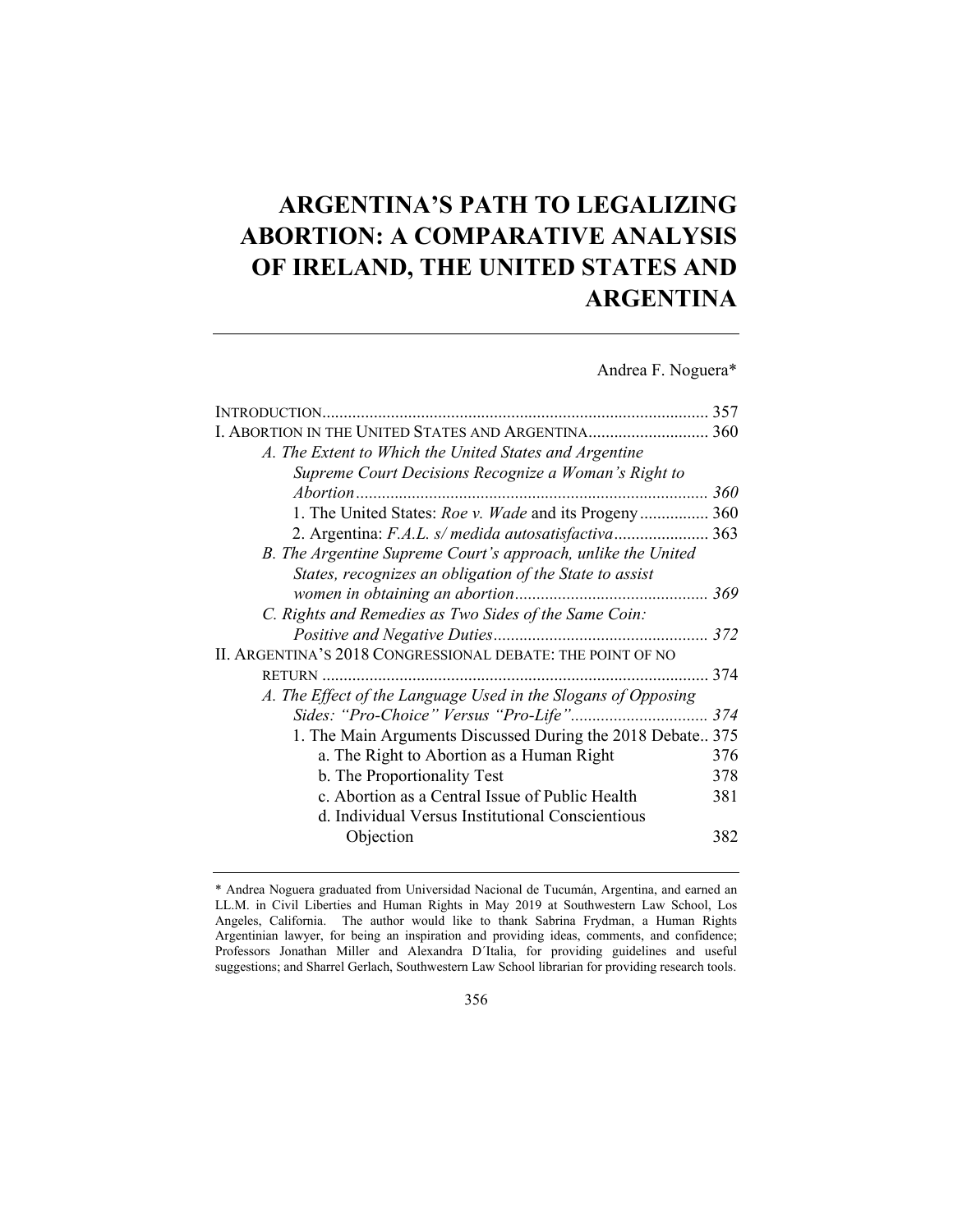| III. UNDERSTANDING WHY ARGENTINA DID NOT PASS THE LAW:      |  |
|-------------------------------------------------------------|--|
| WHAT IS THE MAIN OBSTACLE TO LEGALIZING ABORTION? 383       |  |
| A. The Power and Role of the Catholic Church: Pressure From |  |
|                                                             |  |
| B. The Next Step Moving Forward: The Irish Referendum as a  |  |
|                                                             |  |
|                                                             |  |
|                                                             |  |
|                                                             |  |
|                                                             |  |
| 5. Social Mobilizations and Geographic Position 389         |  |
|                                                             |  |
|                                                             |  |

#### **INTRODUCTION**

Argentina portrays itself as a country that that offers tourists a destination to mate, eat delicious steak, and listen a tango. What the outside observers probably do not know is that despite its carefree reputation, Argentina allows its women, specifically poor women, to die because of clandestine abortions. Abortion is illegal in Argentina and low-income women specifically suffer the consequences from this lack of access to safe abortion services. As a result, low-income women disproportionally die due to botched at-home abortions.<sup>1</sup> As René Favaloro<sup>2</sup> famously stated, "the rich defend illegal abortion to keep it secret and not be ashamed, while poor girls are dying in the slums because they do not have access to the clinics that are making fortunes taking the shame out of the uterus of the rich."3

 <sup>1.</sup> CÓDIGO PENAL [CÓD. PEN.] [CRIMINAL CODE] art. 85 (Arg.), http://servicios.infoleg.gob.ar/infolegInternet/anexos/15000-19999/16546/norma.htm.

 <sup>2.</sup> Dr. René Favaloro was a famous cardiac surgeon from Argentina who is best remembered for conducting the first planned coronary artery bypass surgery, using a technique he invented himself. He was also the first surgeon in Argentina to perform successful hearttransplant surgery. A highly prominent personality in the Argentine medical fraternity. After spending a long time working in Ohio in the United States, when he returned to Argentina he realized that there was a lack of an institution of similar excellence to the Cleveland Clinic, the place where he had worked. Therefore, with the help of several collaborators, he finally founded the Favaloro Foundation in 1975. Favaloro was deeply concerned about the health of the general public and took many efforts to improve public health. *See Biografía*, FUNDACIÓN FAVALORO, HOSPITAL UNIVERSITARIO, https://www.fundacionfavaloro.org/biografia/ (last visited Nov. 17, 2018).

 <sup>3.</sup> *Que opinaba Rene Favaloro sobre el aborto*, VILLEGAS NOTICIAS (June 12, 2018), https://www.villegasnoticias.com/general/que-opinaba-rene-favaloro-sobre-el-aborto/.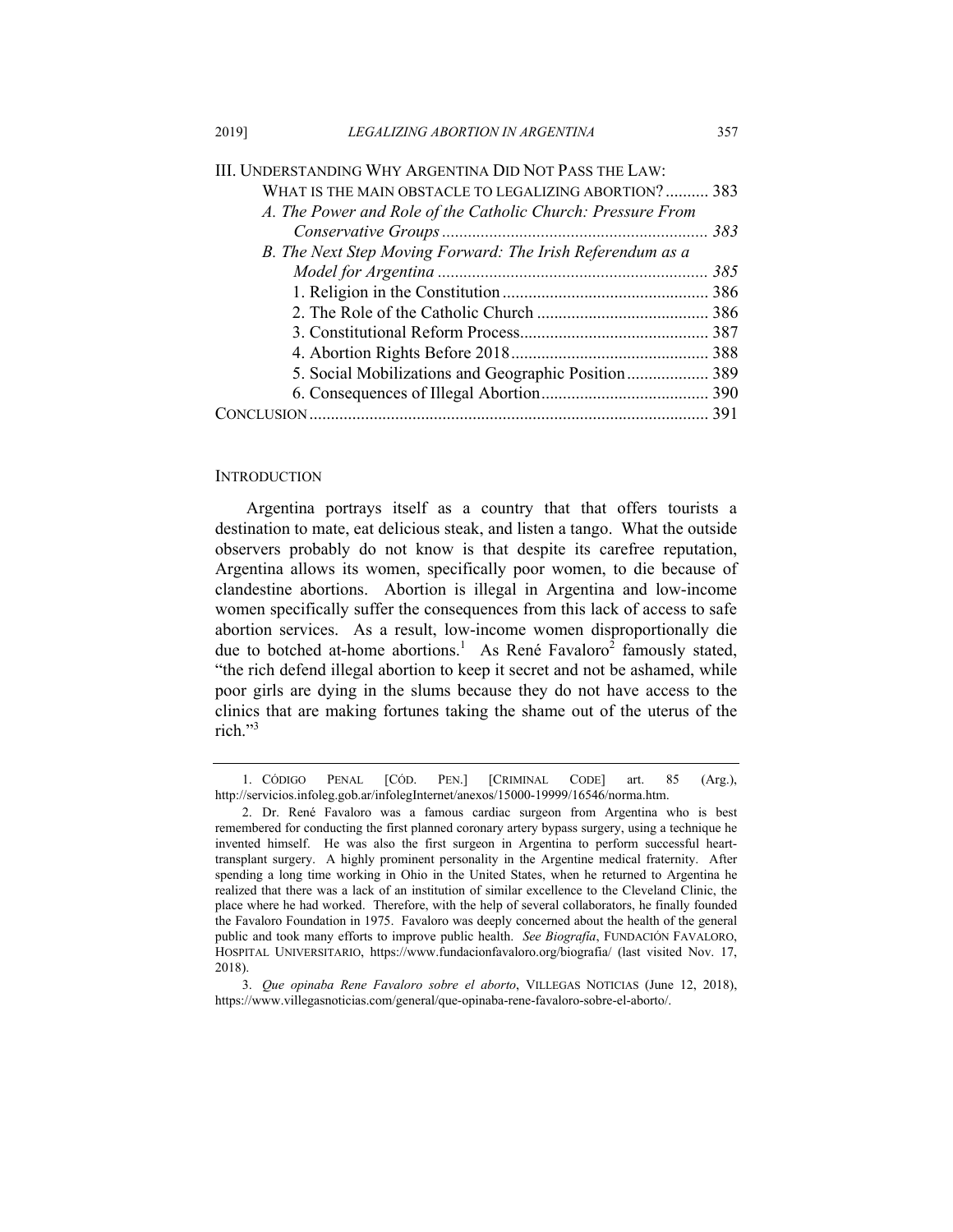Only two exceptions exist to make abortion legal in Argentina, both articulated in Article 86 of the National Criminal Code. The first exemption applies when a risk to the woman's life or health exists. The second exemption exists for cases in which the rape of an insane woman results in pregnancy.<sup>4</sup> Though the law initially protected only women with developmental disadvantages, the Argentine Supreme Court interpreted Article 86 in the 2012  $F.A.L.$  case,<sup>5</sup> to extend the rape exception to include all women, not only to the "insane."

Argentina may put an end to clandestine abortions by passing a law of general application through the National Congress. Although the 1853 Argentine Constitution was modeled after the United States Constitution, and the United States case law contributes significantly to Argentine jurisprudence, a review of Argentine constitutionalism and history shows that Argentina should not follow the United States approach to reproductive rights. Unlike the United States, where the judiciary took the lead in abortion law, this judicial approach has not provided a solution in Argentina. A comparative analysis between the Argentine Supreme Court's ruling in the *F.A.L.* case and United States' ruling in *Roe v. Wade*, 6 demonstrates that the Argentine Supreme Court went beyond the right to privacy, instead recognizing abortion as a human right that must be guaranteed by the State.

Even though the *F.A.L.* decision offers an excellent analysis and makes use of aspects of *Roe*, a legislative path offers a much better strategy for Argentine abortion advocates. In the United States the judicial path to abortion rights faces serious resistance, and in Argentina the courts are comparatively weaker politically than U.S. courts. The lack of compliance

 5. F.A.L. s/ medida autosatisfactiva, Corte Suprema de Justicia de la Nación [CSJN] [National Supreme Court of Justice], Mar. 13, 2012, Fallos 335:197 (2012) (Arg.).

 6. Roe v. Wade, 410 U.S. 113 (1973), *overruled in part by* Planned Parenthood of Se. Pa. v. Casey, 505 U.S. 833 (1992) (establishing the "undue burden" test for abortion access).

 <sup>4.</sup> CÓD. PEN. art. 86 (Arg.). Article 86 states:

El aborto practicado por un médico diplomado con el consentimiento de la mujer encinta, no es punible:

<sup>1</sup>º Si se ha hecho con el fin de evitar un peligro para la vida o la salud de la madre y si este peligro no puede ser evitado por otros medios.

<sup>2</sup>º Si el embarazo proviene de una violación o de un atentado al pudor cometido sobre una mujer idiota o demente. En este caso, el consentimiento de su representante legal deberá ser requerido para el aborto

<sup>(</sup>translated as "The abortion performed by a certified doctor with the consent of the pregnant woman is not punishable:

<sup>1</sup>º If it has been done in order to avoid a danger to the life or health of the mother and if this danger cannot be avoided by other means.

<sup>2</sup>º If the pregnancy comes from a rape or an attack on modesty committed on an idiot or insane woman. In this case, the consent of your legal representative must be required for the abortion.").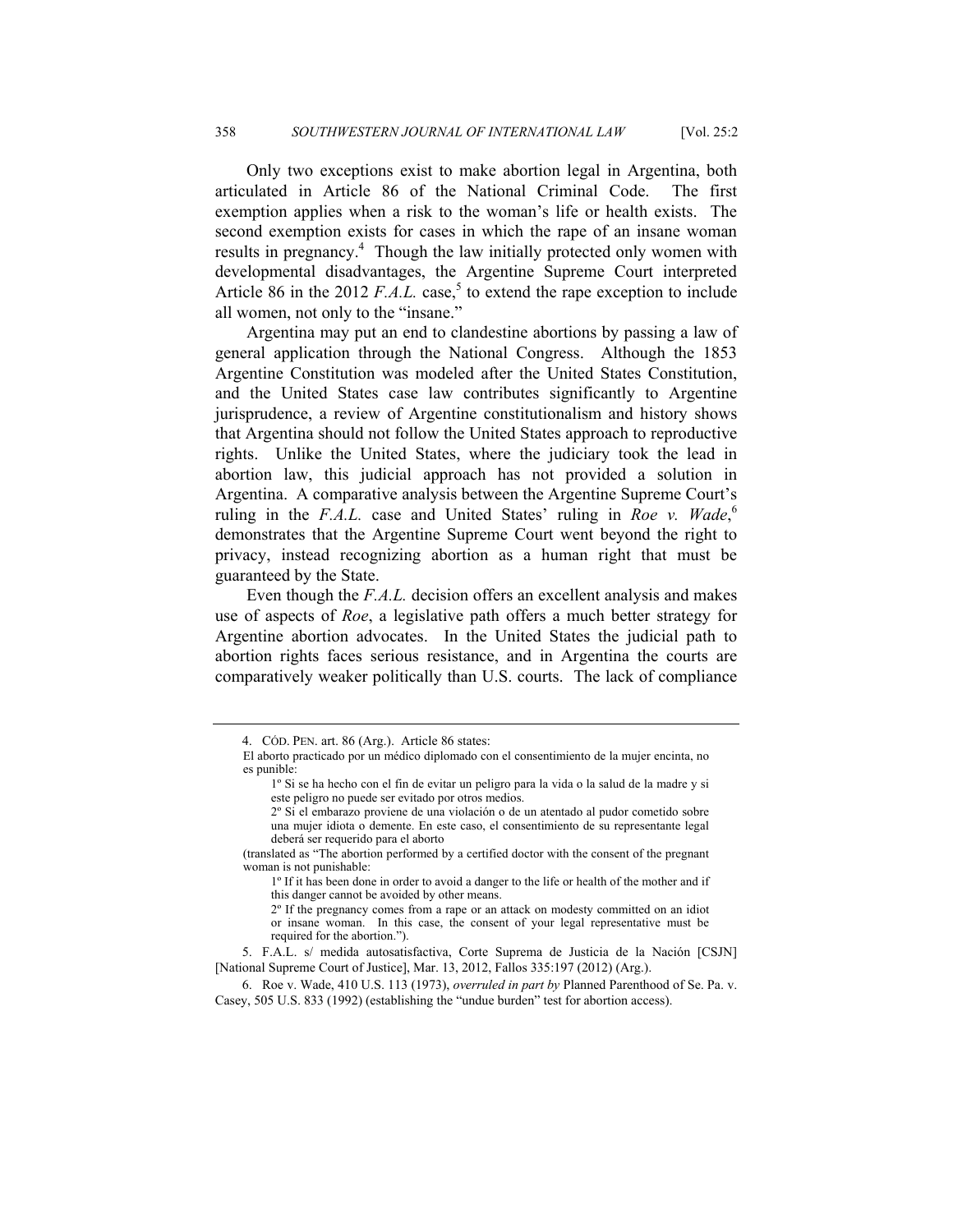with the Supreme Court ruling in *F.A.L.* demonstrates that Argentina is a country where the judiciary lacks enforcement power. Only a legislative path adequately focuses on positive obligations of the state to protect women.

The 2018 Congressional abortion debate demonstrated that the legislative path is the superior method for legalizing abortion. The fact that Argentina did not pass the abortion law in 2018, falling seven votes short in the Senate, does not diminish the powerful value of the 2018 Congressional debate. After months of receiving speakers in Congress from all different fields of study, today, the concept of abortion as a human right is no longer taboo, and it has become a common topic at Argentine family and friends' discussions, a practice unheard of before 2018.<sup>7</sup>

While Argentina was unable to pass its abortion bill in May 2018, Ireland offers perhaps the best approach for Argentina to model its legislative approach to abortion rights as the Ireland legislation became an inspiration for the country to move forward in human and women's rights. Given the favorable results of its Constitutional Referendum, Ireland offers an example of how a Catholic-majority country – much like Argentina's faith-driven population – successfully passed legislation that satisfied both sides of the abortion debate.<sup>8</sup> Ireland offers a blueprint for how, in Argentina, a referendum can ensure that democratic forces prevail.

First, section I of this article compares *Roe* with *F.A.L.* and concludes that, although the Argentine Supreme Court recognized abortion as a human right, the Argentine Supreme Court lacks the authority to enforce its precedents across the country. In section II, an explanation of the process that Argentina experienced in 2018 demonstrates that the country has the potential to mobilize society, but that Argentina must still follow a legislative path to establish abortion rights for its women-citizens. Finally, section III will compare Argentina's experience to Ireland's in 2018 to show that Ireland's approach, rather than the U.S. method, offers a workable and successful model for Argentina's legislature to follow.

 <sup>7.</sup> Marina Franco, *La votación por el aborto en Argentina genera movilizaciones en todo el continente*, N.Y. TIMES (ARG.) (Aug. 7, 2018), https://www.nytimes.com/es/2018/08/07/argentina -aborto-debate-mundo/.

 <sup>8.</sup> Yasmeen Serhan, *Pro-Abortion-Rights Activists Won in Ireland, But Not Argentina*, ATLANTIC MAG. (Aug. 10, 2018), https://www.theatlantic.com/international/archive/2018/08/ abortion-vote-argentina-ireland/567200/.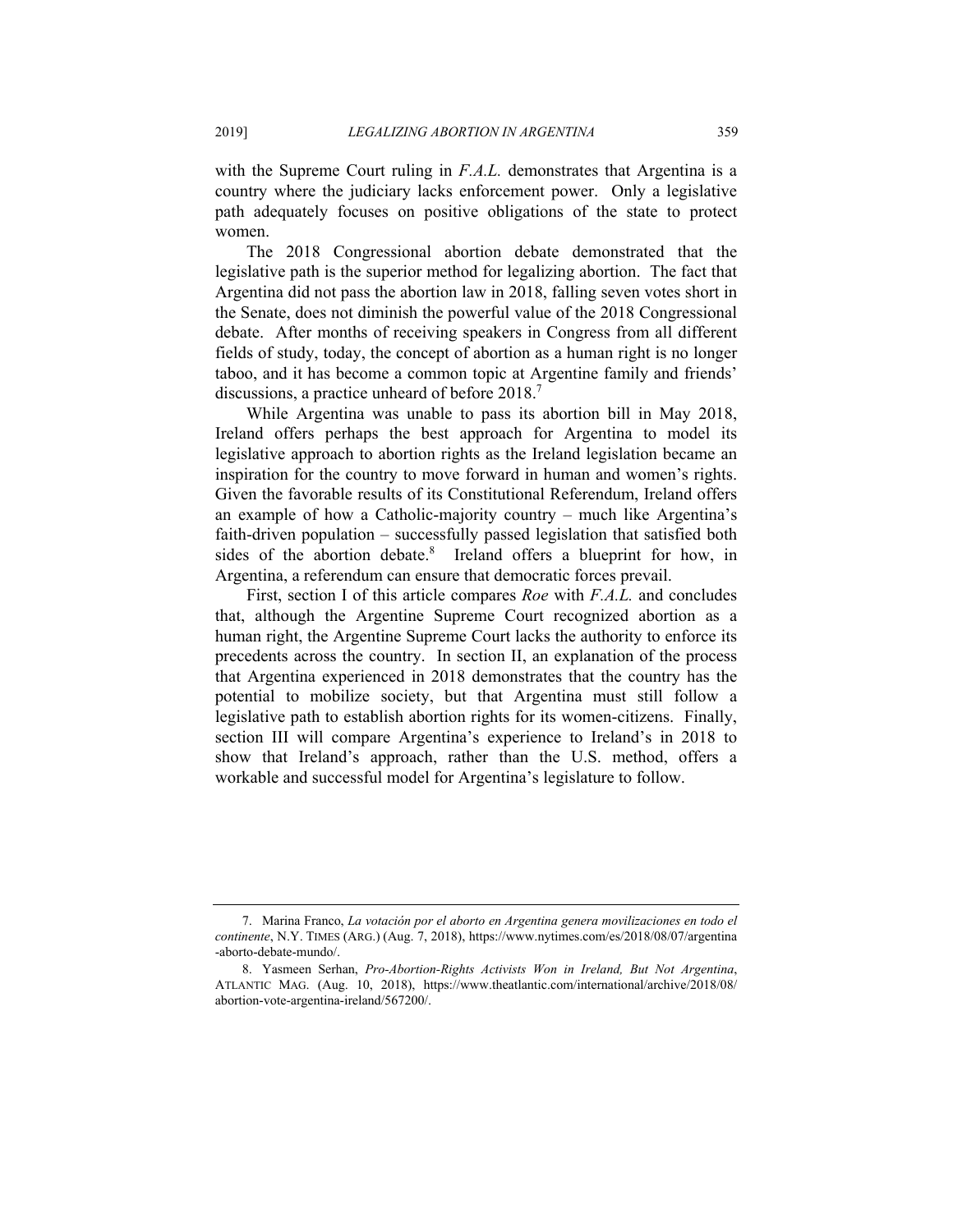#### I. ABORTION IN THE UNITED STATES AND ARGENTINA

*A. The Extent to Which the United States and Argentine Supreme Court Decisions Recognize a Woman's Right to Abortion* 

# 1. The United States: *Roe v. Wade* and its Progeny

The case law approach has not produced a definitive resolution of the abortion issue in the U.S. despite the United States Supreme Court's enormous authority within the U.S. legal system. The Court's abortion decisions are subject to constant challenges to by both state legislatures and lower courts.

In 1973, the U.S. Supreme Court acknowledged a woman's right to obtain an abortion in *Roe v. Wade.*<sup>9</sup> The Court held that the fundamental right of privacy involves the right of a woman to have an abortion free from state interference during the first trimester of pregnancy and with only limited interference during the second.10 In *Roe*, the Supreme Court concluded that the fetus is not a "person" within the meaning of the Fourteenth Amendment's due process and equal protection guarantees.<sup>11</sup> The Court explained that "person" did not include "the unborn," and, therefore, was not afforded constitutional protections prior to viability.<sup>12</sup> Although women's rights advocates considered the decision a big and early

<sup>9</sup>*. Roe,* 410 U.S. at 153 ("This right of privacy, whether it be founded in the Fourteenth Amendment's concept of personal liberty and restrictions upon state action, as we feel it is, or, as the District Court determined, in the Ninth Amendment's reservation of rights to the people, is broad enough to encompass a woman's decision whether or not to terminate her pregnancy.").

<sup>10</sup>*. Id*. at 164-65. In the opinion, Justice Blackmun states:

To summarize and to repeat:

<sup>1.</sup> A state criminal abortion statute of the current Texas type, that excepts from criminality only a lifesaving procedure on behalf of the mother, without regard to pregnancy stage and without recognition of the other interests involved, is violative of the Due Process Clause of the Fourteenth Amendment.

<sup>(</sup>a) For the stage prior to approximately the end of the first trimester, the abortion decision and its effectuation must be left to the medical judgment of the pregnant woman's attending physician.

<sup>(</sup>b) For the stage subsequent to approximately the end of the first trimester, the State, in promoting its interest in the health of the mother, may, if it chooses, regulate the abortion procedure in ways that are reasonably related to maternal health.

<sup>(</sup>c) For the stage subsequent to viability, the State in promoting its interest in the potentiality of human life may, if it chooses, regulate, and even proscribe, abortion except where it is necessary, in appropriate medical judgment, for the preservation of the life or health of the mother.

*Id*.

<sup>11</sup>*. Id*. at 158.

<sup>12</sup>*. Id*. at 158, 162-64 (explaining that "the unborn have never been recognized in the law as persons in the whole sense.").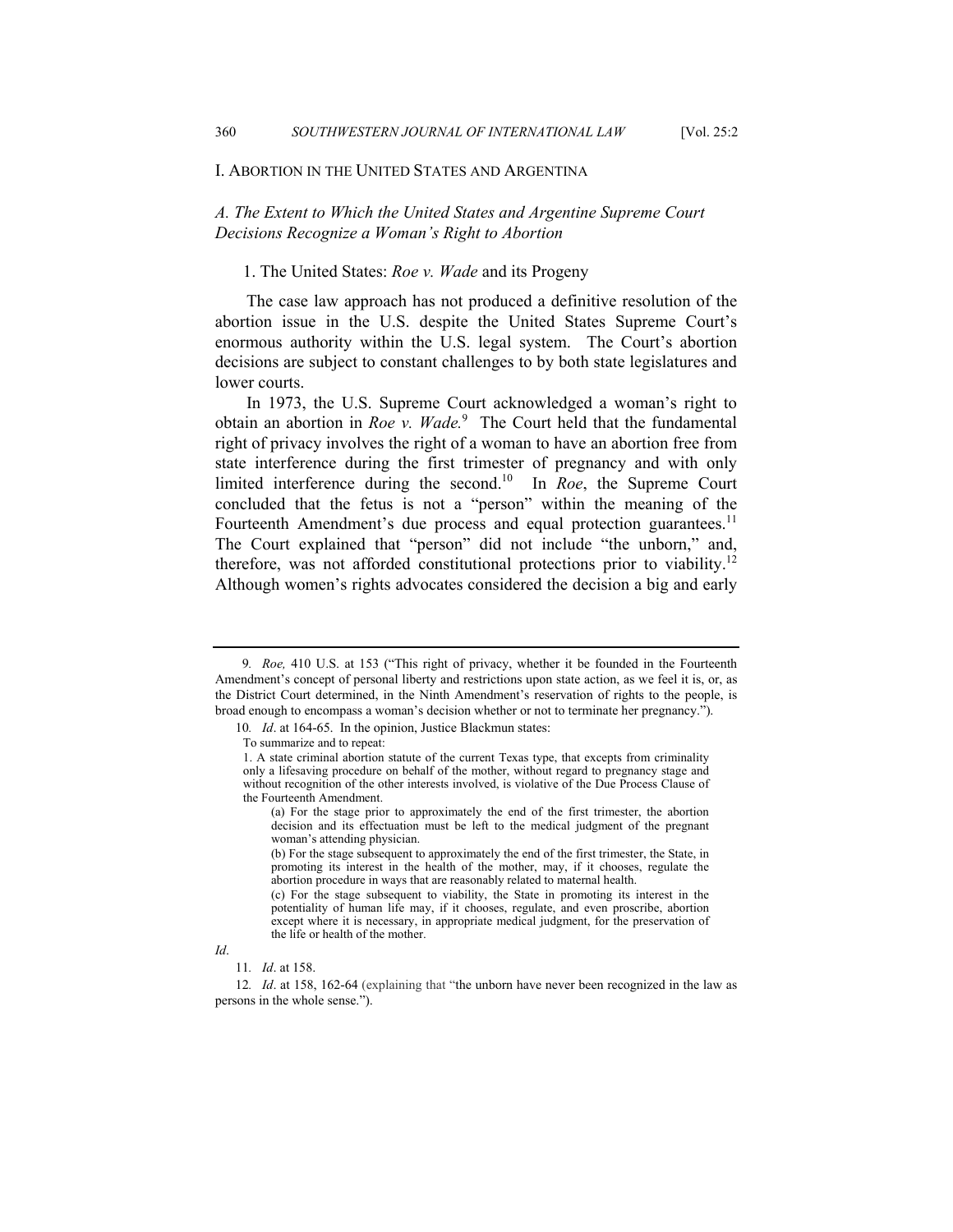win, since its legalization, many states have created hurdles that make abortion more difficult for many women to obtain.

Nineteen years after the *Roe* decision, the Court decided *Planned*  Parenthood v. Casey,<sup>13</sup> which represented a turning point in the abortion case law, because it established that states did have the right to regulate abortion and pass "viewpoint" legislation favoring the rights of even a previability fetus as long as the law did not place an undue burden on a woman's access to abortions.<sup>14</sup> From this decision on, state legislatures began to test the limits of *Casey* and the undue burden test, often intending to undermine the rights recognized in *Roe*. 15

In 2016, the Supreme Court's *Whole Woman's Health v. Hellerstedt*<sup>16</sup> decision established a balancing test that did not totally resolve the problem in *Casey*, but which clarified how the undue burden standard applied to health-justified abortion restrictions. Justice Ginsburg, in a concurring opinion, declared that "[s]o long as this Court adheres to *Roe v. Wade* and *Planned Parenthood v. Casey*, Targeted Regulation of Abortion Providers laws . . . that 'do little or nothing for health, but rather strew impediments to abortion,' cannot survive judicial inspection."17

Since *Roe*, all states have passed laws regulating the circumstances and conditions for a woman to obtain an abortion, with sharp differences among them. According to the Guttmacher Institute's 2018 report on abortion laws, forty-two states require that a licensed doctor perform abortions, and nineteen states demand that a second physician be involved after a certain stage.<sup>18</sup> Regarding public funding, thirty-two states and the District of Columbia prohibit the use of state funds except in specific cases when federal funds are available and the woman's life is in danger or the pregnancy is the result of rape or incest.<sup>19</sup> Eleven states limit insurance coverage for abortion services to cases where the mother's health is at risk, and forty-five states permit private insurance providers to refuse to

19*. Id*.

 <sup>13.</sup> Planned Parenthood of Se. Pa. v. Casey, 505 U.S. 833 (1992) (plurality).

<sup>14</sup>*. Id*. at 852.

 <sup>15.</sup> Linda J. Wharton et al., *Preserving the Core of Roe: Reflections on Planned Parenthood v. Casey*, 18 YALE J.L. & FEMINISM 317, 353 (2006) ("[I]n a significant number of cases, federal courts have repudiated or misapplied the protections of Casey, manipulating the undue burden standard in an incremental undermining of *Roe*.").

 <sup>16. 136</sup> S.Ct. 2292 (2016).

<sup>17</sup>*. Id*. at 2321 (Ginsburg, J., concurring) (quoting Planned Parenthood of Wis., Inc. v. Schimel, 806 F.3d 908, 921 (7th Cir. 2015)).

<sup>18</sup>*. An Overview of Abortion Laws*, GUTTMACHER INST., https://www.guttmacher.org/statepolicy/explore/overview-abortion-law (last visited Oct. 14, 2018).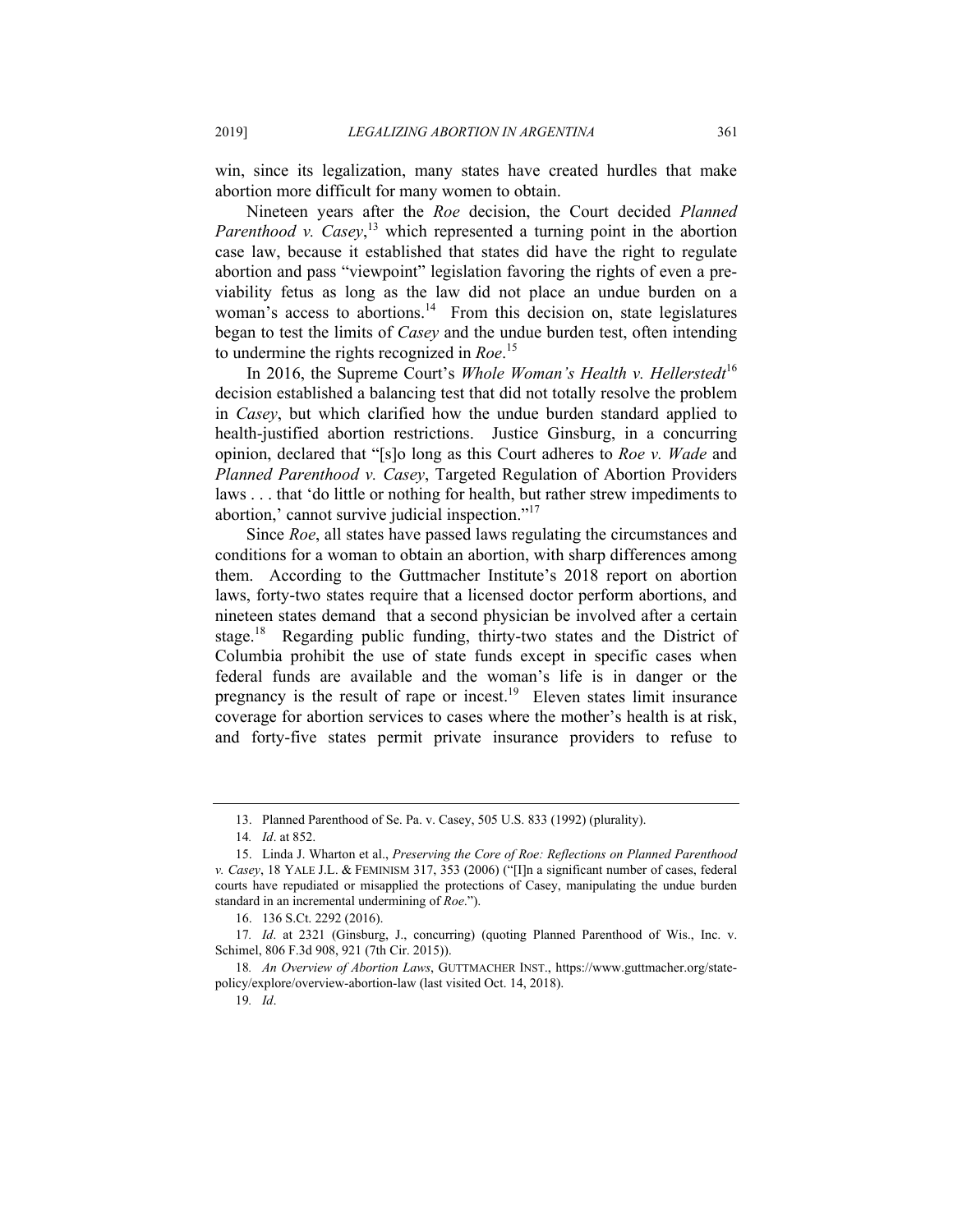participate in abortions.<sup>20</sup> Seventeen states mandate that abortion providers give women counseling before an abortion that includes information on at least one of the following: the connection between abortion and breast cancer (five states), the ability of a fetus to feel pain (twelve states), and the long-term mental health consequences for the woman (eight states).<sup>21</sup> Moreover, twenty-seven states require a twenty-four-hour waiting periods between such counseling and the abortion procedure.<sup>22</sup> Regarding parental involvement, thirty-seven states require parental involvement in a minor's decision to access the procedure, twenty-six of which require the consent of one or both parents, while eleven demand that one or both parents be notified.23

Today, pro-choice advocates in the U.S. fear for the future of *Roe*  given the new, more conservative composition of the Supreme Court.<sup>24</sup> As Professors Erwin Chemerinsky and Michele Goodwin point out, "[a]bortion rights in the United States are in serious jeopardy."25 President Trump expressed his position that *Roe* should be overturned.<sup>26</sup> According to Chemerinsky, "Mr. Trump predicts that the Supreme Court will reverse itself on abortion rights . . . some states will ban the procedure and others may allow abortion services. Such a system would undoubtably caus[e] significant health burdens for women . . . particularly for low-income women."<sup>27</sup>

Moreover, fear that *Roe* could be overturned with the new composition of the Supreme Court seems likely if cases like *Planned Parenthood of* 

 25. Erwin Chemerinsky & Michele Goodwin, *Abortion: A Woman's Private Choice*, 95 TEX. L. REV. 1189, 1189 (2017).

27. Chemerinsky & Goodwin, *supra* note 25, at 1190.

<sup>20</sup>*. Id*.

<sup>21</sup>*. Id*.

<sup>22</sup>*. Id*.

<sup>23</sup>*. Id*.

 <sup>24.</sup> The three justices that composed the plurality in *Casey* whom established the undue burden test – Sandra Day O'Connor, Anthony Kennedy and David Souter – no longer sat on the Court at the end of 2018. Following President Trump's nomination and appointment of Justice Neil Gorsuch's, replacing Justice Scalia, and Bret Kavanaugh, replacing Justice Kennedy, has raised questions about whether the Court will continue to follow the abortion case law precedent. Jon O. Shimabukuro, *Abortion, Justice Kennedy, and Judge Kavanaugh*, CONG. RES. SERV. (Aug. 8, 2019), https://fas.org/sgp/crs/misc/LSB10185.pdfb.

<sup>26</sup>*. See* Hannah Smothers, *Trump Said He'd Probably Overturn* Roe v. Wade, COSMOPOLITAN (Oct. 20, 2016), https://www.yahoo.com/entertainment/trump-said-hed-probablyoverturn-155027221.html ("When asked by debate moderator Chris Wallace if Trump wanted to see the Supreme Court overturn the case that makes abortion legal for American women, Trump replied yes, he would, in fact, want that. 'If we put another two or perhaps three justices on, that will happen,' Trump said. 'And that will happen automatically, in my opinion, because I'm putting pro-life justices on the court.'").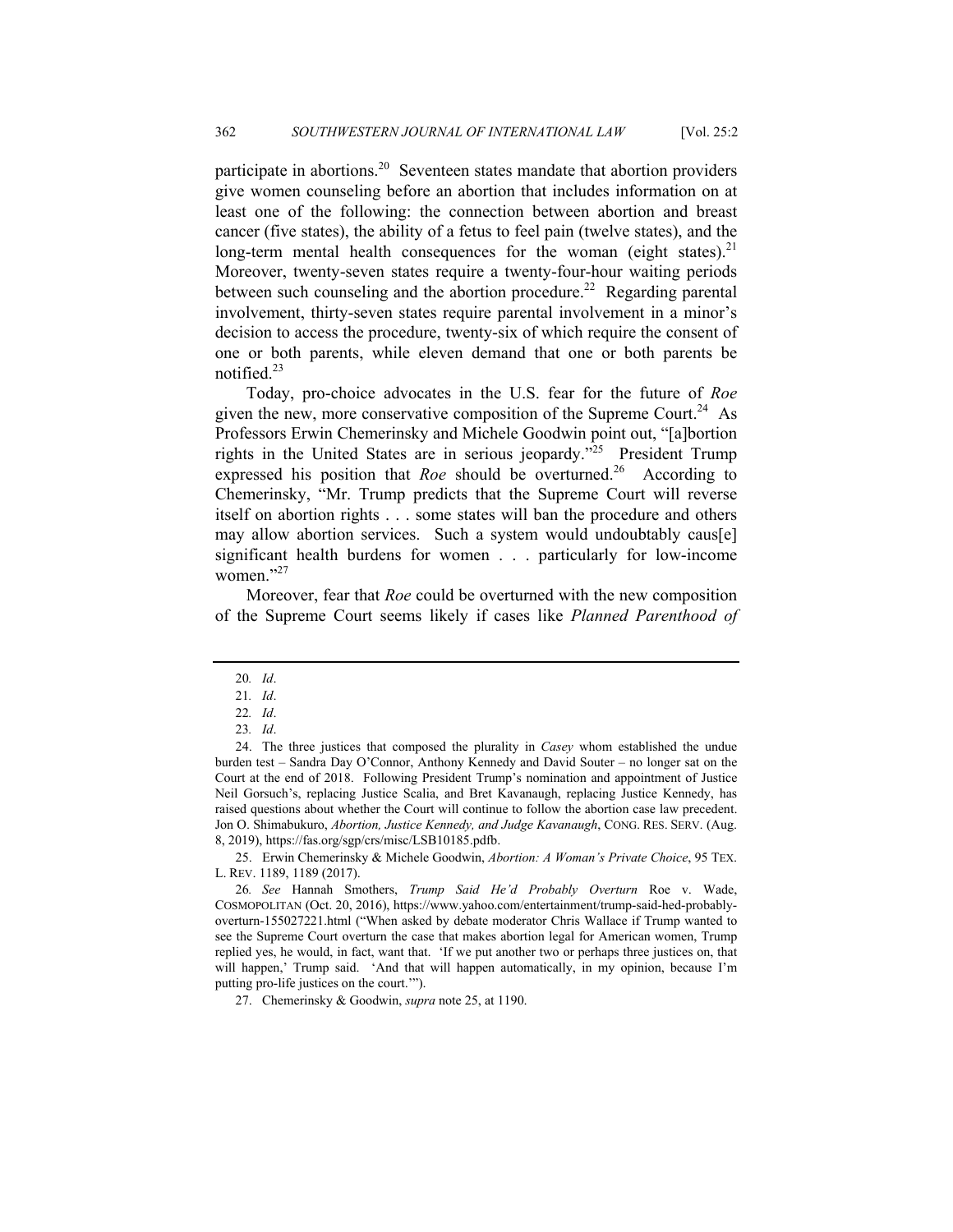*Arkansas and Eastern Oklahoma v. Jegley*28 find their way to the Supreme Court. In *Jegley*, Arkansas claimed that abortions by the use of medication, which uses pills to induce abortions in the first nine weeks of pregnancy, were unsafe and caused women health complications. Arkansas passed a law in 2015 that required contracts between those who provide the medication and the doctors who have privileges at a hospital in the state. Abortion clinics in Arkansas argued that they were not able to find any doctors that wanted to sign such contracts.<sup>29</sup> Their claim was medically unsupported, and the District Court applied the balancing test in *Whole Woman's Health* to decide that the requirements imposed an undue burden on women seeking abortions. However, on appeal the Eighth Circuit replaced the balancing test and asked the plaintiffs to specify how many women would be affected, even though the Supreme Court in *Whole Woman's Health* had determined that specific fact-finding was not required. In this Supreme Court precedent, Justice Ginsburg wrote in her concurrence opinion that, given the relative safety of modern abortions, state laws that "'do little or nothing for health, but rather strew impediments to abortion,' cannot survive judicial inspection."30

The decision in the *Jegley* case not only shows that changes in the Supreme Court rulings regarding abortion may be imminent, but also demonstrates that circuit courts may not follow the Supreme Court precedent. Thus, the United States is facing a crucial moment for women's rights and activists must continue to defend reproductive rights.

# 2. Argentina: *F.A.L. s/ medida autosatisfactiva*

While the Argentine Supreme Court has produced a comparatively progressive abortion decision in the *F.A.L.* case, it has since faced even greater challenges by the lower courts than the U.S. Supreme Court, even though its position enjoys substantial public support. In 2012, the Argentine Supreme Court decided *F.A.L.*, which authorized an abortion for a minor that was a victim of rape, establishing an historic precedent. This decision suggested that Argentine judges had begun to consider the institutional perspective of abortion rights. The *F.A.L.* ruling puts forth the

 <sup>28.</sup> Planned Parenthood of Ark. & E. Okla. v. Jegley, 864 F.3d 953 (8th Cir. 2017), *certiorari denied* 138 S. Ct. 2573 (2018).

 <sup>29.</sup> Adam Liptak, *Supreme Court Allows Arkansas Abortion Restrictions to Stand*, N.Y. TIMES (May 29, 2018), https://www.nytimes.com/2018/05/29/us/politics/supreme-court-wonthear-challenge-to-restrictive-arkansas-abortion-law.html.

 <sup>30.</sup> Whole Woman's Health v. Hellerstedt, 136 S. Ct. 2292, 2321 (2016) (Ginsburg, J., concurring) (quoting Planned Parenthood of Wis., Inc. v. Schimel, 806 F.3d 908, 921 (7th Cir. 2015)).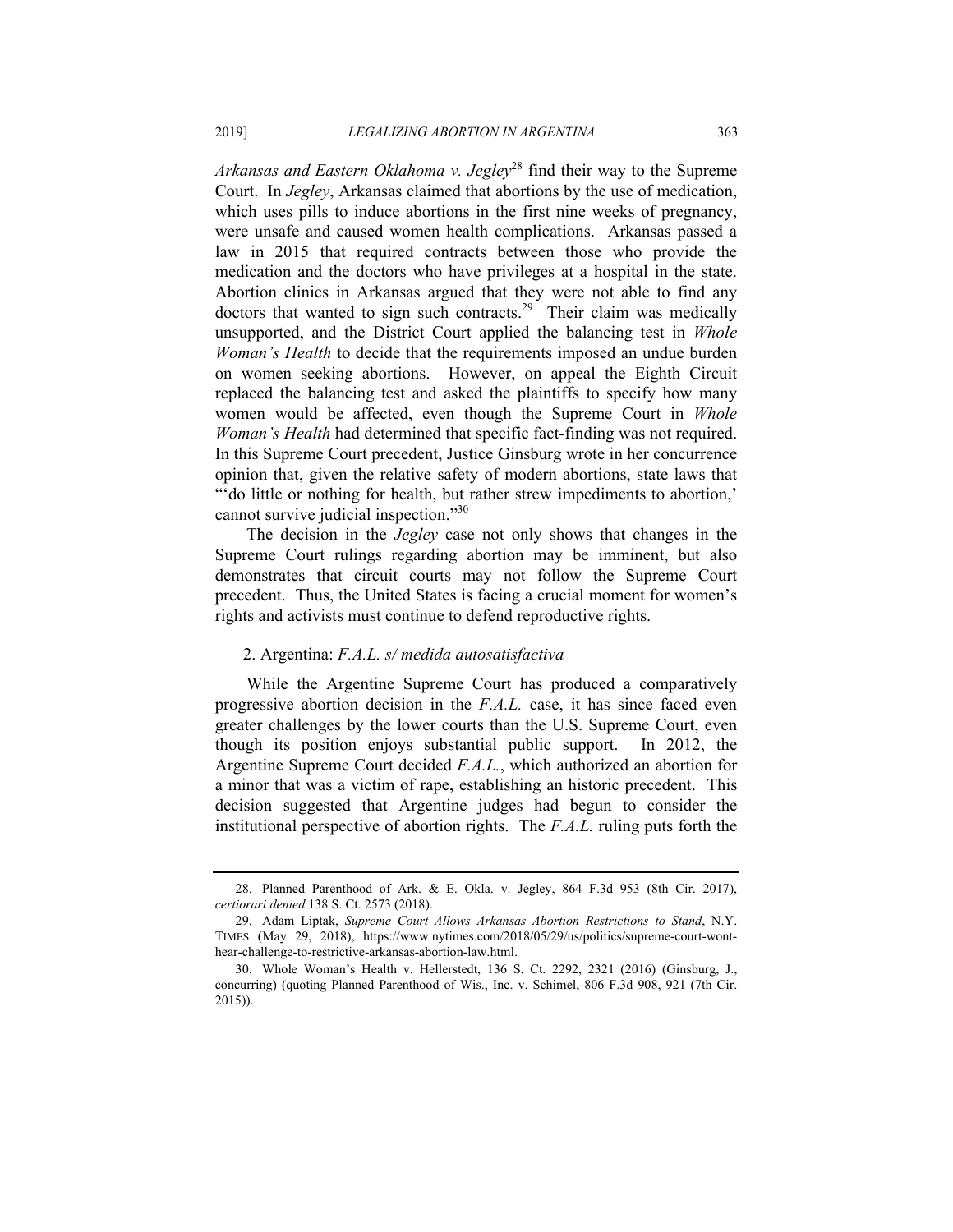idea that, in order to undermine informal practices, it is necessary to determine and to regulate the conditions that are required to make abortion, via public services, accessible.<sup>31</sup>

On December 3, 2009, A.F., on behalf of her fifteen-year-old daughter, A.G., reported to the Prosecutor of the Province of Chubut, Argentina, that her daughter had been raped by A.F.'s husband. On January 14, 2010, A.F. requested authorization from the Chubut's Court for her daughter to have a voluntary termination of pregnancy at eleven weeks.32 The claim was made under Article 86 of the Criminal Code, $33$  which provides that

an abortion performed by a certified doctor with the consent of the pregnant woman is not punishable . . . [i]f the pregnancy is the result of a rape or indecent assault against an idiot<sup>34</sup> or demented woman. In this case, her legal guardian's consent shall be required for the abortion.<sup>35</sup>

Despite the fact that the record showed the pregnancy would endanger the minor's life, the trial court denied the request.

On March 8, 2010, the Superior Court of the Province of Chubut overturned the decision and held that a) the case fell within the definition of non-punishable abortion of Article 86 of the Criminal Code; and b) that this approach towards the interruption of the pregnancy was in accordance with constitutional law and international human rights. $36$  On March 11, 2010, A.G. was finally authorized to obtain a legal abortion in safe conditions.<sup>37</sup> However, an official of the Public Prosecutor's office appealed the Superior Court's decision, in representation of the fetus.<sup>38</sup> He argued that Argentina protects life from conception, and that the situation of A.G. was not considered among the exceptions that are allowed under the National Criminal Code because the minor was not an "idiotic rape victim."39 On

 <sup>31.</sup> Paolo Bergallo, *The Struggle Against Informal Rules on Abortion in Argentina*, *in* ABORTION LAW IN TRANSNATIONAL PERSPECTIVE 143, 154 (Rebecca J. Cook, Joanna N. Erdman, & Bernard M. Dickens eds., 2014).

 <sup>32.</sup> *Argentina, High Court of Justice F.A. L. s/ self-executing measure – Gavel Award 2012 Nominee: Why it Matters*, WOMEN'S LINK WORLDWIDE (Mar. 13, 2012), https://www.womenslin kworldwide.org/en/gender-justice-observatory/court-rulings-database/f-a-l-s-self-executing-measu re.

 <sup>33.</sup> F.A.L. s/ medida autosatisfactiva, Corte Suprema de Justicia de la Nación [CSJN] [National Supreme Court of Justice], Mar. 13, 2012, Fallos 335:197, ¶ 1 (2012) (Arg.).

 <sup>34.</sup> The word "idiot" currently appears in the Argentina Criminal Code that dates from 1921.

 <sup>35.</sup> CÓDIGO PENAL [CÓD. PEN.] [CRIMINAL CODE] art. 86 (Arg.), http://servicios.infoleg.gob .ar/infolegInternet/anexos/15000-19999/16546/norma.htm.

 <sup>36.</sup> Fallos 335:197, ¶ 2.

<sup>37</sup>*. Id*.

<sup>38</sup>*. Id*. ¶ 3.

<sup>39</sup>*. Id*.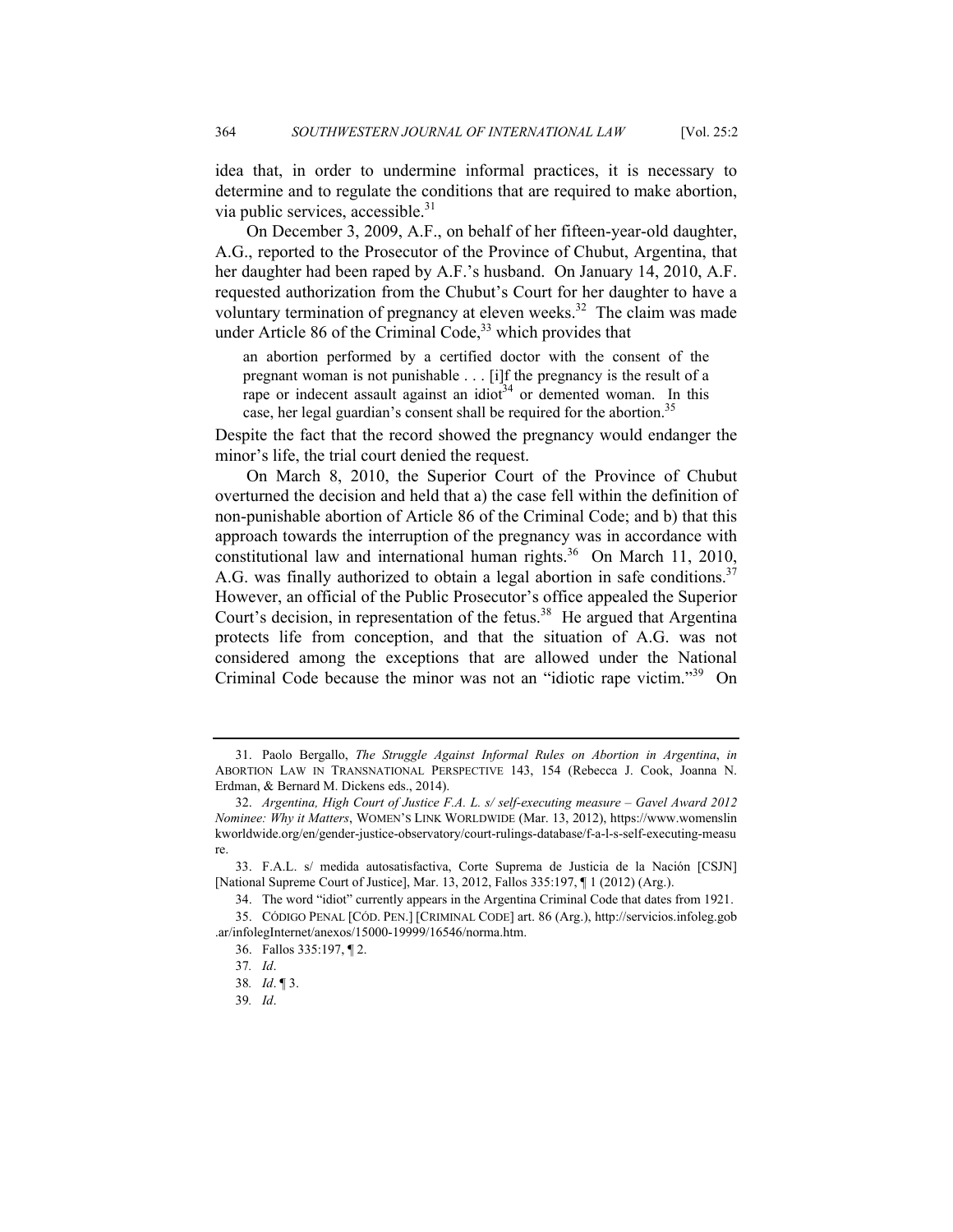March 13, 2012, the Supreme Court of Argentina<sup>40</sup> unanimously upheld the Provincial Court's decision.<sup>41</sup>

The Supreme Court in the *F.A.L.* ruling cited *Roe* to explain why the case was not moot, even though the minor had already exercised her right to an abortion and was no longer pregnant.<sup>42</sup> The judges established that it was necessary to decide this case in order to generate precedents for similar future cases, even though the minor had already exercised her right to a legal abortion.43 Under *Roe*, the United States Supreme Court applied and exception to mootness doctrine for cases capable of repetition with respect to the same party yet evading review.<sup>44</sup>

Moreover, after the last amendment to the Argentine Constitution in 1994, several international treaties became part of the Argentine constitutional law, and, in the *F.A.L.* case, the Court stated that the interpretation of Article 86 of the Criminal Code had to harmonize with international obligations. If not, Argentina could be held responsible before international organizations for a lack of compliance. $45$ 

In the *F.A.L.* case, the Supreme Court also developed new the interpretations of the National Criminal Code, considering principles such as dignity, equality and nondiscrimination. The new Supreme Court guidelines were not only in accordance with the Argentine National Constitution but were also formed in light of international human rights bodies precedents. Since Argentina's 1994 Constitutional reform, these international conventions on human rights are treated as supreme under

<sup>40</sup>*. Id*. The *F.A.L.* case found its way to the Supreme Court trough an extraordinary appeal by the Defender of the Nation in representation of the fetus, who alleged that the Superior Court of the Province of Chubut's ruling was against the right to life from the conception recognized by the Argentine constitution and international treaties. The Supreme Court decide in cases where there are constitutional discussions or that involve the interpretation of a federal law. The Court is not required to review all cases that reach the highest court. They decided in this case considering the fundamental rights involved and the interpretation of Article 86 of the National Criminal Code.

 <sup>41.</sup> Fallos 335:197, ¶ 32.

 <sup>42.</sup> Fallos 335:197, ¶ 5. The normal day gestation period is so short that pregnancy will come to term before the usual appellate process is complete. Consequently, it becomes necessary to decide the proposed issues even without utility for the case in which the pronouncement falls, in order that the criterion of the Court be expressed and known for the solution of analogous cases that may arise in the future.

<sup>43</sup>*. Id*.

 <sup>44.</sup> Roe v. Wade, 410 U.S. 113, 125 (1973) (first citing S. Pac. Terminal Co. v. ICC, 219 U.S. 498, 515 (1911); and then citing Moore v. Ogilvie, 394 U.S. 814, 816 (1969); Carroll v. Princess Anne, 393 U.S. 175, 178-179 (1968); and United States v. W. T. Grant Co., 345 U.S. 629, 632-633 (1953)), *overruled in part by* Planned Parenthood of Se. Pa. v. Casey, 505 U.S. 833 (1992).

 <sup>45.</sup> Fallos 335:197, ¶ 6.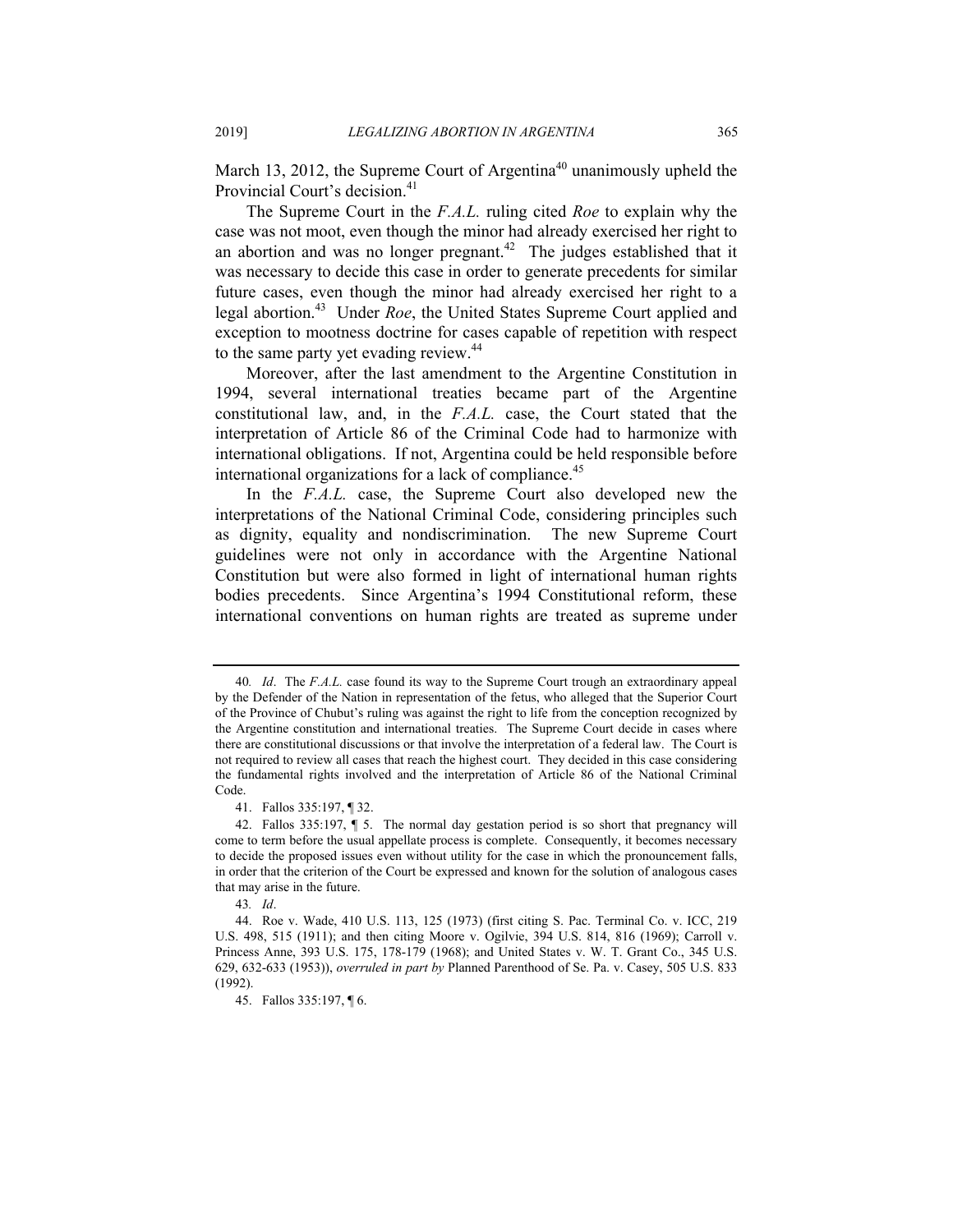Article 75 of the National Constitution, and therefore effectively form a critical part of the Argentine Constitution.<sup>46</sup> These ideas were not envisioned by the drafters of the National Criminal Code in 1921.<sup>47</sup>

On the key issue in the *F.A.L.* case, the Argentine Supreme Court held that under Article 86 of the National Criminal Code, abortion is legal both to prevent danger to the life or health of the mother and if the pregnancy is a result of a rape or an indecent assault on a mentally retarded or insane women. The non-punishable abortions contemplated in Article 86 of the Criminal Code include all cases of pregnancy that are the result of rape, regardless of the mental capacity of the woman.<sup>48</sup> Under principles of equality and nondiscrimination, the Court held that limiting the right to abortion to cases of rape only of mentally disabled women would establish an unjustified distinction in treatment with respect to other women victims of rape and that there is no reasonable justification for allowing this narrow interpretation of Article 86 of the Criminal Code.<sup>49</sup>

However, in deciding the central issue in the case, it was also necessary for the Supreme Court to determine whether the right to choose of the pregnant woman must yield under the absolute protection of the right to life of the fetus. The Court held that a balancing test should be applied, and that no absolute right to prenatal life exists. The Court, rather than relying on case law, relied on international human rights conventions. In particular, the justices established that the right to life recognized in Article 1 of the American Declaration of the Rights and Duties of Man,<sup>50</sup> and in Articles  $3$ 

*Id*. (translated from Spanish).

49. Fallos 335:197, ¶ 15.

 <sup>46.</sup> CONSTITUCIÓN NACIONAL [CONST. NAC.] ART. 75, ¶ 22 (Arg.), http://servicios.infoleg.g ob.ar/infolegInternet/anexos/0-4999/804/norma.htm.

Congress is empowered to . . . approve or reject treaties concluded with other nations and international organizations, and concordats with the Holy See. Treaties and concordats have a higher hierarchy than laws. The American Declaration of the Rights and Duties of Man; the Universal Declaration of Human Rights; the American Convention on Human Rights; the International Pact on Economic, Social and Cultural Rights; the International Pact on Civil and Political Rights and its empowering Protocol; the Convention on the Prevention and Punishment of Genocide; the International Convention on the Elimination of all Forms of Racial Discrimination; the Convention on the Elimination of all Forms of Discrimination against Woman; the Convention against Torture and other Cruel, Inhuman or Degrading Treatments or Punishments; the Convention on the Rights of the Child; in the full force of their provisions, they have constitutional hierarchy, do no repeal any section of the First Part of this Constitution and are to be understood as complementing the rights and guarantees recognized herein. They shall only be denounced, in such event, by the National Executive Power after the approval of two-thirds of all the members of each House. In order to attain constitutional hierarchy, the other treaties and conventions on human rights shall require the vote of two-thirds of all the members of each House, after their approval by Congress.

 <sup>47.</sup> Bergallo, *supra* note 31, at 154.

 <sup>48.</sup> Fallos 335:197, ¶ 18.

 <sup>50.</sup> American Declaration of the Rights and Duties of Man, 181 L.N.T.S. 443, art. 1 ("Every human being has the right to life, liberty and the security of his person.").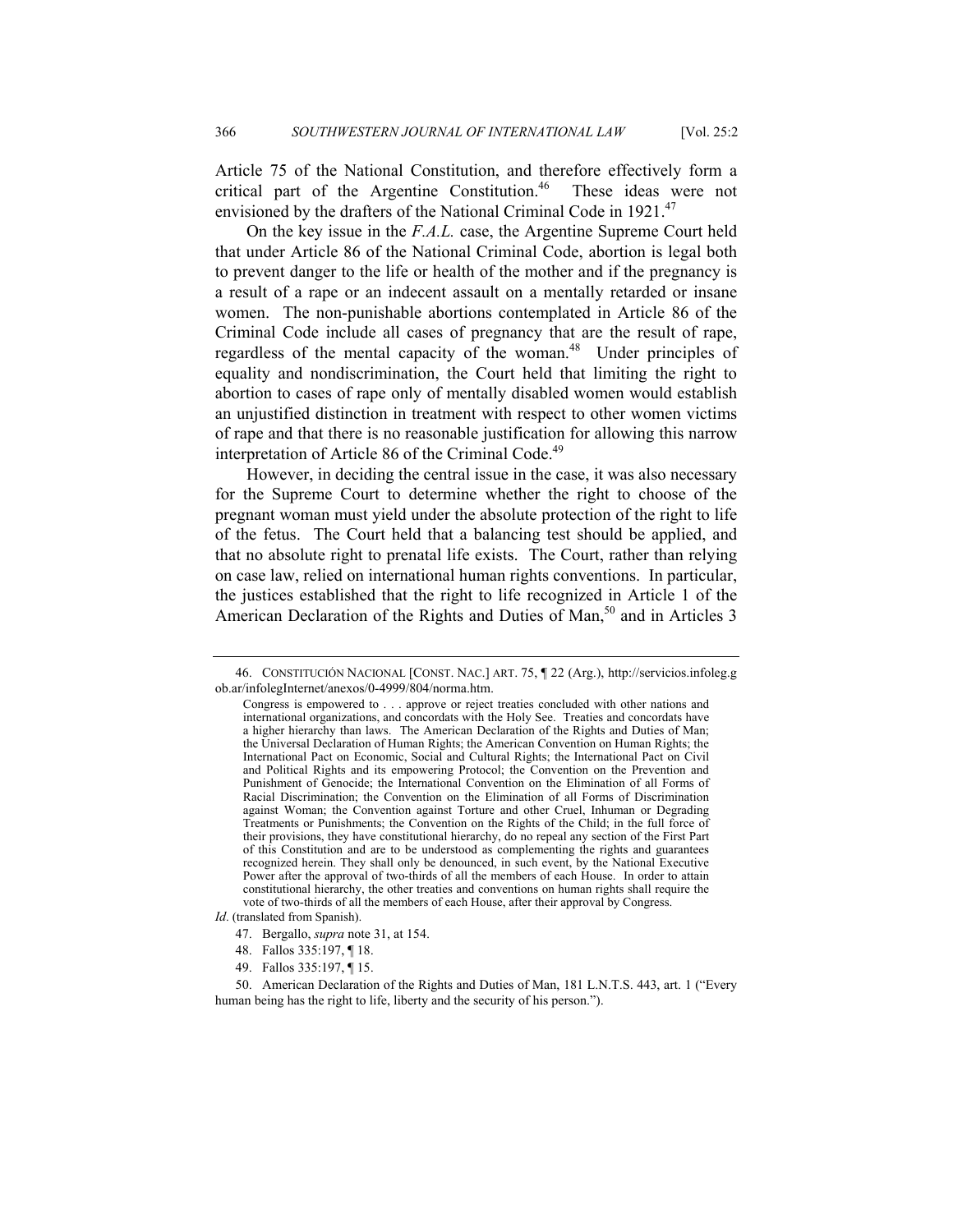and 4 of the American Convention on Human Rights<sup>51</sup> were "expressly limited in their formulation so that the invalidity of an abortion like the one in this case could not be derived from them."52 Therefore, the right to prenatal life is not absolute, and must be interpreted together with of the right to liberty, equality and dignity of every person.

The Supreme Court also mentioned Articles 3 and 6 of the Universal Declaration on Human Rights, which protect the right to life and the right to recognition before the law.<sup>53</sup> The Supreme Court explained that these articles should be read in light of Article 1 of the Universal Declaration on Human Rights, which provides that "all human beings are born free and equal in dignity and rights, they are capable with reason and conscience and should act towards one another in a spirit of brotherhood."<sup>54</sup>

In the *F.A.L.* case, the justices concluded that no absolute protection of the right to life was established in the international conventions on human rights, and explained that under Article 75 of the National Constitution,<sup>55</sup> the legislators have the duty to promote positive measures to guarantee the protection of women's rights during and after pregnancy.<sup>56</sup> It affirmed that criminal sanction should be the last alternative for the State because women have a right to human dignity. Human dignity "does not allow the State to require heroic measures by women, such as making a woman who has been raped take the pregnancy to term."57 The Supreme Court further held that state governments must take positive measures to provide access to abortion. The Court emphasized that mere decriminalization of abortion in rape cases was not enough and should certainly not require a judicial order.

 <sup>51.</sup> American Convention on Human Rights, 1144 U.N.T.S. 123, arts. 3, 4 ("Every person has the right to recognition as a person before the law.") ("Every person has the right to have his life respected. This right shall be protected by law and, in general, from the moment of conception. No one shall be arbitrarily deprived of his life.").

 <sup>52.</sup> Fallos 335:197, ¶ 10.

 <sup>53.</sup> Universal Declaration on Human Rights 590 U.N.T.S. 71, arts. 3, 6 ("Everyone has the right to life, liberty and security of person.") ("Everyone has the right to recognition everywhere as a person before the law.").

 <sup>54.</sup> Fallos 335:197, ¶ 9.

 <sup>55.</sup> CONSTITUCIÓN NACIONAL [CONST. NAC.] ART. 75, ¶ 23 (Arg.), http://servicios.infoleg.g ob.ar/infolegInternet/anexos/0-4999/804/norma.htm ("Congress is empowered . . . [t]o legislate and promote positive measures guaranteeing true equal opportunities and treatment, the full benefit and exercise of the rights recognized by this Constitution and by the international treaties on human rights in force, particularly referring to children, women, the aged, and disabled persons. To issue a special and integral social security system to protect children from abandonment, since pregnancy up to the end of elementary education, and to protect the mother during pregnancy and the period of lactation.").

 <sup>56.</sup> Senado Argentina, *A Favor: Aída Kemelmajer De Carlucci Abogada*, YOUTUBE (July 12, 2018), https://www.youtube.com/watch?v=Dl\_VHUw1mQM.

 <sup>57.</sup> Fallos 335:197, ¶ 16.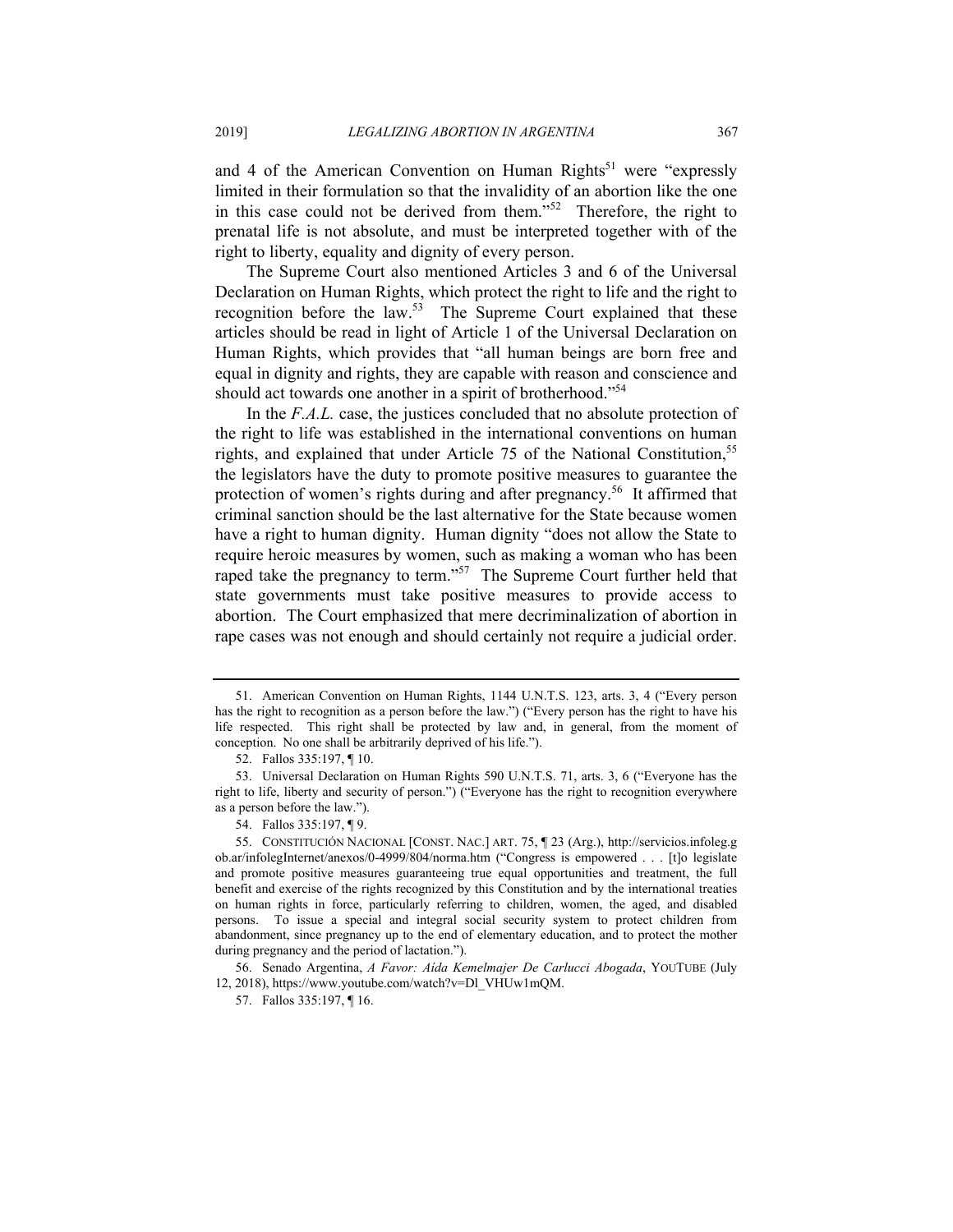Instead, it indicated that provincial and national authorities need to implement protocols to remove burdens on the access to abortion and guarantee the effective provision of the practice by public hospitals.<sup>58</sup>

Unfortunately, after the *F.A.L.* decision, legal abortion services remain unavailable in many provinces of Argentina. The broad interpretation by the Supreme Court of Article 86 of the Criminal Code is more like an illusion than a reality. In eight provinces, abortion is unavailable, seven other provinces place unjustified burdens on safe and legal abortions, and only nine jurisdictions have adopted the hospital protocols that the Supreme Court mandated in *F.A.L.*<sup>59</sup> The absence of political determination to comply with the Supreme Court ruling became clear within hours of the publication of the *F.A.L.* decision, when the National Ministry of Justice informed that the government had no plans to discuss abortion reform.<sup>60</sup> And, as recently as March 2019, doctors who performed a legal abortion on an eleven-year-old rape victim were prosecuted for homicide in the north of Argentina.<sup>61</sup>

Although the *F.A.L.* decision led to legislative deliberations and to public discussions regarding abortion between scholars from diverse disciplines, the decision and subsequent events illustrates the need for stronger political steps to decriminalize abortion in Argentina. Conservative groups, especially members of the Catholic Church with strong political influence, have frustrated many of the initiatives the *F.A.L.* decision mandated.<sup>62</sup> The Supreme Court's enforcement power has also been limited in other cases. Ten years after the Supreme Court ordered to clean up the Riachuelo river, there has been no compliance with the decision.<sup>63</sup> The lack of enforcement power the Supreme Court, the deficiencies of the *F.A.L.* decision implementation, together with its unworkability in practice, reinforce the normative claims for the decriminalization of abortion. Apparently, however, the Supreme Court's enforcement power and public image still remains weak.

 63. María Belén Etchenique, *Riachuelo: a diez años del fallo que obliga a limpiarlo, aun no saben ni cuándo lo podrán cumplir*, CLARÍN (Mar. 14, 2018, 8:41 PM), https://www.clarin. com/ciudades/riachuelo-anos-fallo-obliga-limpiarlo-saben-podran-cumplir\_0\_ryAopzwFz.html.

 <sup>58.</sup> Fallos 335:197, ¶ 29.

 <sup>59.</sup> *Qué provincias cuentan con un protocolo no punible para abortar?*, TÉLAM SOCIEDAD (Mar. 21, 2018), http://www.telam.com.ar/notas/201803/262182-protocolo-aborto-no-punible-pro vincias.html.

 <sup>60.</sup> Bergallo, *supra* note 31, at 162.

 <sup>61.</sup> *Denunciaron por homicidio a los médicos tucumanos que le hicieron una cesárea a la niña que había sido violada*, INFOBAE (Mar. 12, 2019), https://www.infobae.com/sociedad/20 19/03/12/denunciaron-por-homicidio-a-los-medicos-tucumanos-que-le-hicieron-una-cesarea-a-lanina-que-habia-sido-violada/.

 <sup>62.</sup> Bergallo, *supra* note 31, at 156.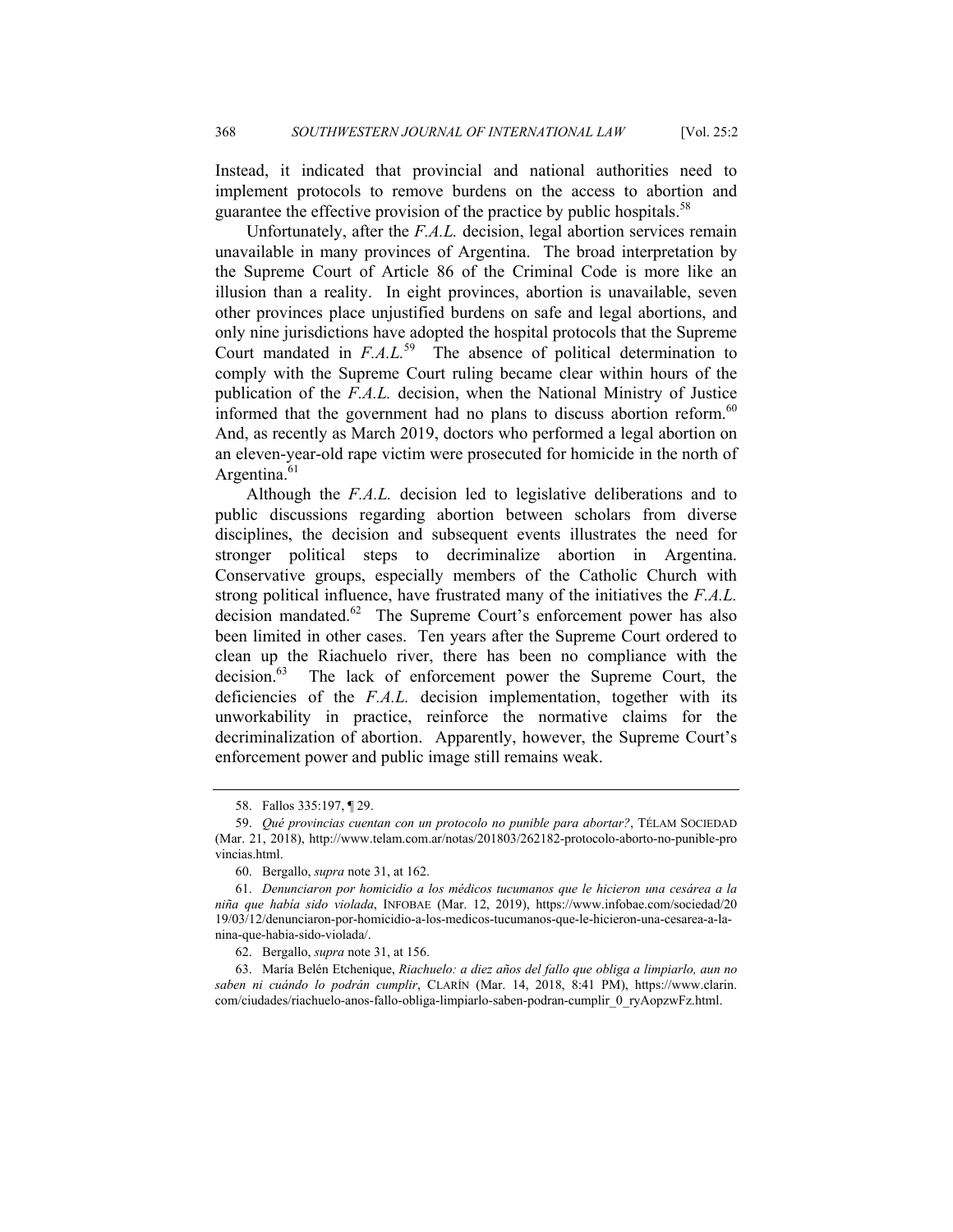# *B. The Argentine Supreme Court's approach, unlike the United States, recognizes an obligation of the State to assist women in obtaining an abortion*

While United States constitutional law is almost always expressed in terms of individual rights that must not be interfered with by the State, Argentine Constitutional law often places obligations on the states, modeling itself after international human rights law. The abortion context is not an exception. While the *F.A.L.* decision does not protect a woman´s right to choose an abortion outside of the rape context and other limited situations, because it is also phrased in terms of positive obligations of the State it has the potential to protect women in some situations that *Roe* does not, and this protection necessarily involves the legislative process.

Argentina adopted much of the United State Constitution in 1853, but, especially since 1994, has looked much more towards international human rights case law. In 1877, the Argentine Supreme Court offered its most explicit statement regarding the importance of the constitutional law, including case law, asserting that "the system of government which governs us is not of our own creation. We found it in action, tested by long years of experience, and we have appropriated it. And it has been correctly stated that one of the best advantaged of this adoption has been to find a vast body of doctrine, practice and case law which illustrate and complete its fundamental principles, and which we can and should use in everything which we have not decided to change with specific constitutional provisions."<sup>64</sup> Today the use of United States case law is much weaker, particularly as the United States Supreme Court has grown more conservative. Since the 1994 Argentine Constitutional reform, citations to the Inter-American Court and the Inter-American Commission are much more common than citations to U.S. Supreme Court decisions.<sup>65</sup>

While *Roe* recognized the right to privacy, in the *F.A.L.* ruling the justices considered the institutional dimension of abortion rights and recognized that abortion rights require government regulations of access to services in order to undermine informal obstructive practices.<sup>66</sup> Roe guaranteed the right to choose abortion by conceiving it as a private choice included in the constitutional and fundamental right to privacy. In *Roe*, the right to privacy was found broad enough to encompass a woman's decision whether or not to terminate her pregnancy.<sup>67</sup>

 <sup>64.</sup> Fallos 231, 236 (1877) de la Torre, 19.

 <sup>65.</sup> Fallos 335:197, ¶ 14.

 <sup>66.</sup> Bergallo, *supra* note 31, at 154.

 <sup>67.</sup> Roe v. Wade, 410 U.S. 113, 153 (1973).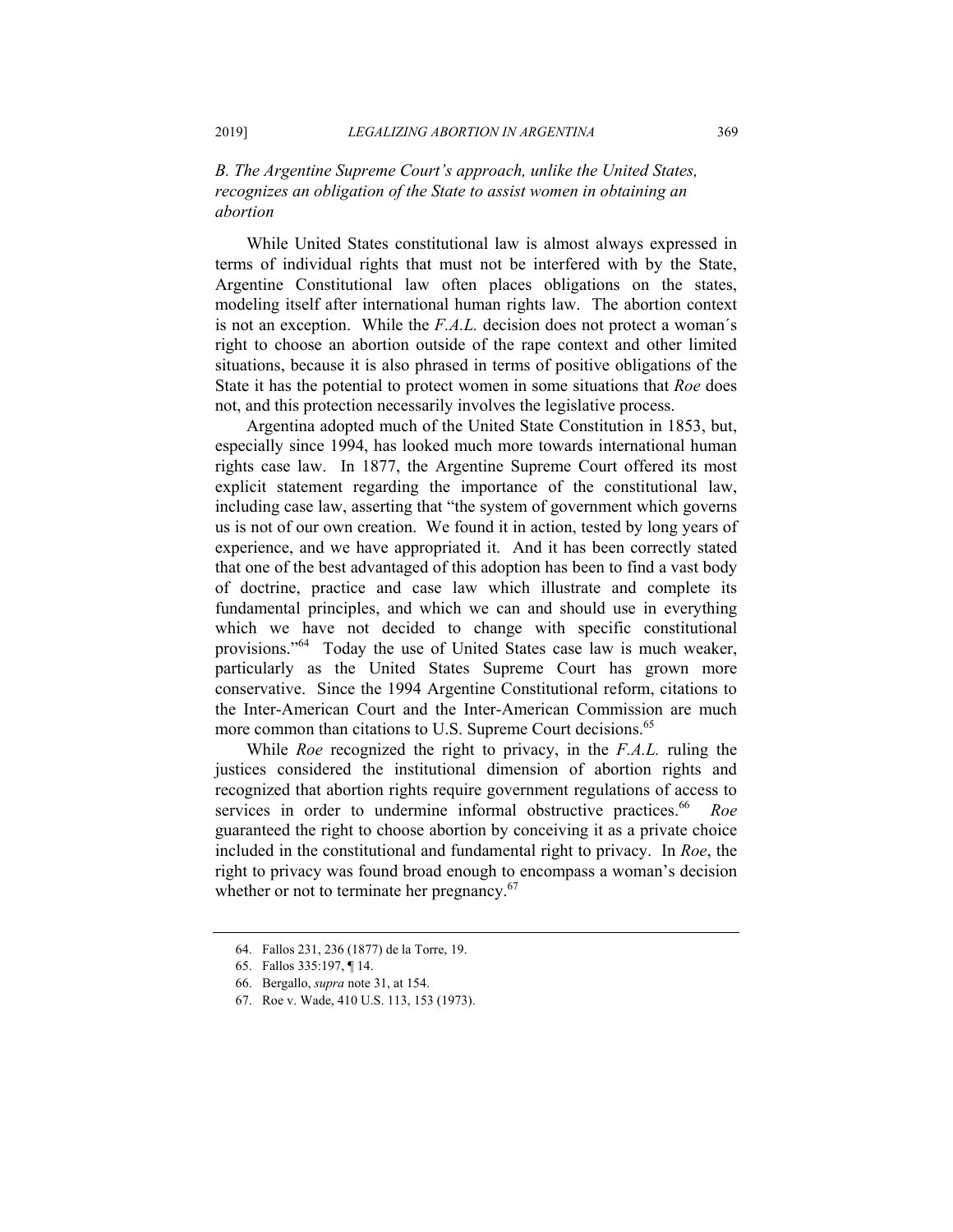The central case where the Supreme Court clarified the scope of *Roe*'s right to privacy as the non-intervention of the government in women's decisions is *Harris v. McRae* in 1981.<sup>68</sup> The Justices explained that this right to privacy did not mean that federal Medicaid programs had to fund medically necessary abortions. In *Harris*, an action was brought to challenge the constitutionality of the Hyde Amendment, a legislative provision which completely bans the use of federal funds to refund the cost of abortions under Medicaid program unless the woman's life or health was endangered.<sup>69</sup> The Court, in an opinion written by Justice Stewart, stated that:

[A] State that participates in the Medicaid program is not obligated under Title XIX to continue to fund those medically necessary abortions for which federal reimbursement is unavailable under the Hyde Amendment. We further hold that the funding restrictions of the Hyde Amendment violate neither the Fifth Amendment nor the Establishment Clause of the First Amendment. It is also our view that the appellees lack standing to raise a challenge to the Hyde Amendment under the Free Exercise Clause of the First Amendment. Accordingly, the judgment of the District Court is reversed, and the case is remanded to that court for further proceedings consistent with this opinion.<sup>70</sup>

Justice White, in a concurring opinion, remarked that the constitutional right recognized in *Roe* was the right to choose and decide to take an abortion without the interference of the government. He stated, "As the Court points out, *Roe* did not purport to adjudicate a right to have abortions funded by the government, but only to be free from unreasonable official interference with private choice."<sup>71</sup>

In *Harris*, the Supreme Court ultimately held that women's abortion rights are not considered a public right to have access to abortion practices funded by the government. Women only have the right not to have government interfere with their private choice. However, according to Catherine MacKinnon, in an essay analyzing case law in the U.S., women in *Harris* were claiming something more than just the right to decide without government intrusion. Women "needed something else to make their privacy effective." $72$ 

 <sup>68.</sup> Harris v. McRae, 448 U.S. 297, 327-28 (1981).

 <sup>69.</sup> Cora McRae, a pregnant Medicaid recipient, challenged the amendment, and took action against Patricia R. Harris, Secretary of Health and Human Services.

<sup>70</sup>*. Harris*, 448 U.S. at 326-27.

<sup>71</sup>*. Id*. at 63 (White, J., concurring).

 <sup>72.</sup> CATHARINE A. MACKINNON*, Privacy v. Equality: Beyond* Roe v. Wade, *in* FEMINISM UNMODIFIED 93, 101 (1988).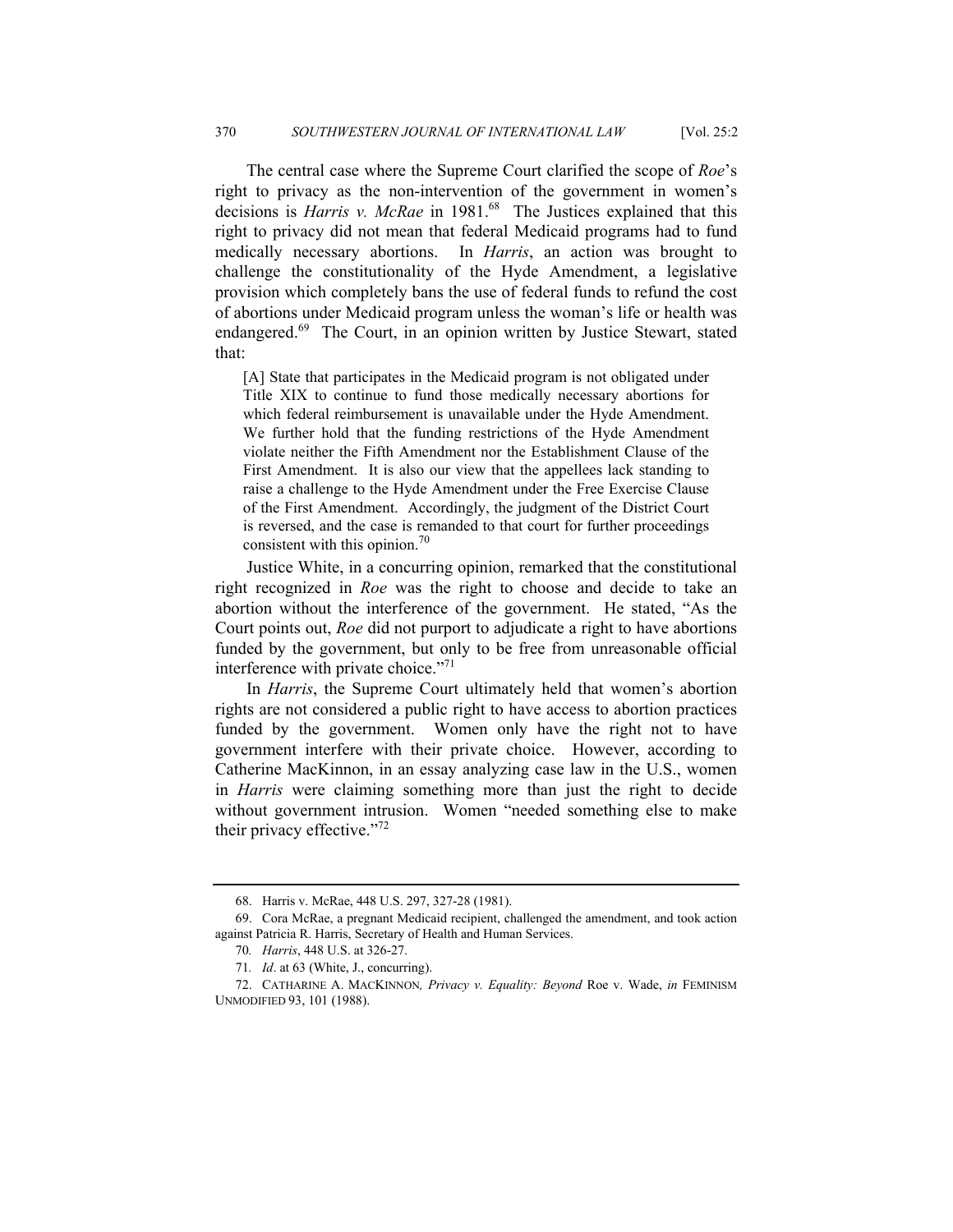A strong argument that pro-choice supporters bring to this discussion is that, in fact, the right to privacy is inexistent for those women with limited resources. If the right to privacy is only recognized as a negative right against government intervention without positive support, only wealthy women will be able to have access to a legal and safe procedure.<sup>73</sup> In contrast with *Harris*, the Argentine *F.A.L.* decision held that abortion rights must be guaranteed and provided by the government, removing the barriers to real access to abortion practices, at least in the context of rape, the issue the case dealt with.

In the United States, there is also a lack of compliance with the Supreme Court decisions. In *Casey*, the Supreme Court allowed the states to enact regulations that restrict abortion rights before fetal viability. The Court established a new framework different than the *Roe*'s trimester period. The *Casey* Court also established limits on the right of women to choose an abortion only to the stage of pregnancy before the fetus is considered viable. The Supreme Court further held in *Casey* that the states have legitimacy to protect the life of the woman and the fetus during the pregnancy.74

Moreover, in the last United States Supreme Court decision regarding abortion rights, *Whole Woman's Health*, the justices provided a new standard that courts must control the regulations allowed to the states in *Casey*. Cathren Cohen explained that, "Where empirical evidence does not support the health justification, courts must strike down the law as violating the undue burden standard."<sup>75</sup> In other words, the State cannot pass a law that purports to protect women, but which actually imposes an unjustified and undue burden on a woman's access to abortion procedures, thereby making obtaining such procedures more dangerous and complicated for a woman.76 Justice Ginsburg, in a concurring opinion, remarked that "when a State severely limits access to safe and legal procedures, women in desperate circumstances may resort to unlicensed rogue practitioners, *faute de mieuw*, at great risk to their health and safety."<sup>77</sup>

 <sup>73.</sup> Rebecca L. Rausch, *Reframing* Roe*: Property Over Privacy*, 27 BERKELEY J. GENDER, L. & JUST. 46-47 (Seattle Univ. Sch. of Law Research Paper No. 12-21, 2012), https://ssrn.com /abstract=1911452.

 <sup>74.</sup> Cathren Cohen, *"Beyond Rational Belief": Evaluating Abortion Restrictions After Whole Woman's Health*, 42 N.Y.U. REV. L. & SOC. CHANGE 177 (2018) (citing Planned Parenthood of Se. Pa. v. Casey, 505 U.S. 833, 846 (1992)).

<sup>75</sup>*. Id*. at 220

<sup>76</sup>*. Id*.

 <sup>77.</sup> Whole Woman's Health v. Hellerstedt, 136 S. Ct. 2292, 2321 (2016) (Ginsburg, J., concurring).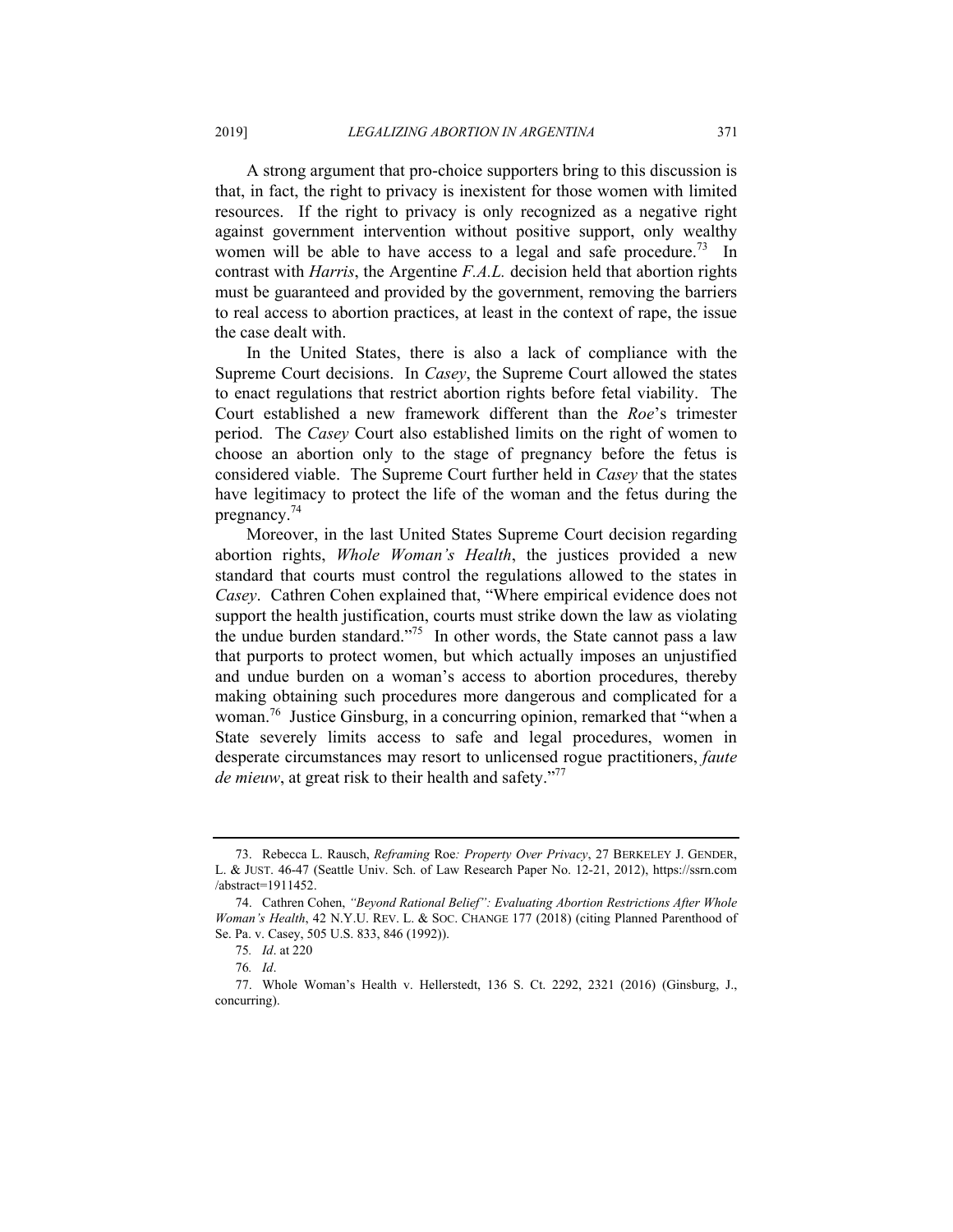Despite the case law precedent established by the Supreme Court, "anti-women's health state legislators" continue to test the efficacy of the undue burden standard by passing seemingly benign regulations that nonetheless aim to restrict access to abortion procedures.<sup>78</sup> It seems, then, that in the United States something similar has occurred in the case of *Roe*  and its progeny as occurred with Argentine compliance, or lack compliance, with the *F.A.L.* decision, and in both instances the failure to implement Supreme Court case law occurred when state legislators remained free to interpret and implement the Supreme Court decisions.

# *C. Rights and Remedies as Two Sides of the Same Coin: Positive and Negative Duties*

The *F.A.L.* decision recognized the right of women to seek an abortion and stated that the State was required to provide this right. As women rights activists sustained during the 2018 abortion Congressional debate, the government must not only adopt an attitude of respect towards the decisions that each person makes (in other words, the right to privacy), but must also,

 <sup>78.</sup> Chemerinsky & Goodwin, *supra* note 25, at 1193-94. Numerous examples exist of State legislation that is designed in effect to ban abortion, though not clearly prohibiting abortions by the text alone. In *Whole Woman's Health*, for example, the Texas legislature passed a bill that contained two provisions the Supreme Court ultimately struck down as unduly burdensome. The first provision, the "admitting-privileges requirement" required that a physician performing an abortion must have "active admitting privileges at a hospital within thirty miles of the abortion facility. Whole Woman's Health v. Hellerstedt, 136 S. Ct. 2292, 2300 (2016). The second provision, the "surgical-center requirement" required that abortion facilities meet the standards required of ambulatory surgical centers. These standards included, among other requirements, "detailed specifications" regarding the size, availability, and training of the nursing staff, as well as specific room and hallway dimensions, and advanced piping, heating and ventilation systems. *Id*. at 2314 (agreeing with the District Court that the seven or eight facilities that could meet these specifications "could not possibly meet the demand of the entire State."). *See* Stenberg v. Carhart*,*  530 U.S. 914 (2000) (concluding that a Nebraska law criminalizing all partial-birth abortions "unless such procedure is *necessary* to save the life of the mother whose life is endangered by a physical disorder, physical illness, or physical injury . . . *caused by or arising from* the pregnancy itself" unconstitutional because the law lacked a health exemption as required by *Casey*) (emphasis added); Hodgson v. Minn., 497 U.S. 417 (1990) (striking down a Minnesota law requiring minors to give notice to two parents by certified mail or personal delivery, unless the minor successfully obtained a court order, and which contained no exceptions to the two parent requirement for divorced parents, non-custodial parents, or absent parents); Planned Parenthood Ariz., Inc. v. Humble, 753 F.3d 905 (9th Cir. 2014) (concluding that Arizona's law requiring women undergo surgical abortion procedures rather that medication induced procedures after seven weeks of pregnancy effectively banned medication abortions altogether and imposed an undue burden because the added cost, transportation and clinic time, and physical invasiveness of surgical abortions).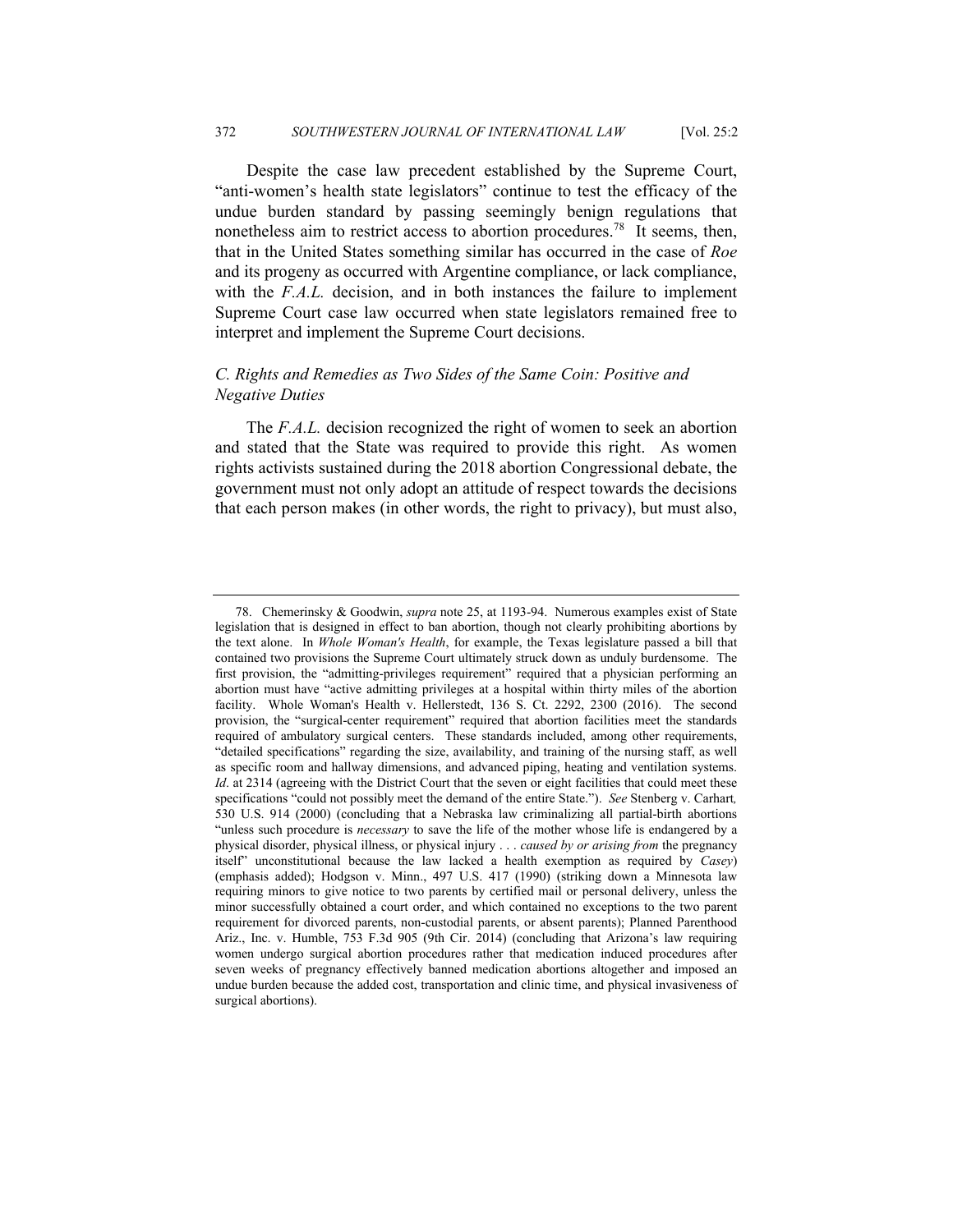as part of its public health policy, provide the necessary access to abortion.79

*Roe*'s recognition of a woman's right to privacy is already contemplated in the Argentine Constitution in Article 19, which protects the private actions of people from state intervention when they do not affect third parties.<sup>80</sup> The main reason why the Argentine Supreme Court went beyond than recognizing the right to privacy is that the Court recognized both the negative and positive duties of the government regarding women's abortion rights. Paola Bergallo, a leading Argentine legal sociologist argued that, "The second part of the majority's opinion showed a Court aware of the practical and institutional obstacles hindering access to Article 86 abortions. The Court demonstrated its understanding of the close relationship between rights and remedies, as just two sides of the same coin."81 According to Bergallo, the negative duties of the state include: 1) the exclusion of demanding prior judicial authorization; 2) the prohibition of requiring more than a simple affidavit of the rape victim with respect to the rape; and 3) the duty not to impose any further conditions by committees with the purpose of delaying or diminishing the safety of the abortion.82

However, according to Bergallo the Argentine Court's decision can also be read to include positive duties on the state, in particular: 1) the duty to provide health care services for legal and safe abortions; 2) the responsibility "to make available all the medical and sanitary requirements necessary to carry out the abortions in a rapid, accessible, and safe way" without disproportionately burdening women; $83$  and 3) and obligation to regulate the right to conscientious objection of physicians to prevent and protect women's health, so that their abortion rights not be at risk. In contrast, the United States Supreme Court in *Harris v. McRae* clarified the scope of *Roe* and held that women's abortion rights do not include a

 <sup>79.</sup> Telephone interview with Casas Laura, Professor of Constitutional Law, Gender and Diversity, National University of Tucumán (Oct. 2018) (on file with the author). Casas Laura is a specialist in criminal law at Universidad del Litoral, Argentina, and a specialist in forced child pregnancy at Universidad de Uruguay y el Comité de América Latina y El Caribe para la Defensa de los Derechos de la Mujer (CLADEM). She was one of the speakers invited to present her position at the Argentine National Congress during the abortion debate in 2018.

 <sup>80.</sup> CONSTITUCIÓN NACIONAL [CONST. NAC.] ART. 19 (Arg.), http://servicios.infoleg.gob.ar/ infolegInternet/anexos/0-4999/804/norma.htm ("The private actions of men which in no way offend public order or morality, nor injure a third party, are only reserved to God and are exempted from the authority of judges. No inhabitant of the Nation shall be obliged to perform what the law does not demand nor deprived of what it does not prohibit.").

 <sup>81.</sup> Bergallo, *supra* note 31, at 161.

<sup>82</sup>*. Id*.

<sup>83</sup>*. Id*. at 162.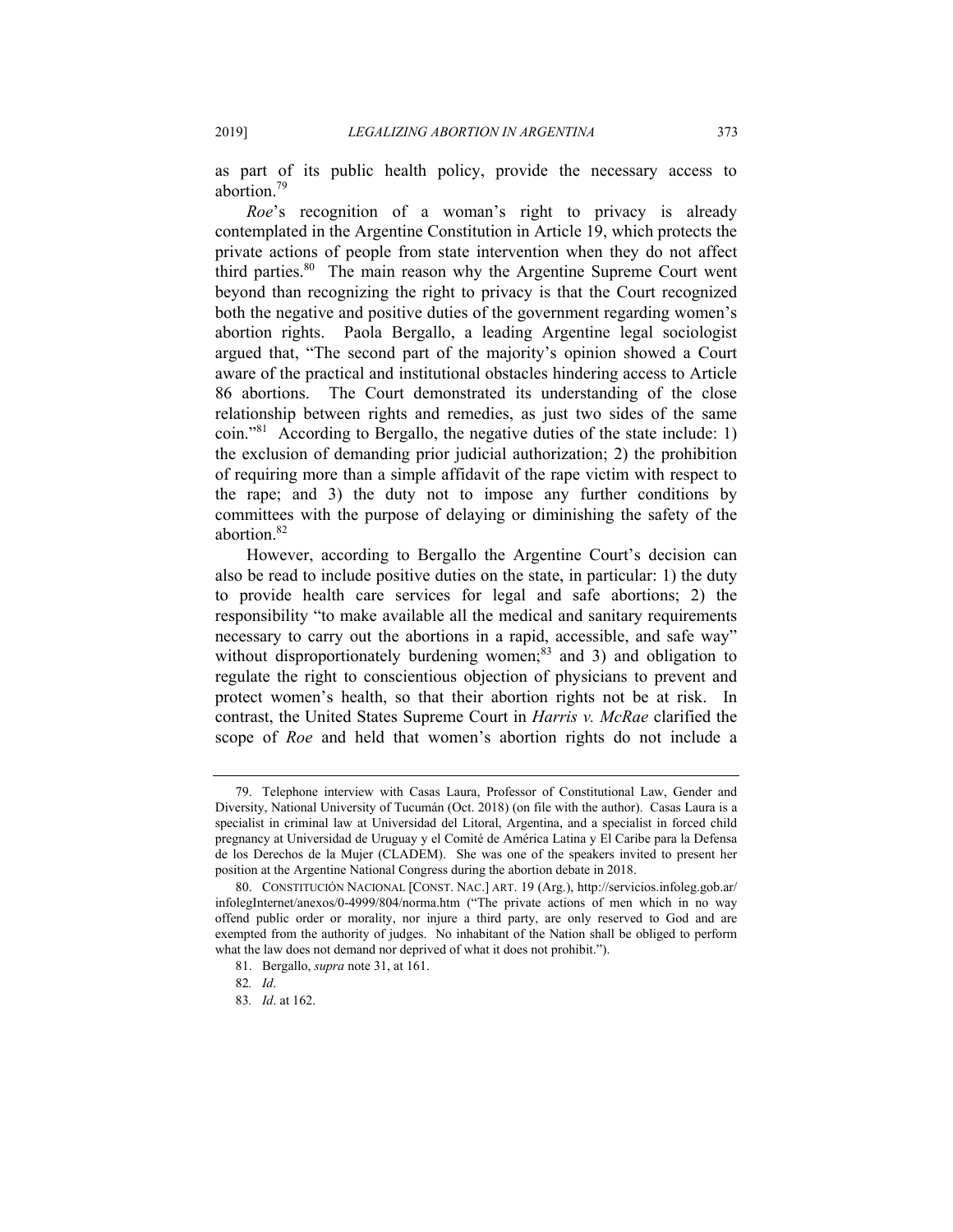positive right to have access to abortion practices funded by the government.

However, although the broad scope of the Argentine Supreme Court ruling in the *F.A.L.*, the lack of compliance with the decision is one of the reasons why Argentina is still fighting towards the recognition of abortion rights through the legislative branch.

#### II. ARGENTINA'S 2018 CONGRESSIONAL DEBATE: THE POINT OF NO RETURN

The Congressional abortion debate show how legislative debate is the superior method for legalizing abortion. The National Campaign for the Right to Legal, Safe and Free Abortion in Argentina ("Campaña Nacional por el Derecho al Aborto Legal, Seguro y Gratuitio") gained a special momentum in 2018, since it was the first time in the history of the country that the topic was discussed in the National Congress. The social mobilization around it, makes the Congressional debate a point of no return, and the legislative path the best strategy for abortion rights in the country.

The green and blue scarfs divided the Argentine society into pro and against abortion rights movements. However, after the debate a variety of new common terminologies and ideas, such as: The proportionality test, abortion as an issue of public health, and physician's conscientious objection are installed in most spaces of society, either blue or green tide, creating a promise of conciliation to positions that were formerly staged as deeply antagonistic. This proves the importance of public deliberation and the value of installing a topic that is *per se* controversial in the social and political arena.

# *A. The Effect of the Language Used in the Slogans of Opposing Sides: "Pro-Choice" Versus "Pro-Life"*

Throughout the 2018 Argentina's public and Congressional abortion debate, the terminology used by the blue and the green scarfs movements became an important strategy. Being pro-choice in opposition to being prolife seems to have an implicit statement against life, one important device that Argentina's pro-life groups used.<sup>84</sup> Although in the United States young abortion rights activists have noticed this and shifted the pro-choice

 <sup>84.</sup> Analía Llorente, *Los que están en contra del aborto dicen que son 'provida' y dejan a todos los que están a favor en el lugar de la muerte o del asesinato*, BBC NEWS (June 5, 2018), https://www.bbc.com/mundo/noticias-44116636.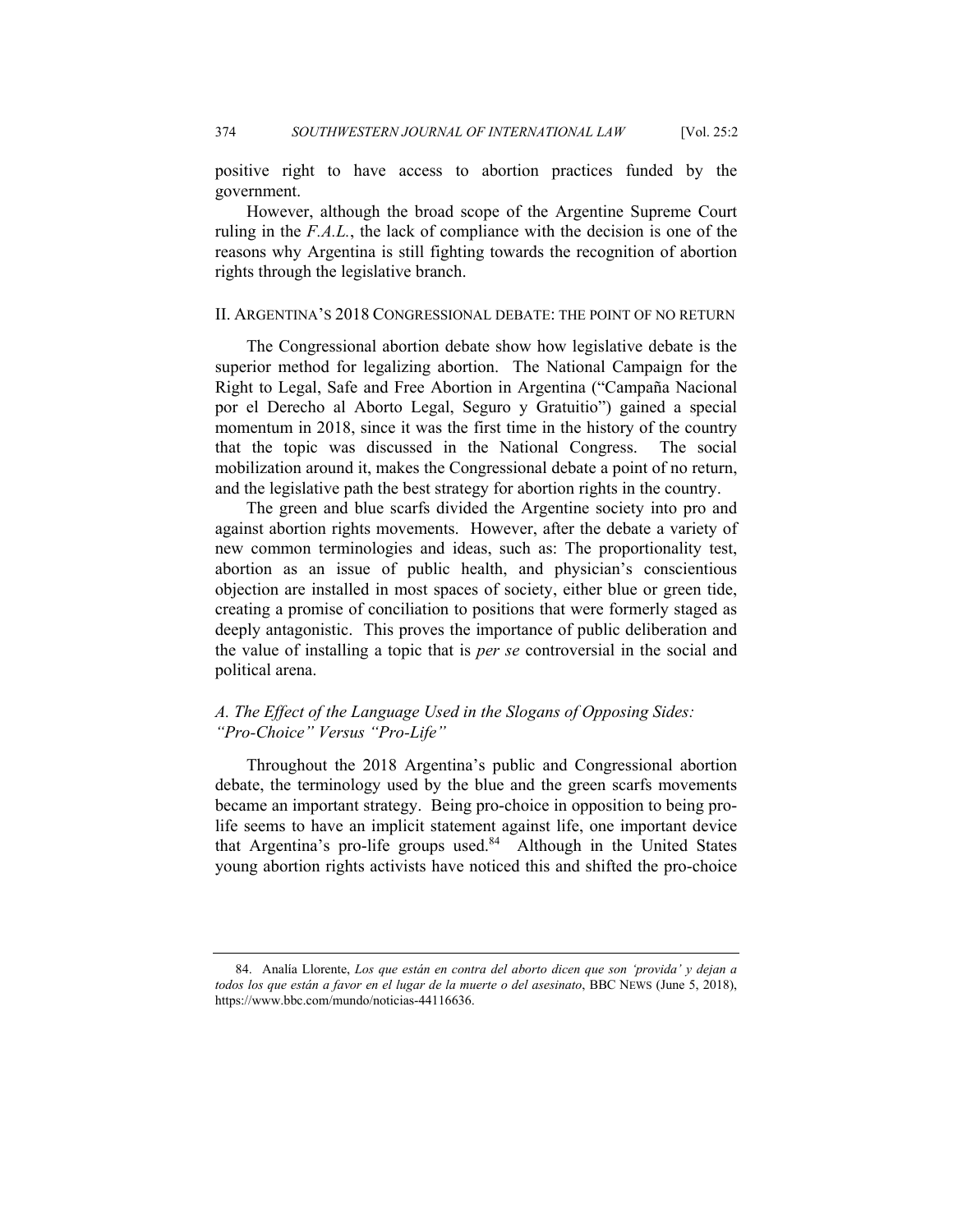language into a reproductive justice approach, the expression pro-life still seems to have a more powerful effect.<sup>85</sup>

In Argentina, the anti-rights groups that were against the proposed bill, tried to take title of the word "life" and their slogan was "to protect the two lives" referring to the life of the pregnant woman, and the fetus. However, Argentine feminist movements were able to fight against this terminology born in the United States, and those who are in favor of the legalization of abortion proved that they are also interested in protecting "life." During the Congressional debate, feminist movements were able to expose the idea that being "pro-two-lives" was in fact being in favor of clandestine abortions and its terrible consequence in the country, which is the death of women with fewer resources.<sup>86</sup> Soledad Deza, a leader feminist activist, said during her presentation in the Argentine Congress that "those who are against the legalization of abortion are not in favor of the protection of life, they are supporting clandestine abortions."87

#### 1. The Main Arguments Discussed During the 2018 Debate

In the 2018 Congressional abortion debate, the proposed bill did not pass the Senate, and one of the reasons was the pressure of conservative groups. However, the debate was an enormous step forward that allowed full discussion of the abortion issue in Argentina for the first time. The process that the Argentine society went through constituted a great victory for those who fight towards the recognition of human rights, especially women's rights. Months of public debate inserted the term abortion as a human right into many Argentine dinner conversations, yet abortion as a human right was unimaginable before 2018.

During 2018, Argentina went through months of public debate regarding abortion rights before the bill was voted for in Congress. The parliamentary sessions were preceded by 730 citizens from different fields of study who had the opportunity to address parliamentary commissions, and raise points of all sort, for and against the bill.<sup>88</sup> Carlos Nino explained

 <sup>85.</sup> Kate Pickert, *What Choice?*, TIME (Jan. 14, 2013), http://content.time.com/time/magazin e/article/0,9171,2132761-7,00.html.

 <sup>86.</sup> Daniel Politti, *Entre polémicas y controversias, Argentina debate sobre el aborto*, N.Y. TIMES: ARGENTINA (Apr. 16, 2018), https://www.nytimes.com/es/2018/04/16/aborto-argentinamacri/.

 <sup>87.</sup> Soledad Deza, *Debate por Aborto Legal en la Cámara de Diputado* (*Argentine Congressional Debate*), YOUTUBE (Apr. 27, 2018), https://www.youtube.com/watch?v=XkiV 5jfwH3Y.

 <sup>88.</sup> This section places particular emphasis on the province of Tucumán, where the author was born. Tucumán is a small province in the north of Argentina were the Argentine declaration was signed. It is a highly conservative community.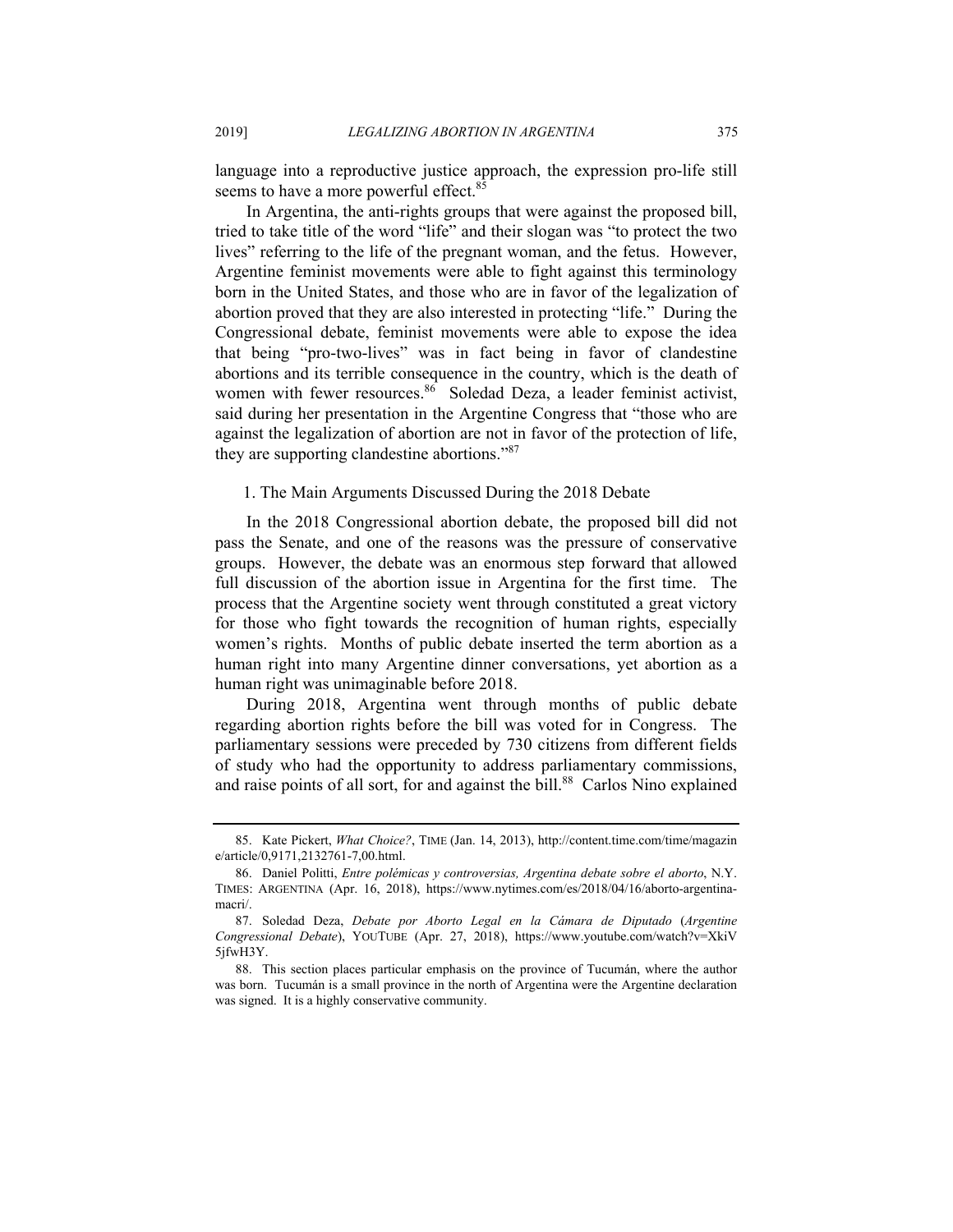that "rights are one of the greatest inventions of humanity, they are our creation. Therefore, we have a duty to discuss rights."89

The recent Congressional debate is a crucial stage of the process that Argentinians went through concerning the recognition of abortion rights because it engaged the Argentine public in a much wider series of arguments than mere commentary on a judicial decision. The main arguments presented during the 2018 Congressional debate were a) the right to abortion as a human right; b) the proportionality test that explains why the right to life is not absolute whereas the right to seek an abortion is constitutional and in accordance with international conventions on human rights; c) abortion as a central issue of public health; and d) whether a physician or an institution can object to perform an abortion.

The importance of the topics discussed is another reason that explains why the best path to legalize abortion in Argentina is through Congress. The Argentinian 2018 process was a victory in the fight towards the recognition of reproductive rights, becoming the first time that the Srgentine society speaks openly about the topics exposed below.

#### *a. The Right to Abortion as a Human Right*

The Congressional debate was framed in the terms "abortion as a human right." The discussion was regarding the right to abortion in relation to the right of women autonomy, the right of equality and nondiscrimination, the right to health, the right to privacy, and the right to dignity. It is a human right of women and girls because they have the right to choose. The Committees in charge of monitoring human rights instruments, for example, the Convention on the Elimination of All Forms of Discrimination against Women (CEDAW) committee and the Committee on the Rights of the Child, recommended to the Argentine State that it decriminalize abortion in order to guarantee the rights of women and to prevent deaths that result from clandestine practices.<sup>90</sup>

Although the Argentine Congress did not pass the abortion bill, after months of public deliberations there is a social agreement that women who

 <sup>89.</sup> Roberto Gargarella, *Presentación sobre el aborto en el Congreso*, SEMINARIO DE TEORÍA CONSTITUCIONAL Y FILOSOFÍA POLÍTICA (Apr. 12, 2018, 2:05 PM), http://seminario gargarella.blogspot.com/2018/04/presentacion-sobre-el-aborto-en-el.html.

 <sup>90.</sup> Dubravka Šimonović (Special Rapporteur on Violence Against Women), *Report on Violence Against Women, its Causes and Consequences*, ¶ 85, U.N. Doc. A/HRC/35/30/Add.3 (Apr. 12, 2017); *see*, *NI UNA Menos Movement is Ahead of the Problem: The State Must Catch Up and Intensify Efforts to Prevent Femicide and Other Forms of Gender Based Violence Against Women and Girls*, U.N. OFFICE OF THE HIGH COMM'R ON HUM. RIGHTS (OHCHR) (Nov. 21, 2016), https://www.ohchr.org/EN/NewsEvents/Pages/DisplayNews.aspx?NewsID=20901&LangI  $D=E$ .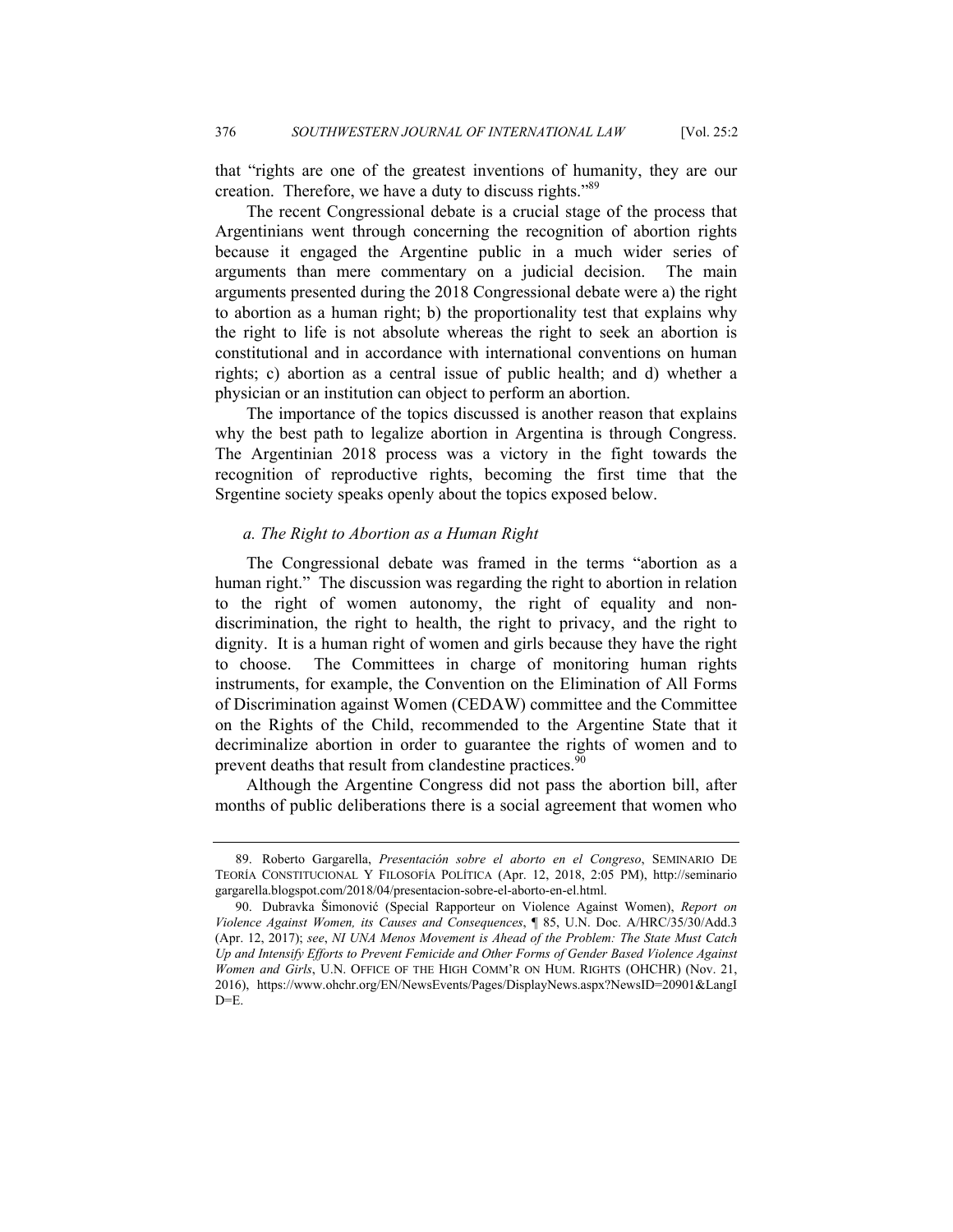abort do not have to go to prison. Even some people that are against the State providing the service understood that abortion is an action that should not be penalized, there was a "social decriminalization of abortion."<sup>91</sup> In this sense, if the State does not criminally prosecute women who abort, it must also guarantee their right to safe abortion. $92$ 

Abortion proponents emphasized the many women prosecuted for abortion. Soledad Deza expressed during her presentation at Congress debate that "women are still being imprisoned if found guilty of an abortion, in the province of Tucumán, since the year 2000, 534 women have been prosecuted, and the state criminally prosecutes cases where abortion is legal since 1921."93

*Belén*, a recent case from the Supreme Court of Tucumán, shows that, before the Congress debate, women were still being imprisoned if found guilty of homicide aggravated by the relationship. According to the Argentina's National Criminal Code, a woman who abort was considered guilty of homicide and subject to life imprisonment based on their parental relationship with the fetus.94 This was the *Belén*'s case. In 2014, Belén went to a Tucumán public hospital because of a serious vaginal hemorrhage. However, she ended up accused of having thrown a fetus in the hospital washroom. Though the treating doctor determined Belén had suffered a spontaneous miscarriage, she was nonetheless sentenced to eight years in prison for aggravated homicide. In August 2016, the Tucumán Supreme Court overturned the Criminal Chamber decision and acquitted Belén because a lack of evidence of the crime charged, though the decision came after Belén had spent more than two years in prison and following a massive social campaign across the country.<sup>95</sup>

This is just one of the many recent incidents that pregnant women experienced in Argentina that reinforces the idea discussed during Congress debate: that abortion is a human right which must be recognized by the

 <sup>91.</sup> Agustina Ramón Michel, *Tras el rechazo en el Senado el aborto ya está despenalizado socialmente*, CLARÍN (Aug. 10, 2018), https://www.clarin.com/sociedad/aborto-despenalizado-soc ialmente\_0\_SJ2ObVcSQ.html.

 <sup>92.</sup> Juliet Roffo, *Un informe que menciona a la Argentina. La ONU recomendó garantizar la práctica segura del aborto para las menores*, CLARÍN (June 6, 2018), https://www.clarin.com/soci edad/onu-recomendo-garantizar-practica-segura-aborto-menores\_0\_HkhZBlIxQ.html.

 <sup>93.</sup> Deza, *supra* note 87.

 <sup>94.</sup> CÓDIGO PENAL [CÓD. PEN.] [CRIMINAL CODE] art. 80 (Arg.) ("life imprisonment will be imposed . . . to those who kill his ascendant [or] descendant."), http://servicios.infoleg.gob.ar/infol egInternet/anexos/15000-19999/16546/norma.htm.

 <sup>95.</sup> Safe Abortion, *Argentina: "Belén" Acquitted: Tucumán Provincial Supreme Court Overturns Sentence for Aggravated Homicid[e]*, ABORTION-NEWS.INFO (Mar. 31, 2017), http://ab ortion-news.info/argentina-belen-acquitted-tucuman-provincial-supreme-court-overturns-sentence -for-aggravated-homicid/.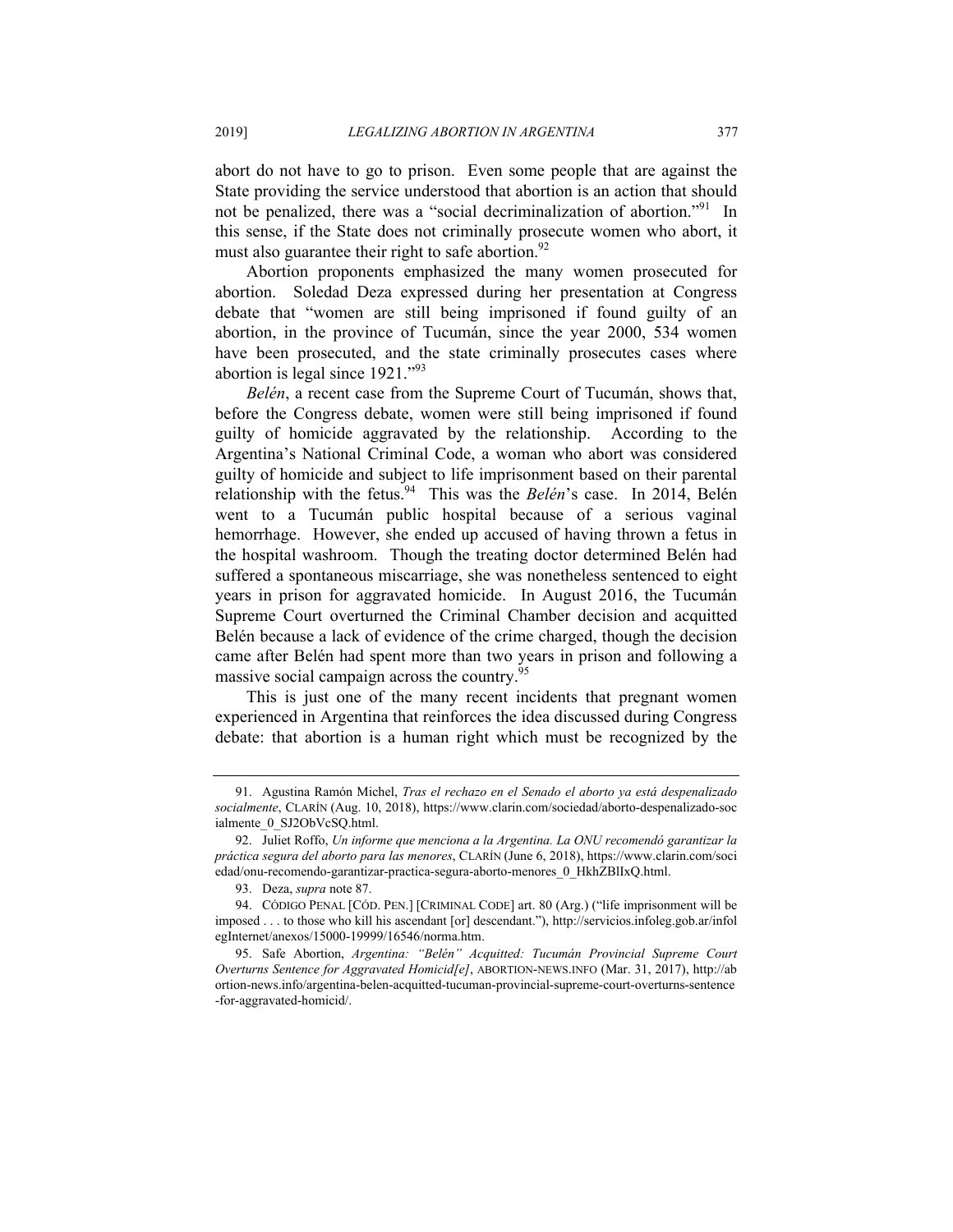states. Several recent cases in Argentina, which denied victims of rape access to abortion procedures, further proves the urgency of an abortion law overhaul in the Argentina. In January 2019, for example, a twelve-year-old rape survivor who was twenty-four weeks pregnant, was denied her legal right to abortion and instead underwent an emergency caesarean in Jujuy, a province in the north of Argentina. Unfortunately, although rape is already contemplated by the Criminal Code and case law as exceptions when abortion is legal, this was not an isolated case.<sup>96</sup> In March 2019, an elevenyear-old girl from Tucumán was admitted into hospital with a nineteenweek pregnancy that resulted from rape perpetrated by her grandmother's partner. Although the girl and her mother requested an abortion, the authorities refused the practice by delay tactics for almost five weeks trying to force her into carrying the pregnancy to term. $97$ 

# *b. The Proportionality Test*

Another issue deliberated during the Argentine Congressional debate was the proportionality test and the inexistence of absolute rights. According to the jurist, Aida Kemelmajer de Carlucci, the proportionality test can be explained as the need to balance rights in dispute between the interest in protecting unborn life and the various women's rights that could clash with it based on considerations of equality, autonomy and dignity.<sup>98</sup>

"Ponderation," a term first used by Kemelmajer de Carlucci, is a principle that governs the Argentine case law where there are no absolute rights. This means that whenever there are two rights to be respected, the rights have to be weighed and harmonized according to the circumstances of that particular case. There are situations in which certain rights carry more weight than others, and the question of prevalence is resolved by answering which one prevails in that particular circumstance under reasonable grounds. For example, the right to life of the fetus in the first weeks loses weight when it collides with the right of the woman or girl to her health, her autonomy, her privacy and her physical integrity. In the case of abortions, Kemelmajer de Carlucci considers that the right to intrauterine life is gradual and incremental, which, as it advances, acquires greater value

 <sup>96.</sup> Erika Guevara-Rosas, *Latin America Must Stop Forcing Pregnant Girls into Deadly Situations*, AMNESTY INT'L (ARG.) (Mar. 5, 2019, 3:17 PM), https://www.amnesty.org/en/latest /news/2019/03/latin-america-must-stop-forcing-pregnant-girls-into-deadly-situations/.

 <sup>97.</sup> Daniel Politi, *An Eleven-Year-Old in Argentina Was Raped. A Hospital Denied Her an Abortion*, N.Y. TIMES (Mar. 1, 2019), https://www.nytimes.com/2019/03/01/world/americas/11 year-old-argentina-rape-abortion.html.

 <sup>98.</sup> *Aborto: Kemelmajer defendió la progresividad del derecho y se cruzó con Elías de Pérez*, PARLAMENTARIO.COM (July 11, 2018), http://www.parlamentario.com/noticia-111273.htm l.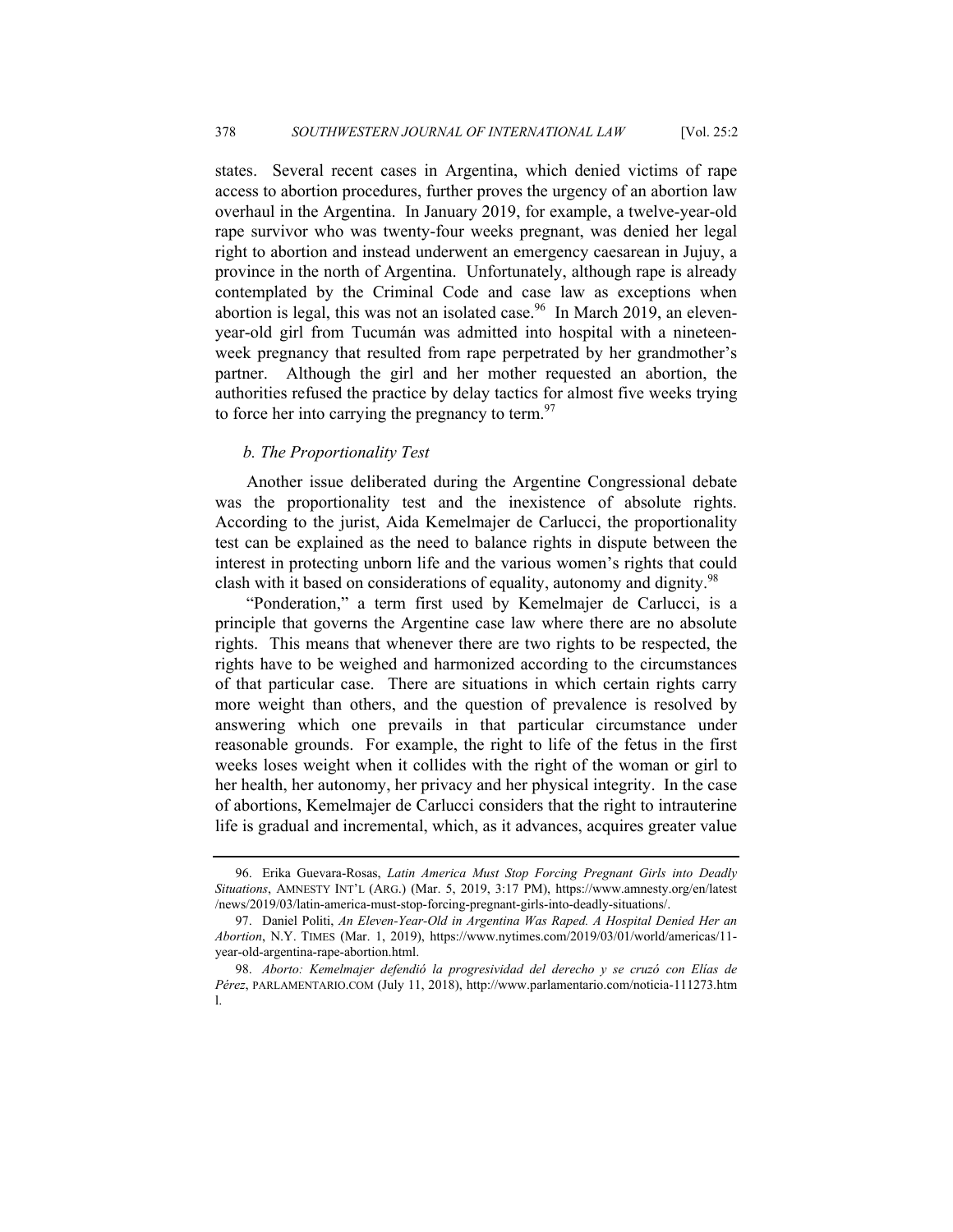in relation to the rights of the pregnant woman. The fetus has a moral status different from a child, and this is also revealed in the treatment that the Argentine criminal law gives to the figure of abortion in relation to that of infanticide that is more severely punished.<sup>99</sup>

This way of interpreting the right to intrauterine life was reflected in the regional human rights system, where the Inter-American Court of Human Rights, in *Artavia Murillo v. Costa Rica*,<sup>100</sup> concluded that there is no absolute right to intrauterine life but that this right is gradual and incremental.<sup>101</sup> Article 4 of the American Convention on Human Rights establishes that the right to life "shall be protected by law and, in general, from the moment of conception."102 According to the Court, the drafters of the American Convention added the clause "in general," when referring to the right to life from the moment of conception, evidencing that the right to life was not meant to be absolute, providing a gradual or incremental protection to prenatal life, depending on the unborn child's physical stage of development.103 *Artavia Murillo* confirms that an embryo cannot enjoy the same rights as a person, and that the right to life protected by Article 4 of the American Convention on Human Rights is not absolute. The Court also read the American Convention as giving only gradual or incremental protection to prenatal life, depending on the unborn child's physical stage of development. The *Artavia Murillo* decision was constantly cited during Argentina's Congressional debate.<sup>104</sup>

This interpretation was included in the 2018 abortion proposed bill that was discussed at the Argentinian Congress. The proposed bill contemplated the possibility of voluntarily interrupting pregnancy until fourteen weeks of gestation in the understanding that, until that time, the right of women to choose was considered as more valuable.<sup>105</sup>

The European Court of Human Rights has shown some reluctance to impose a single European-wide standard to many aspects of abortion rights

103*. Artavia Murillo*, (ser. C) No. 257, ¶ 188.

 104. Roberto Gargarella, *Por qué votar a favor del aborto legal. Revista*, ANFIBIA, http://revis taanfibia.com/ensayo/votar-favor-del-aborto-legal/ (last visited Oct. 22, 2018).

<sup>99</sup>*. Id*.

 <sup>100.</sup> Artavia Murillo et al. (Fertilization in Vitro) v. Costa Rica, Preliminary Exceptions, Merits, Reparations and Costs, Inter-Am. Ct. H.R. (ser. C) No. 257 (Nov. 28, 2012).

<sup>101</sup>*. Id*. ¶ 256.

 <sup>102.</sup> Organization of American States, American Convention on Human Rights, Nov. 22, 1969, O.A.S.T.S. No. 36, 1144 U.N.T.S. 123 ("Every person has the right to have his life respected. This right shall be protected by law and, in general, *from the moment of conception*. No one shall be arbitrarily deprived of his life.") (emphasis added).

 <sup>105.</sup> CÓDIGO PENAL [CÓD. PEN.] [CRIMINAL CODE] (2018) (proposed modifications) (Arg.), https://www.senado.gov.ar/bundles/senadomicrositios/pdf/despenalizacion-aborto/CD22\_18PL. pdf.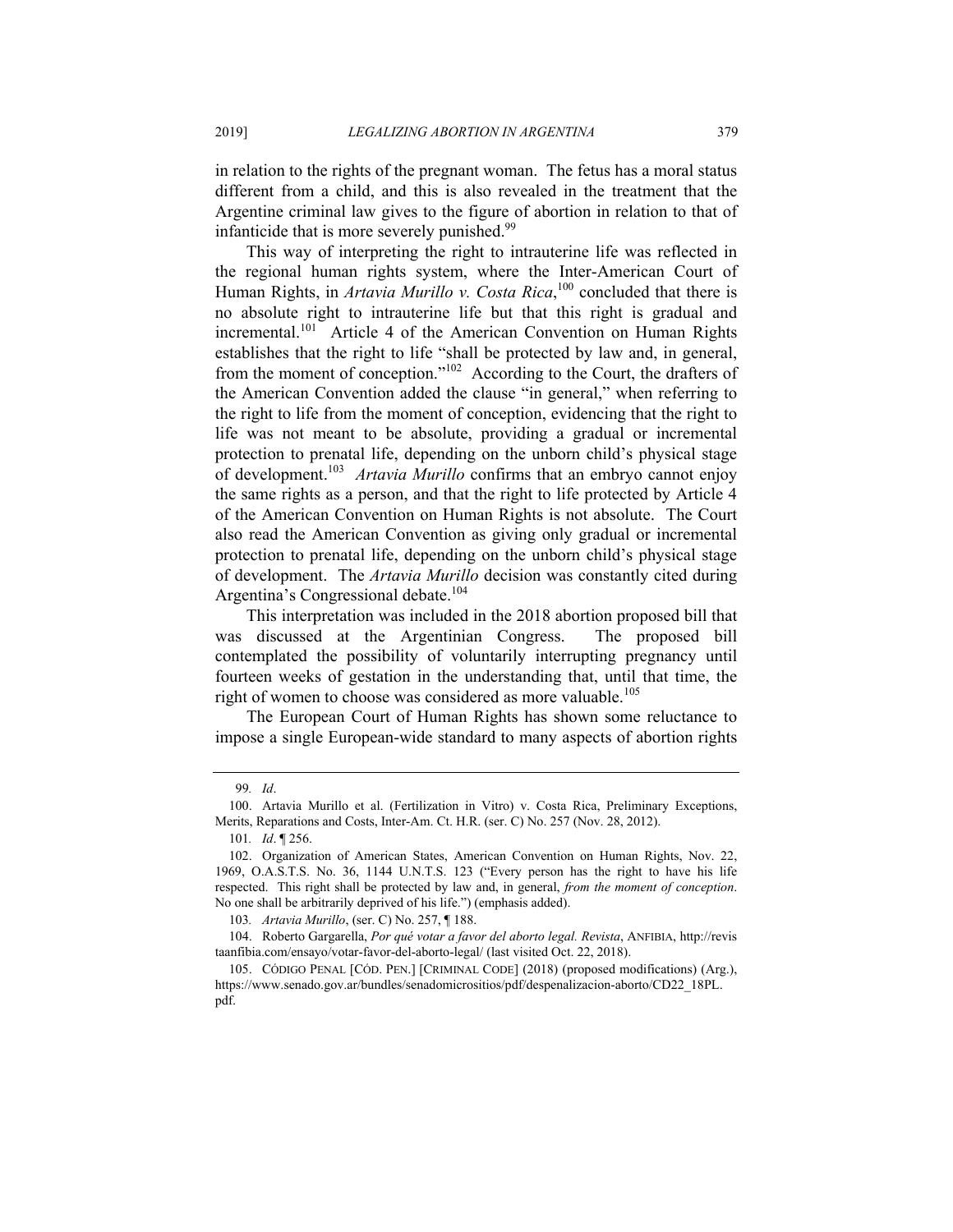using the approach "at a margin of appreciation" for the member State's interests when it considers the issue. While the concern of the "margin of appreciation"106 is not to unduly restrain the member states in their own understanding of the right and societal needs, the discussion does not bear a relationship to the Inter-American Court's proportionality approach. Thus, in *A, B, & C v. Ireland*, the European Court of Human Rights reasoned that:

The question of when the right to life begins came within the States' margin of appreciation because there was no European consensus on the scientific and legal definition of the beginning of life .... Since the rights claimed on behalf of the fetus and those of the mother are inextricably interconnected, the margin of appreciation accorded to a State's protection of the unborn necessarily translates into a margin of appreciation for that State as to how it balances the conflicting rights of the mother. $107$ 

During the Congressional debate, the discussion of the constitutionality of the proposed bill was to determine if our courts would eventually invalidate an abortion law. It is not expected that the Argentine Court or the Inter-American Court of Human Rights will challenge an abortion law like the one being discussed in Argentina's 2018 Congressional debate.<sup>108</sup> While the Argentine Supreme Court in the *F.A.L.* case adopted the most liberal reading possible of the Criminal Code,<sup>109</sup> the Inter-American Court in *Artavia Murillo* established that the comparative law does not lead us to consider that the embryo should be treated in the same way as a person born.<sup>110</sup> It is important to underline that the Inter-American Court of Human Rights decides very few cases, trying to enunciate the principles that it commits to continue applying in future cases and that define the rights in the entire region.111 Argentinians were discussing issues like the

*Id.* 

 <sup>106. &</sup>quot;Margin of appreciation" as used by the European Court of Human Rights refers to a degree of flexibility that states receive when interpreting human rights norms. It refers to a balancing of State interest against a particular understanding of a right.

 <sup>107.</sup> A, B, & C v. Ireland, App. No. 25579/05, Eur. Ct. H.R. 237 (2010) https://hudoc.echr. coe.int/eng#{%22dmdocnumber%22:[%22878721%22],%22itemid%22:[%22001-102332%22]}. 108*. Id*.

<sup>109</sup>*. Id*.

 <sup>110.</sup> Artavia Murillo et al. v. Costa Rica, Inter-Am. Ct. H.R. (ser. C) No. 257, ¶ 244 (Nov. 28, 2012).

The Court concludes that the Constitutional Chamber based its decision on Article 4 of the American Convention, Article 3 of the Universal Declaration, article 6 of the International Covenant on Civil and Political Rights, the Convention on the Rights of the Child and the 1959 Declaration on the Rights of the Child. However, it is not possible to use any of these articles or treaties to substantiate that the embryo can be considered a person in the terms of Article 4 of the Convention. Similarly, it is not possible to reach this conclusion from the preparatory work or from the systematic interpretation of the rights recognized in the American Convention or in the American Declaration.

 <sup>111.</sup> Gargarella, *supra* note 89.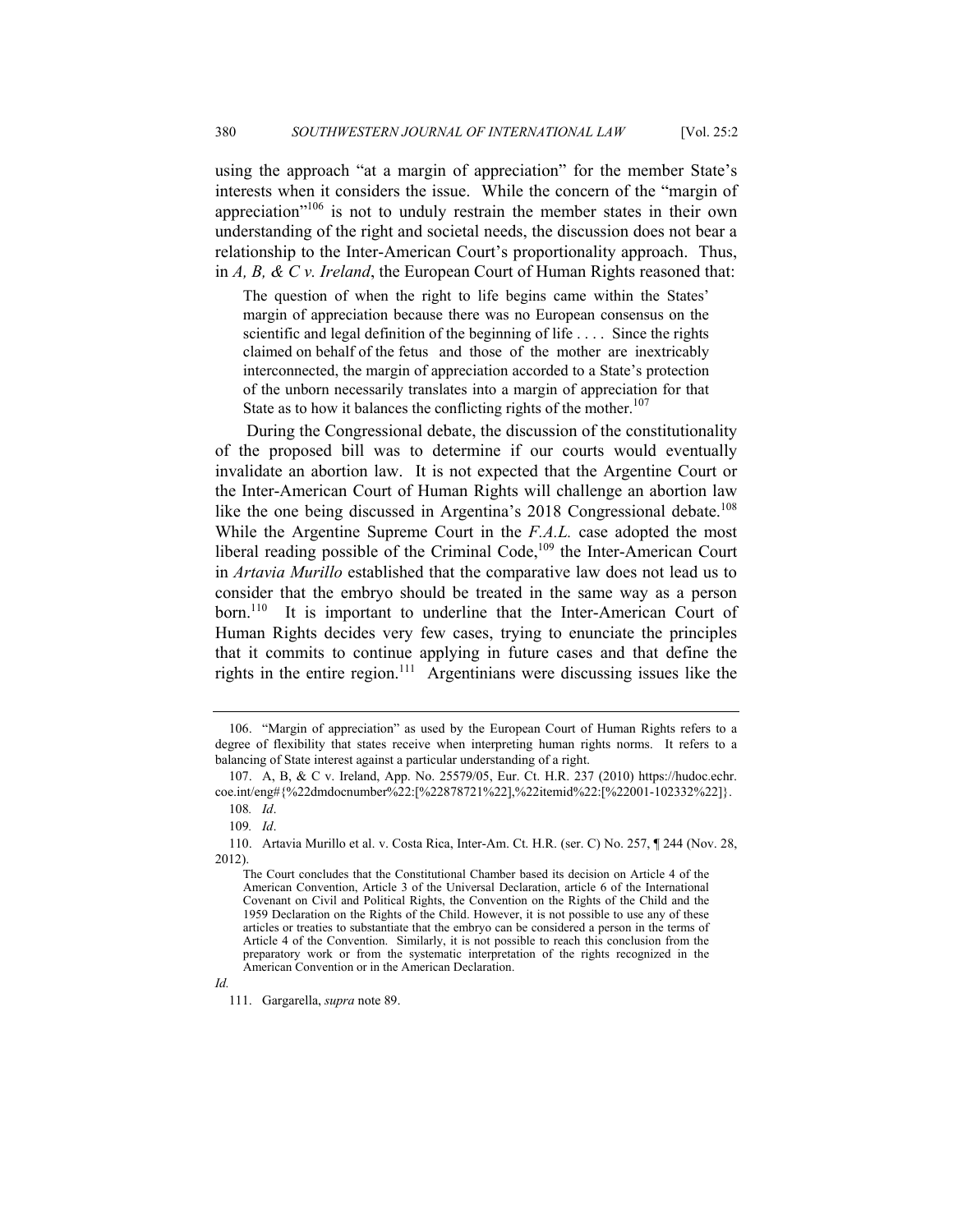constitutionality of the proposed abortion bill during months, and this is extremely valuable for our society as participants of our own history.

## *c. Abortion as a Central Issue of Public Health*

The Congressional debate also worked to bring out the alarming number of women who die as a consequence of unsafe abortion practices because they cannot afford a clinic for a safe abortion. The debate showed that abortion rights are a matter of equality and public health for women, not just a right to control their own bodies.<sup>112</sup> Non-governmental organizations and human rights groups estimate that around 500,000 clandestine abortions are carried out every year in Argentina.<sup>113</sup> According to official health ministry statistics, more than seventeen percent of the 245 recorded deaths of pregnant women and girls in 2016 were due to unsafe abortions.

Women with fewer resources are the main victims of illegal and clandestine abortions. Most abortions are unsafe in places with restrictive abortion laws, and abortion rates are higher. The more restrictive the legal setting, the higher the proportion of clandestine, unsafe abortions. Consequently, the riskiest abortions, those self-induced or performed by untrained providers, are higher among poor and rural women than among nonpoor and urban women.<sup>114</sup> In Argentina, abortion does not affect all women in the same way. Abortion is conditioned by social, cultural, educational and economic burdens. This is the real problem of abortion in Argentina and the danger of its criminalization: The illegality results in differentiated practices according to the economic condition of women, and the terrible consequences of deaths due to self-induced clandestine abortions.<sup>115</sup>

Under this backdrop, in 2005 a group of feminists, activists, and nongovernmental organizations founded the National Campaign for the Right to Legal, Safe, and Free Abortion with the slogan "sexual education to decide, birth control not to abort, and legal abortion not to die." In 2015, a new feminist movement named "Not One Woman Less" (Ni una Menos in

 <sup>112.</sup> Silvia Gabriela Lospenatto, *Encendido discurso de Silvia Lospennato aplaudido por oficialistas y oposición*, YOUTUBE (June 15, 2018) (Congressional debate), https://www.youtube. com/watch?v=kD5uacur3Lk.

 <sup>113.</sup> Megan Specia, *What to Know About Argentina's Vote on Abortion*, N.Y. TIMES (Aug. 8, 2018), https://www.nytimes.com/2018/08/08/world/americas/argentina-abortion-explainer.html.

 <sup>114.</sup> SUSHEELA SINGH ET AL., ABORTION WORLDWIDE 2017: UNEVEN PROGRESS AND UNEQUAL ACCESS, GUTTMACHER INST. (2017), https://www.guttmacher.org/sites/default/files/re port\_pdf/abortion-worldwide-2017.pdf.

 <sup>115.</sup> Interview with Casas Laura, *supra* note 79.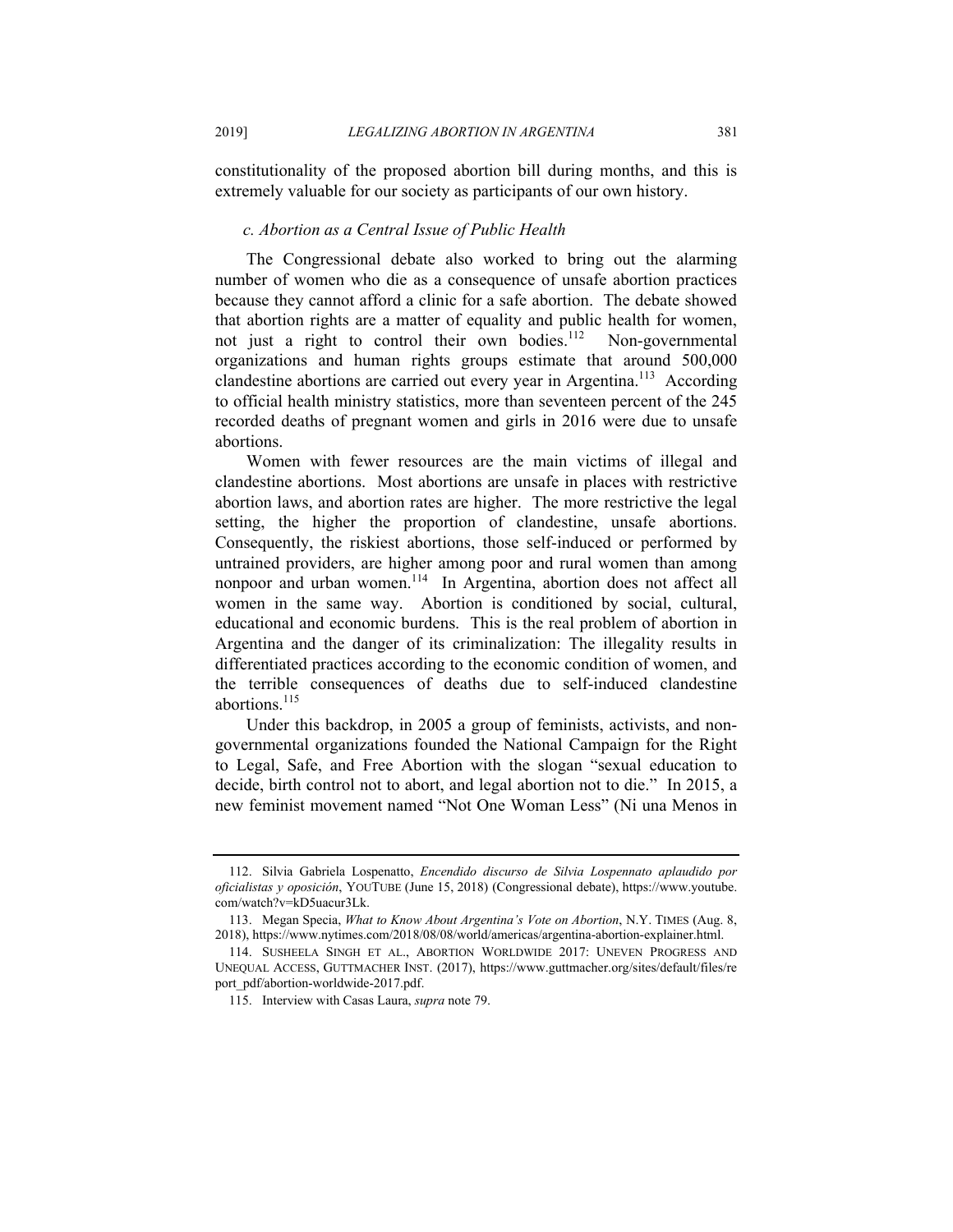Spanish) was founded and supported since then the National Campaign. The 2018 Congressional debate gave these groups a nationwide forum to be heard and offered an opportunity they likely would not have had otherwise to emphasize points on a national scale.

#### *d. Individual Versus Institutional Conscientious Objection*

Argentina's 2018 Congressional debate also allowed discussion of the problem of conscientious objection, understood as the right not to be obliged to perform actions that contradict ethical or religious beliefs of "a person." This right has its basis in the constitutional protection of freedom of religion recognized in Article 14 of the Argentine Constitution.<sup>116</sup>

The argument of those who opposed the bill was that it should also include the right to institutional conscientious objection. Nonetheless, as Professor Marcelo Alegre, who also made his presentation during the Congressional debate, repeatedly stated, "conscientious objection is indissolubly linked to a mind, to a person of blood and flesh. Hospitals and pharmacies do not possess consciences and therefore cannot object."<sup>117</sup> In other words, this right can only be exercised by a person.

The proposed abortion bill was consistent with the Supreme Court ruling in the *F.A.L.* case. The Supreme Court established that an adequate system should allow health personnel to exercise their right of conscientious objection without delays that could compromise the effective practice of the abortion. For this purpose, health professionals must be required to express their objection at the time that they start to work in the corresponding health establishment so that every institution has sufficient human resources to guarantee the exercise of the rights that the law confers on victims of sexual violence.<sup>118</sup> In the hypothetical case that all the professionals of an institution object to perform abortions, the proposed bill determined that the institution needed to have a pre-agreement with another health establishment to be able to refer women.<sup>119</sup> However, physicians have the obligation to assist in cases of emergency or when a timely referral is not possible. The proposed bill also indicates that those physicians who

 <sup>116.</sup> Marcelo Alegre, *Conscious Oppression: Conscientious Objection in the Sphere of Sexual and Reproductive Health* 65 (Yale L. Sch. Legal Scholarship Repository SELA (Seminario en Latinoamérica de Teoría Constitucional y Política) Papers, 2009), https://digitalcommons.law. yale.edu/cgi/viewcontent.cgi?article=1064&context=yls\_sela.

<sup>117</sup>*. Id*.

 <sup>118.</sup> CÓDIGO PENAL [CÓD. PEN.] [CRIMINAL CODE] (2018) (proposed modifications) (Arg.), https://www.senado.gov.ar/bundles/senadomicrositios/pdf/despenalizacion-aborto/CD22\_18PL.pd f.

<sup>119</sup>*. Id*.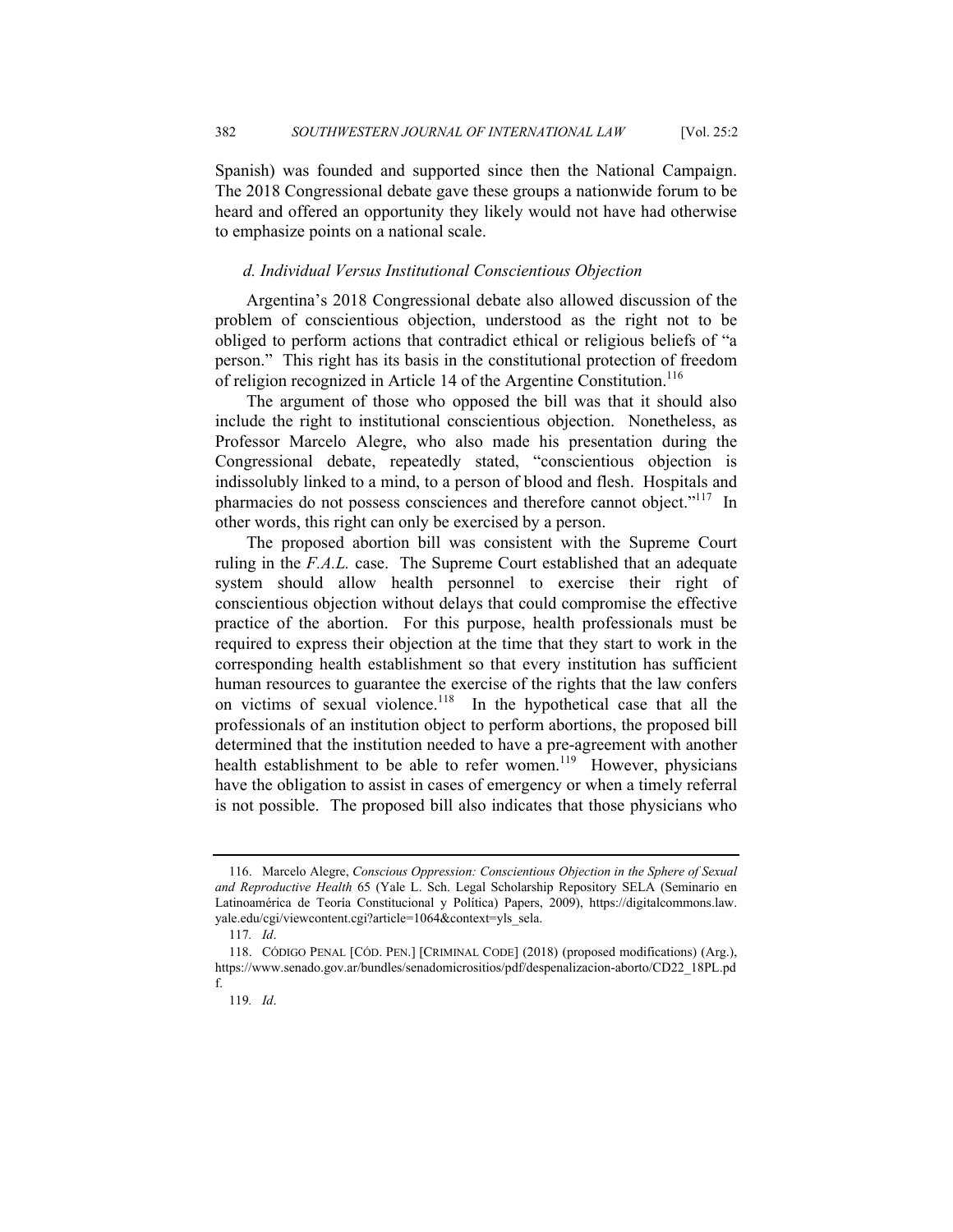object should maintain this attitude in both, the public and the private health services where they work.<sup>120</sup> This provision seeks to eliminate the possibility that physicians performing abortions in private clinics but rejecting women in a public hospital, where women who seek an abortion are, in many cases, in a state of poverty.

There were two contrary positions during the Congress debate regarding conscientious objection. On the one hand, those who defend personal and institutional objection without any limitation. On the other hand, those who reject institutional objection and demand that at least one physician in each institution must be a non-objector to guarantee access to the practice without delay. They considered "time" as a crucial factor when there is an emergency and a referral to another institution would put the pregnant woman at risk. In Soledad Deza's words, "approving the institutional conscientious objection would mean to legislate without a gender focus. If this happens, our representatives will be promoting discrimination in access to public health."121

# III. UNDERSTANDING WHY ARGENTINA DID NOT PASS THE LAW: WHAT IS THE MAIN OBSTACLE TO LEGALIZING ABORTION?

The main reasons why Argentina did not pass the proposed bill are the active role of the Catholic Church, and the pressure of conservative groups. A comparative analysis between Argentina and Ireland shows how Ireland offered a model for Argentina to move forward. The basis to face the recognition of abortion rights in Argentina in the short term, are clearly framed. A referendum might show the social agreement that abortion is not a crime and would help to pressure the legislature to pass the law in the next intent. Moreover, the "apostacy" movement that was born after the Senate did not pass the law, shows how the Catholic Church is facing a new stage after the abortion debate.

# *A. The Power and Role of the Catholic Church: Pressure From Conservative Groups*

The Congressional debate forced the parties involved to draw clear lines and made much more manifest the limits and political costs of the Catholic Church position. Nevertheless, in many conservative provinces social pressure still presents an obstacle, considering in Argentina the

<sup>120</sup>*. Id*.

 <sup>121.</sup> Soledad Vallejo, *Objeción a la objeción*, PÁGINA12 (July 26, 2018), https://www.pagina 12.com.ar/130851-objecion-a-la-objecion.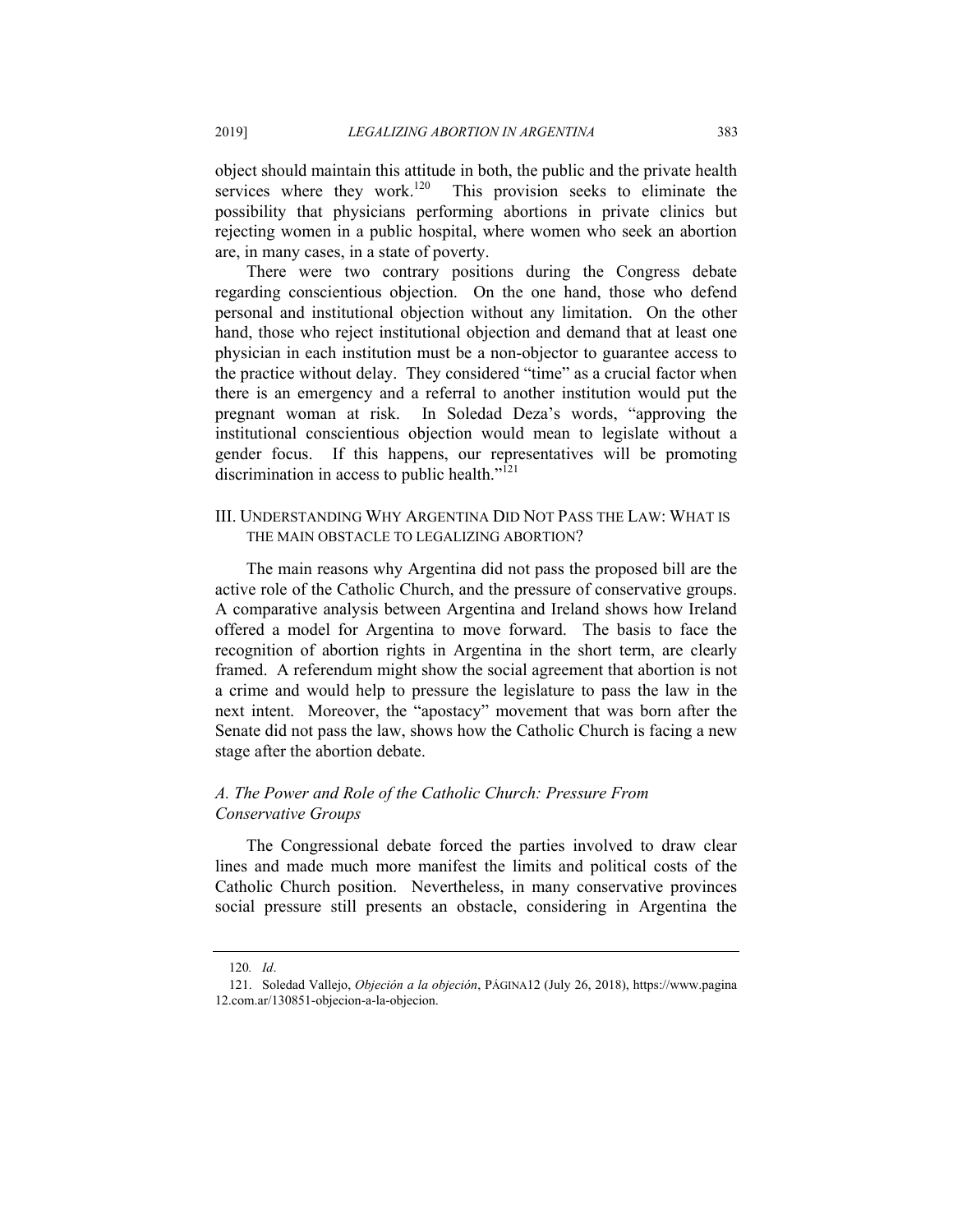Catholic Church represents the ninety-two percent of the population. Conservative sectors also created a lot of confusion. Some senators could not get away from their religious beliefs when voting and were persuaded by the slogan "save the two lives." They transferred their personal religious beliefs to the public scene, and legislated in accordance, without taking into account the secular state that is Argentina.<sup>122</sup> The Catholic leader, Pope Francis, who is Argentinian, publicly stated that "Last century, the whole world was scandalized by what the Nazis did to purify the race. Today, we do the same thing but with white gloves."123 He compared abortion rights with the Nazi-era eugenics program.<sup>124</sup>

In the province of Tucumán, after the abortion debate, the legislature passed a resolution declaring Tucumán a "pro-life province."125 Moreover, some legislators intended to pass a law to prohibit abortions in all cases, including rape, an exception that is contemplated in the National Criminal Code since 1921. Under *González v. Provincia de Santiago del Estero*,<sup>126</sup> a bill like the one proposed in Tucumán would be held unconstitutional by the Supreme Court. That is a case using the Civil Code, but there is not much doubt that it is up to the Federal Government to write national codes in the area of both criminal and civil law.

The power of the Catholic Church and the pressure of conservative groups bring social and political costs. As Soledad Deza said in her presentation during the 2018 Congressional debate, "Tucumán is the only province in Argentina that still refuses to adhere to the National Law on Sexual Health and Responsible Reproduction. Moreover, Tucumán is a province where our children still have religious education at public schools, but they do not receive education according to the integral sexual education  $law.$ "<sup>127</sup>

The Argentine debate revealed "how closely some sectors of the governing party agree with the position of the hierarchy of the Catholic

 <sup>122.</sup> Interview with Casas Laura, *supra* note 79.

 <sup>123.</sup> Associated Press, *Pope Calls Abortion 'White Glove' Equivalent of Nazi Crimes*, N.Y. TIMES (EUR.) (June 16, 2018) (quoting Pope Francis), https://www.nytimes.com/2018/06/16/worl d/europe/pope-abortion-nazi-crimes.html.

 <sup>124.</sup> Serhan, *supra* note 8.

 <sup>125.</sup> *See* Fabián López, *Tucumán se declaró como provincia "provida" mediante una resolución de la Legislatura*, LA NACION (Aug. 2, 2018, 11:35 PM), https://www.lanacion.com. ar/politica/tucuman-se-declaro-como-provincia-provida-mediante-una-resolucion-de-lalegislatura-nid2158832.

 <sup>126.</sup> González v. Provincia de Santiago del Estero, Corte Suprema de Justicia de la Nación [CSJN] [National Supreme Court of Justice], Aug. 29, 2007, Fallos 159:326 (Arg.). In this case, the Argentine Supreme Court analyses the constitutionality of a section of the Constitution of the province of Santiago del Estero, a north east state in Argentina.

 <sup>127.</sup> Deza, *supra* note 87.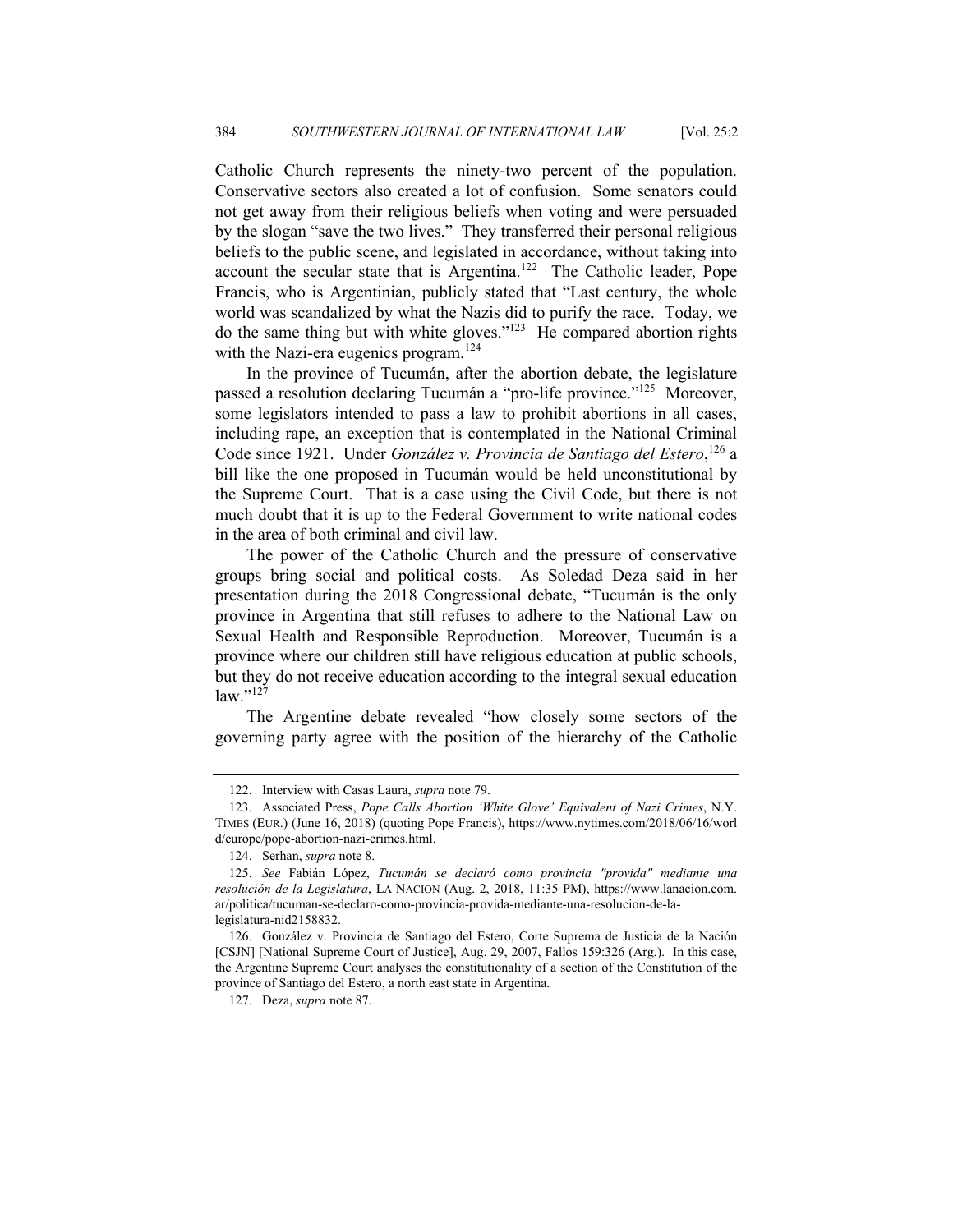Church."128 The results show the enduring power of the Catholic Church and how this institution was the key player that managed to stop the law.<sup>129</sup> This has a clear negative effect for the Catholic Church. After the proposed bill was rejected, thousands of Argentinians, most of them women, have started formal proceedings to abandon the Catholic Church through a proceeding called the "apostasy movement" in protest of the church's campaign against efforts to legalize abortion in the country.

# *B. The Next Step Moving Forward: The Irish Referendum as a Model for Argentina*

After the Irish experience, it seems that a referendum could be the best strategy in Argentina to move forward. After a full debate, democratic forces can prevail through an abortion law. A referendum, according to the Ireland successful experience, could serve to focus the debate even more efficiently than a legislative debate. In Argentina, it was a referendum and not a court decision that was necessary to produce changes on such a prominent issue.

The Irish experience also shows that the separation of Church and State could be related with the legalization of abortion. Against Argentina's backdrop, Ireland became an inspiration for Argentina as a Catholic country that was able to fight against restrictive abortion regulations through a constitutional referendum. In 2018 Argentina and Ireland went through two different processes towards the same objective: To expand the recognition of abortion rights. In Argentina, the proposed bill only passed the House of Representatives and not the Senate; in Ireland, the Constitutional Referendum overruled the Eighth Amendment of the Irish Constitution that banned abortion rights giving the pregnant woman and the unborn "equal right to life."

Analyzing some similarities and differences between Ireland and Argentina provides some insight into the reasons for the opposing results that the 2018 abortion processes reached in each country and why the Irish referendum became a model for Argentina. The constitutional position of the Catholic Church and the role it played during the abortion debate in each country, show that while in Argentina the Catholic Church was able to pressure the Senate, in Ireland it was not able to influence the people. This

 <sup>128.</sup> Mariela Belski, *El costo de no aprobar el aborto legal en Argentina*, AMNESTY INT'L (ARG.) (Aug. 3, 2018), https://www.amnesty.org/en/latest/news/2018/08/the-cost-of-not-approvin g-legal-abortion-in-argentina/.

 <sup>129.</sup> Sergio Rubin, *Aborto: la Iglesia, el actor clave que logró frenar la ley*, CLARÍN (Aug. 9, 2018, 3:15 PM), https://www.clarin.com/sociedad/aborto-iglesia-actor-clave-logro-frenar-ley\_0\_ rk1CDLuH7.html.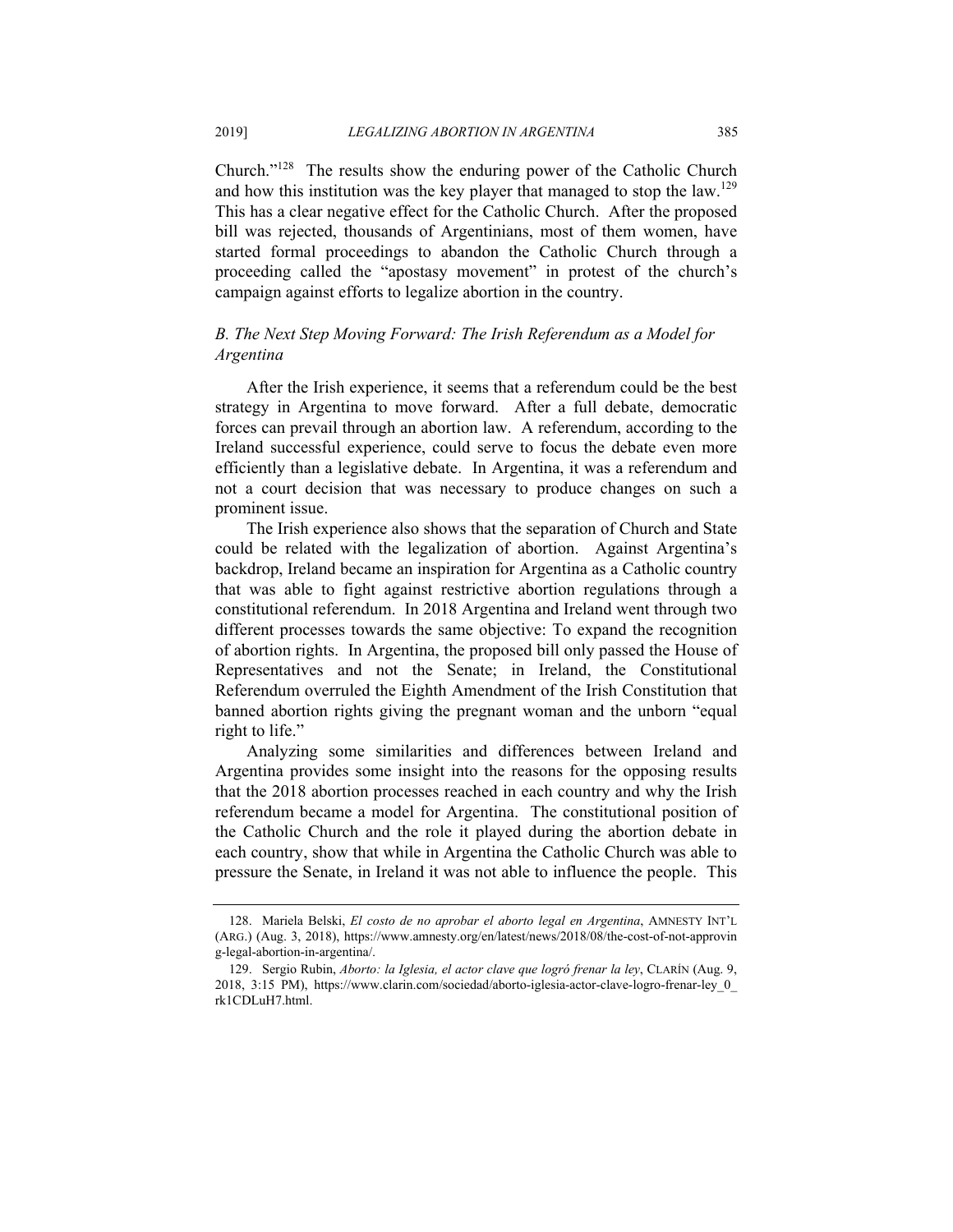demonstrates that a referendum in Argentina could evidence the social agreement that abortion is not a crime and become the best path to legalize abortion.

# 1. Religion in the Constitution

Argentina and Ireland are both countries with Catholic-majority populations, but this does not necessarily mean active religious practice.<sup>130</sup> In both countries, there are restrictive laws regarding abortion and there is a close relationship between Catholic countries and restrictive abortion laws. The role of the Catholic Church during the 2018 debates was different in each country. In Argentina the role was active, whereas in Ireland it was passive. One first possible explanation is the position of the Catholic Church in each national constitution.

On one hand, the Argentine Constitution, originally written in 1853, and last amended in 1994, invokes God in its preamble and guarantees the free exercise of religious practice and belief.<sup>131</sup> The 1994 reform of the Constitution removed the requirement for Argentina's presidents to be catholic. However, the Constitution states that the Federal Government "sustains the apostolic Roman Catholic faith." The government still funds the Catholic Church to a large extent.

On the other hand, the Irish Constitution ratified in 1937 and last amended in 2018, removed the special position of the Catholic Church. In 1972, the Fifth Amendment of the Irish Constitution "removed Section 44.1.2 which allowed the State to recognize the special position of the Catholic Church."<sup>132</sup>

# 2. The Role of the Catholic Church

The Catholic Church played an active role during the 2018 Congress debate in Argentina, while it showed a passive role during the 2018 Constitutional Referendum in Ireland. In Argentina, during the Congress

 <sup>130.</sup> *See* Lucila Espósito, *Creencias, cultura y sociedad en Argentina*, CONICET (Oct. 2, 2012), https://www.conicet.gov.ar/creencias-cultura-y-sociedad-en-argentina/.

 <sup>131.</sup> CONSTITUCIÓN NACIONAL [CONST. NAC.] preamble (Arg.), http://servicios.infoleg.gob.a r/infolegInternet/anexos/0-4999/804/norma.htm ("We, the representatives of the people of the Argentine Nation, gathered in General Constituent Assembly by the will and election of the Provinces which compose it, in fulfillment of pre-existing pacts, in order to form a national union, guarantee justice, secure domestic peace, provide for the common defense, promote the general welfare and secure the blessings of liberty to ourselves, to our posterity, and to all men of the world who wish to dwell on argentine soil: invoking the protection of God, source of all reason and justice: do ordain, decree, and establish this Constitution for the Argentine Nation.").

 <sup>132.</sup> Constitution of Ireland 1937 art. 44.1.2, https://assets.gov.ie/6523/5d90822b41e94532a 63d955ca76fdc72.pdf.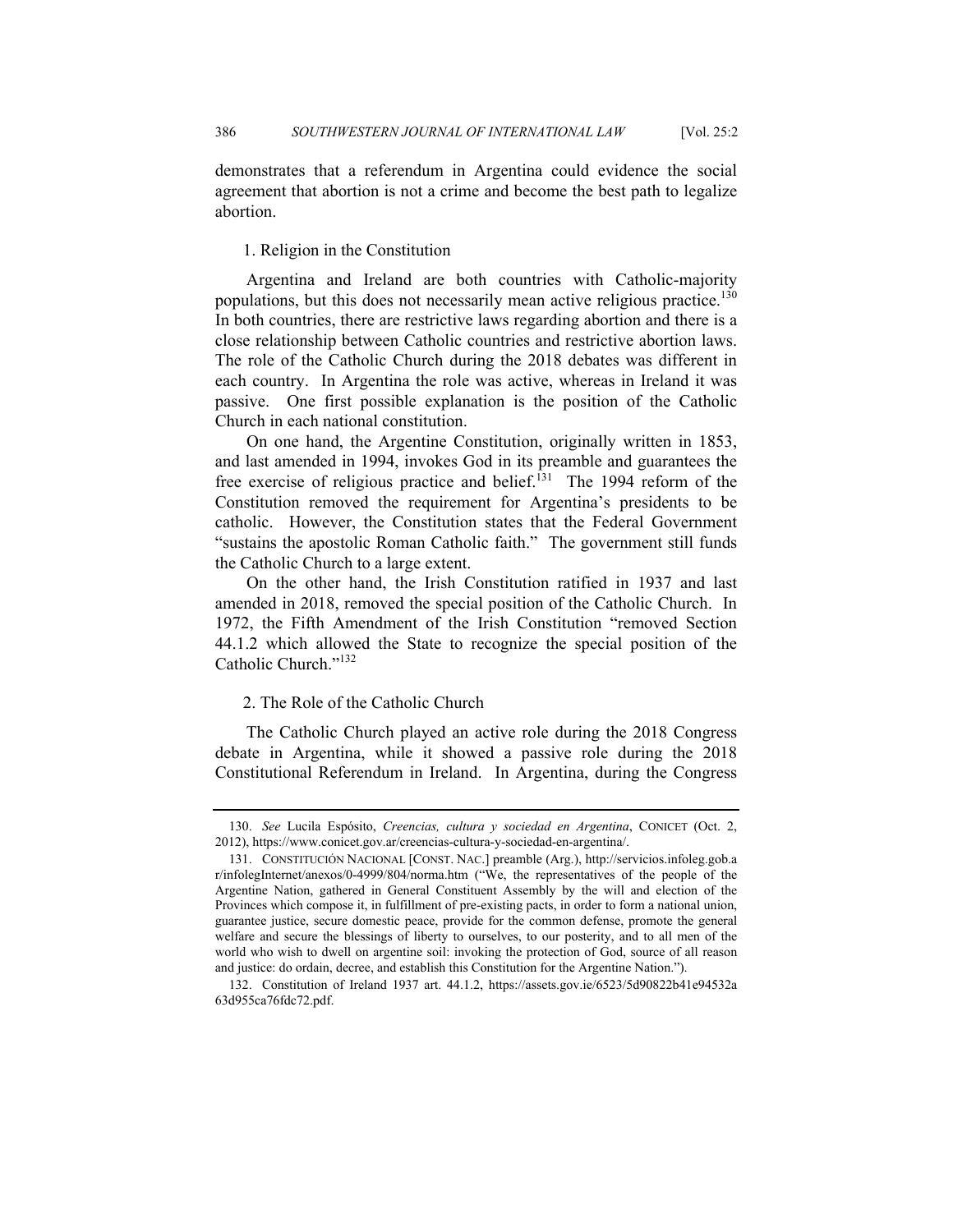debate the Church organized a "march for life" at the Buenos Aires Cathedral, and as mentioned above, the Pope compared abortion with Hitler and the Nazi extermination plan.<sup>133</sup> By contrast, in Ireland religion is unpopular among young people because of public scandals that involve clerical child abuse. Consequently, it seems that the strategy of the Catholic Church during the Constitutional Referendum was to stay apart from the public debate. As experts on the field have affirmed: "When Catholic bishops take a strong position on an issue, public opinion tends to move in the opposite direction in this European Country."<sup>134</sup>

The image of the Catholic Church is losing credibility around western Europe. However, it seems to remain powerful elsewhere in the world, especially in South America.<sup>135</sup> More than 40% of the world's 1.2 billion Catholics live in Latin America. Whereas in the United States the percentage of Roman Catholic is 20.8%, and in Ireland 78.3%, in Argentina the Catholic Church represents the  $92\%$  of the population.<sup>136</sup>

#### 3. Constitutional Reform Process

The second constitutional difference between Ireland and Argentina, explains the reason why the decision to legalize abortion in Ireland was by a Constitutional Referendum, whereas in Argentina the vote was in Congress.137 However, this constitutional dissimilitude does not infringe the Argentine House of Representatives to submit an abortion bill to popular consultation.

The Argentine Constitution in its Article 39 establishes that "bills referring to constitutional reform shall not originate in popular initiatives."138 According to Article 30 of the Argentine Constitution can only be amended by a previous law by Congress declaring "the necessity of the reform" with the vote of at least two-thirds of the members; but it shall not be carried out except by a Convention assembled to that effect."<sup>139</sup> The Irish Constitution, in contrast, requires the consent of the Irish people

 <sup>133.</sup> Harriet Sherwood, *Argentina Abortion Defeat Shows Enduring Power of Catholic Church*, GUARDIAN (Aug. 9, 2018, 6:30 PM), https://www.theguardian.com/world/2018/aug/09/ argentina-abortion-defeat-shows-enduring-power-of-catholic-church.

<sup>134</sup>*. Id*.

 <sup>135.</sup> *Id*.

 <sup>136.</sup> *The World Factbook: Religion*, CENT. INTELLIGENCE AGENCY, https://www.cia.gov/ library/publications/the-world-factbook/fields/2122.html (last visited Aug. 8, 2019).

 <sup>137.</sup> Serhan, *supra* note 8.

 <sup>138.</sup> CONSTITUCIÓN NACIONAL [CONST. NAC.] ART. 39 (Arg.), http://servicios.infoleg.gob.ar/ infolegInternet/anexos/0-4999/804/norma.htm.

 <sup>139.</sup> *Id*. art. 30 (Arg.).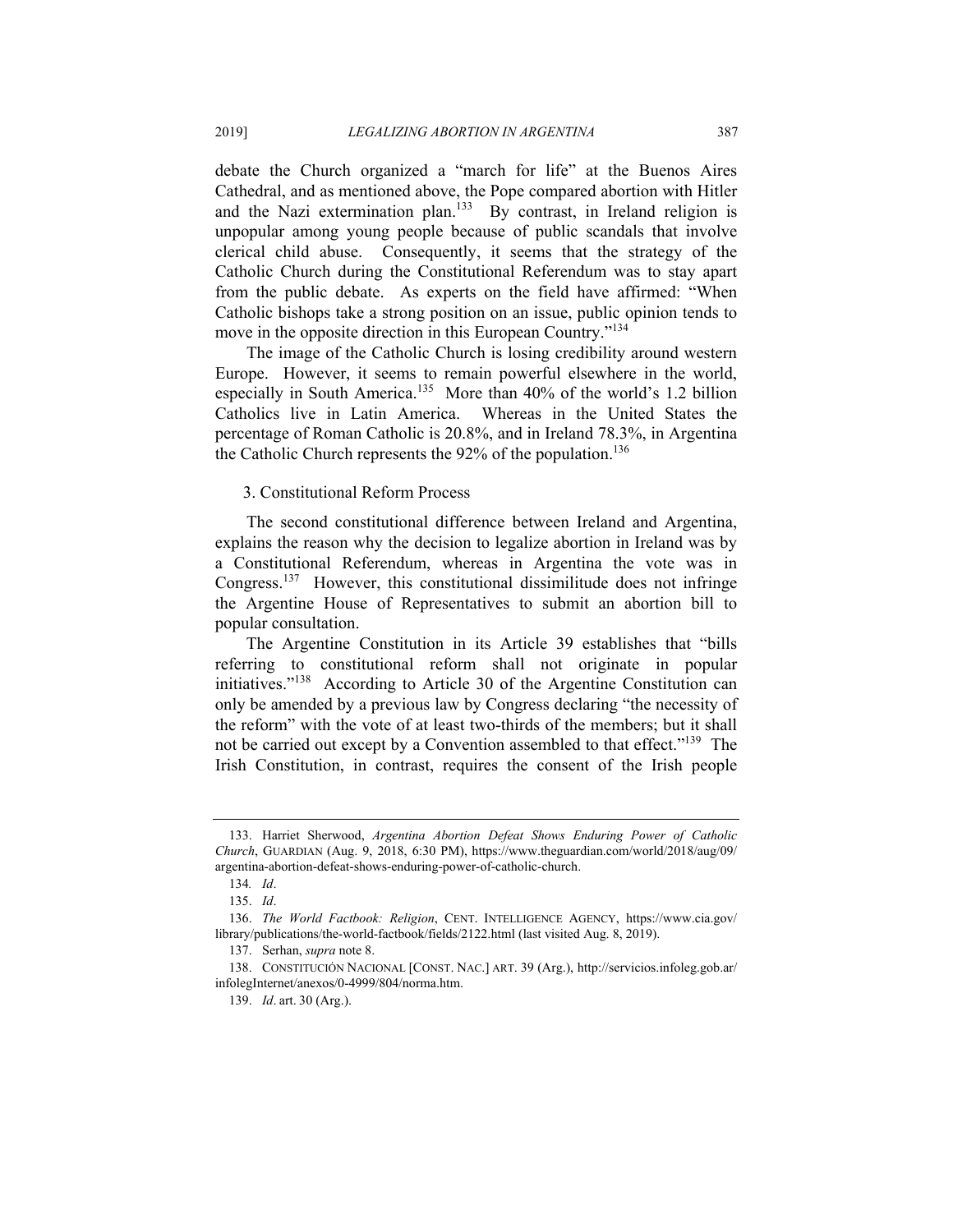before the Constitution can be amended. This means that reforms to the Irish Constitution can only be made by way of constitutional referendum.<sup>140</sup>

Nevertheless, the right to abortion in Argentina is contemplated in the National Criminal Code, not in the Constitution. Therefore, a referendum regarding abortion, would be possible under article 40 of the Argentine Constitution which states: "At the initiative of the House of Deputies, Congress may submit a bill to popular consultation. The law calling said consultation shall not be vetoed. With the affirmative vote of the people of the Nation, the bill shall become a law and its promulgation shall be automatic."<sup>141</sup>

#### 4. Abortion Rights Before 2018

Although women die due to clandestine abortions in Argentina, some people from conservative sectors questioned the need of an abortion law claiming that the 1921 Criminal Code already includes the exceptions in which abortion is legal. This put into evidence that a law that has more than one hundred years became obsolete and needs to be reformed through Congress to give solutions to the real situations that women are facing in Argentina.

While in Argentina the existing law since 1921 allows abortion in cases of rape, incest, and severe situations that put the mother's life and health at risk, in Ireland abortion was permissible only when the woman's life was at risk, but not in cases of rape, incest, and fatal unborn abnormality. Ireland had more restrictive abortion regulations than Argentina, and this is also a reason of the different results that the 2018 debates raised. Furthermore, in 1983 the Eighth Amendment to the Irish Constitution was enacted and established that the right to life of the unborn was considered equal to the right to life of the mother. In other words, "it constitutionalized fetal rights."<sup>142</sup> So far, it seems that the Irish regulation was much more restrictive than the Argentinian.

On May 2018, the Irish people voted through a referendum to repeal the eighth amendment of their constitution. The government proposed to allow women to seek an abortion up to twelve weeks into a pregnancy. In Argentina, the proposed bill that did not pass the Senate in August 2018, intended to legalize abortion during the first fourteen weeks of pregnancy,

 <sup>140.</sup> Fiona De Londras, *Constitutionalizing Fetal Rights: A Salutary Tale From Ireland*, 22 MICH. J. GENDER & L. 243, 281 (2015) ("[T]he general political consensus is that any reform whatsoever requires constitutional change.").

 <sup>141.</sup> CONSTITUCIÓN NACIONAL [CONST. NAC.] ART. 40 (Arg.), http://servicios.infoleg.gob.ar/ infolegInternet/anexos/0-4999/804/norma.htm.

 <sup>142.</sup> Londras, *supra* note 140, at 6.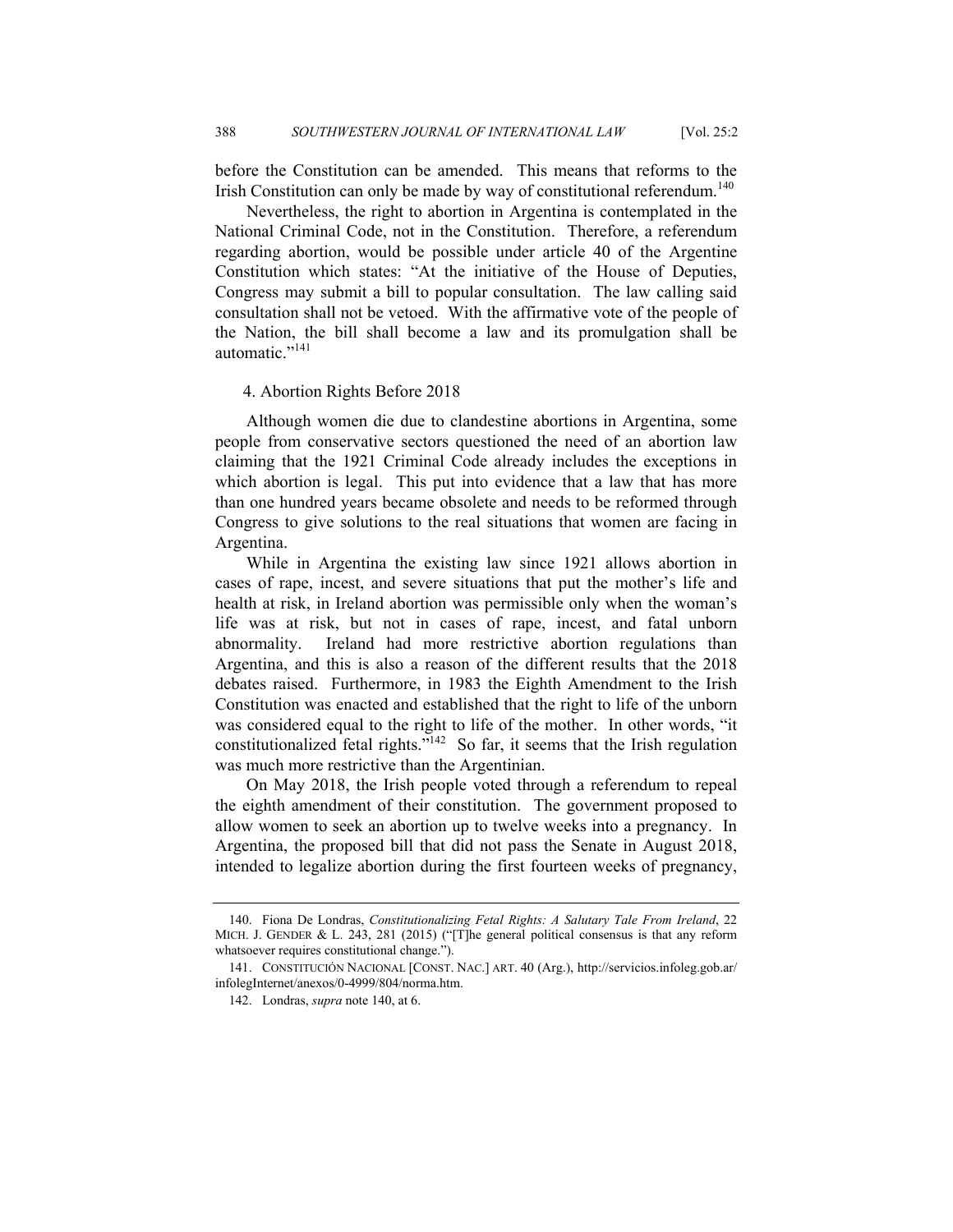and decriminalized it after that point in cases of rape, health risks for the woman, and fetal malformation.<sup>143</sup>

It seems that the Irish more restrictive abortion regulations, was determinative to make people totally agree that the country needed a change. In contrast, as Argentina have the exceptions since 1921 in cases of rape and women's health risk, some people, generally from conservative groups questioned that the country already has abortion regulations, and thus, the debate was not necessary. This position did nothing but demonstrate the urgency of an abortion law in the country.

## 5. Social Mobilizations and Geographic Position

Historically, social mobilizations have preceded the conquest of human rights. Unfortunately, in the case of abortion movements, the mobilizations have been stimulated by tragedy.<sup>144</sup> In Ireland, Savita Halappanavar was denied an abortion and died as a result of an infection during an extended miscarriage in 2012.<sup>145</sup> In Argentina, Chiara Paez, a fourteen-year-old girl, was found dead in her boyfriend's backyard in 2015. She was eight weeks pregnant when she was beaten to death and buried by her boyfriend, who confessed to the police that he was trying to abort her fetus through the beatings. $146$ 

The geographic position of each country shows that Argentina is also probably fighting a more difficult battle, since it lacks neighbors pushing in the same direction. Ireland is part of Europe, a continent where most countries have legalized abortion, whereas Argentina is part of South America, a region that still largely criminalizes abortion. Within Latin America and the Caribbean, the only exceptions are Cuba, Guyana, Mexico City, and Uruguay, which do allow abortions without restriction as to the reason.147

In 2010, the European Court of Human Rights held that Ireland restrictions on abortion violated the European Convention on Human Rights. On December 16, 2010, the European Court of Human Rights

 <sup>143.</sup> CÓDIGO PENAL [CÓD. PEN.] [CRIMINAL CODE] art. 3 (2018) (proposed modifications) (Arg.), https://www.senado.gov.ar/bundles/senadomicrositios/pdf/despenalizacion-aborto/CD22\_1 8PL.pdf.

 <sup>144.</sup> *Id*.

 <sup>145.</sup> Londras, *supra* note 140, at 14.

 <sup>146.</sup> *Pregnant 14-Year-Old Girl, Murdered by Boyfriend, Sparks Mass Protests*, ABC 7 NEWS (June 5, 2015), https://abc7ny.com/society/pregnant-14-year-old-girl-murdered-by-boyfriend-spar ks-mass-protests/768382/.

 <sup>147.</sup> GUTTMACHER INSTITUTE, FACT SHEET: ABORTION IN LATIN AMERICA AND THE CARIBBEAN 2 (2018), https://www.guttmacher.org/sites/default/files/factsheet/ib\_aww-latin-ameri ca.pdf.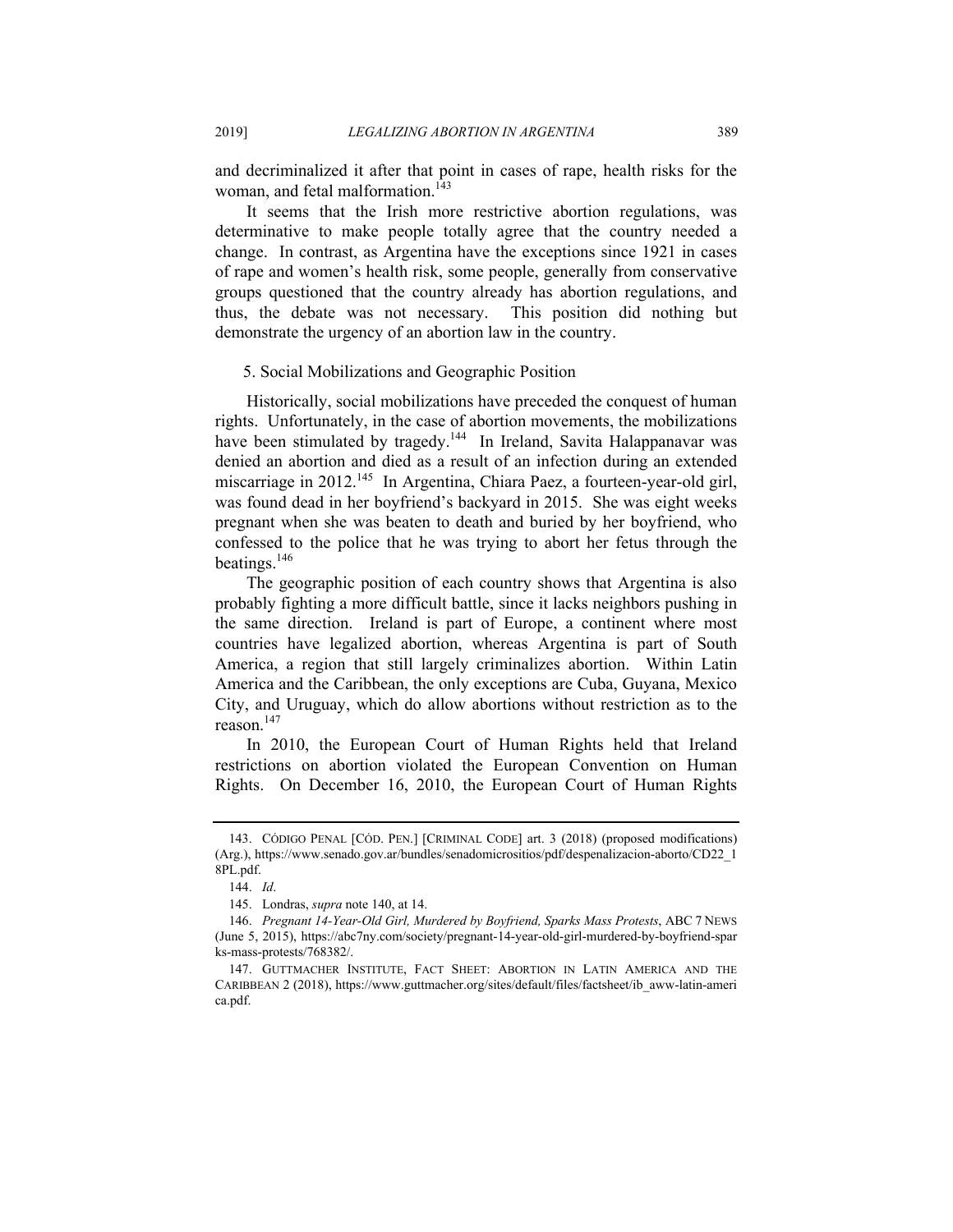decided *A, B, & C v. Ireland*. In this case, three women challenged the Irish law on abortion after being forced to travel abroad to obtain an abortion. They argued that the Irish law violated, among other rights, their right to private life and their right to be free from inhuman or degrading treatment. The Court held that there were significant limitations in Irish medical practice to protect a woman's life and that the state must legislate for abortion services when a woman's life is in danger.  $148$ 

In *A, B, & C v. Ireland*, the European Court of Human Rights found that Ireland was the country in the European Union with the most restrictive prohibition on abortion. Ireland's abortion law was inconsistent with legal standards for abortion regulations in international human rights law. It is also against most European countries' abortion regulations.<sup>149</sup> The Court found that Ireland had violated the European Convention on Human Rights by failing to provide access to abortion practices to a woman whose life was in danger due to her pregnancy. In its region, Ireland was behind most of the progressive European countries.<sup>150</sup>

In contrast, Argentina is considered a progressive country in its region, and has been admired for its human rights policy.151 Since the 1980s, the country has passed progressive laws in areas such as same sex marriage (Ireland passed the law five years after Argentina), gender identity, assisted reproduction, parental responsibility and compensation for domestic workers.<sup>152</sup> Nevertheless, abortion is still restrictive in Argentina only to the three cases stipulated in Article 86 of the National Criminal Code.

# 6. Consequences of Illegal Abortion

Moreover, both in Argentina and Ireland, criminalizing abortion was not a solution to stop women from having abortions. Instead, women were forced to undergo clandestine and unsafe abortions. The consequences of the prohibition to access to safe abortions in each country also show a clear difference between the Latin American and European country.

In Ireland, women had to travel to England for abortion services, and this often cause harm to their physical and mental health. Authors have

 <sup>148.</sup> A, B, & C v. Ireland, App. No. 25579/05, Eur. Ct. H.R. (2010).

 <sup>149.</sup> Press Release, Center for Reproductive Rights, European Court of Human Rights Rules that Ireland Abortion Ban Violates Human Rights, But Doesn't Go Far Enough (Dec. 16, 2010), https://reproductiverights.org/press-room/european-court-of-human-rights-rules-that-irelandabortion-ban-violates-human-rights-but-.

 <sup>150.</sup> FIONA DE LONDRAS & MÁIRÉAD ENRIGHT, REPEALING THE 8TH: REFORMING IRISH ABORTION LAW 16 (2018).

 <sup>151.</sup> Belski, *supra* note 128.

<sup>152</sup>*. Id*.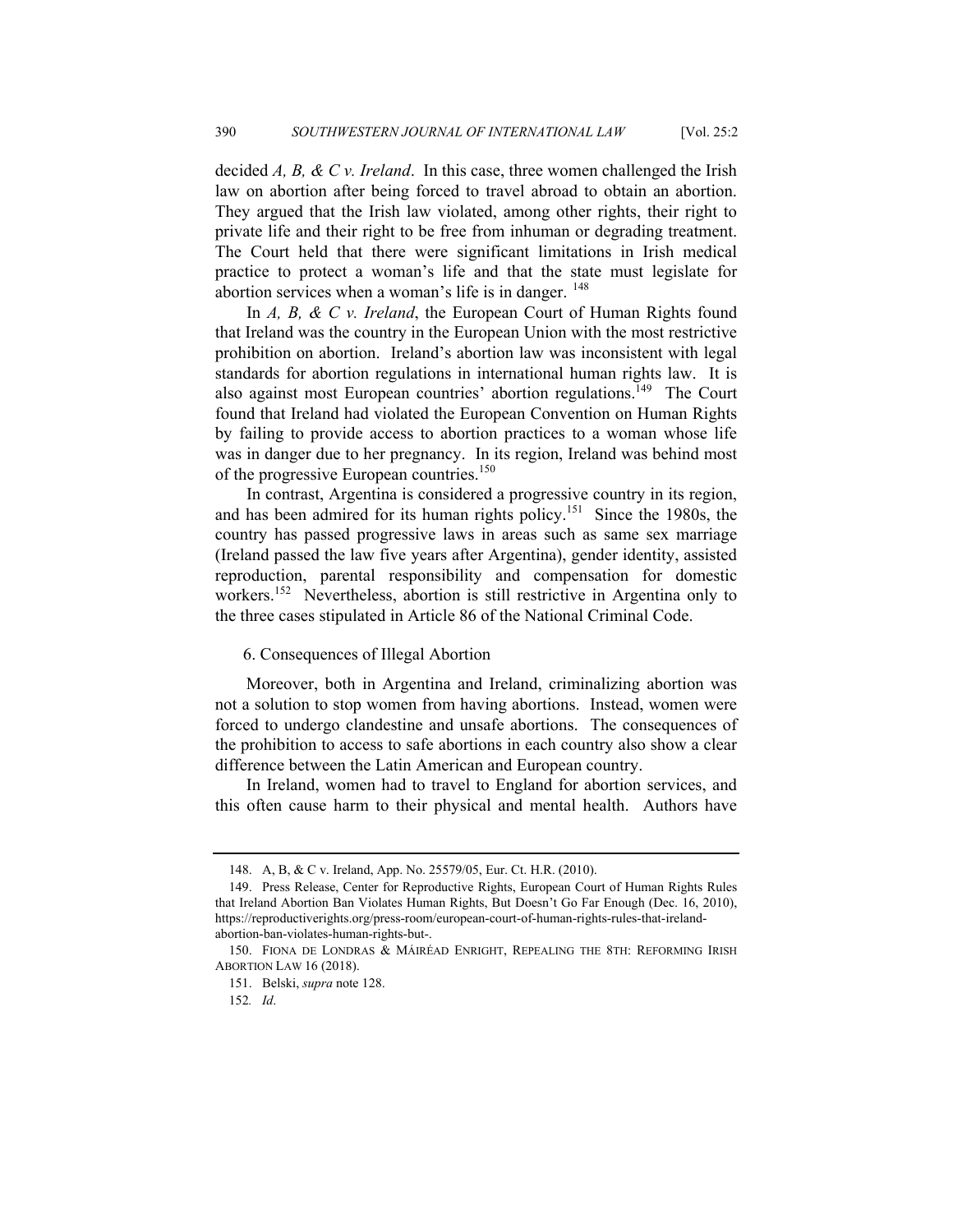stated that "between 1980 and 2013, 158,252 women with Irish addresses accessed abortion in England, which leaves one to wonder how many women had no option but to attempt abortion by other means or to continue with an unwanted pregnancy."<sup>153</sup>

In Argentina, women are still dying from lack of access to safe abortion services. In fact, one week after the Senators rejected the bill in Argentina, a woman died due to a botched at-home abortion.<sup>154</sup> President Mauricio Macri's health minister, Adolfo Rubinstein, estimated that some 47,063 abortions were carried in Argentina in the last five years, and that seventy percent are in unsafe conditions.<sup>155</sup> Clandestine abortion statistics have been publicized by pro-choice groups for years, without achieving media visibility until 2018 Congress debate.

After comparing the similarities and differences between Argentina and Ireland, it seems that pressure and active role of the Catholic Church in Argentina, where priests and bishops spoke against abortion in public, is one of the reasons why the proposed abortion bill did not pass the Senate. However, as previously mentioned, a growing number of apostasy supporter's express frustration with the Catholic Church over its opposition to the recent legal abortion Congress debate and are abandoning the Catholic Church.<sup>156</sup>

#### **CONCLUSION**

The way to protect women from the terrible consequences of clandestine abortions is by legalizing this practice through Congress. In *F.A.L.*, the Argentine Supreme Court recognized abortion as a human right. However, the deficiencies of compliance with the *F.A.L.* decision proves the lack of enforcement power of the judiciary and the poor institutional quality of the Argentine Supreme Court. This reinforces the normative claims for legalization through Congress, to obtain a law that arises from a democratic body elected by the people.

 <sup>153.</sup> LONDRAS & ENRIGHT, *supra* note 150.

<sup>154</sup>*. See* Amanda Arnold, *Woman Dies From DIY Abortion a Week After Argentina's Abortion Vote*, CUT (Aug. 15, 2018), https://www.thecut.com/2018/08/one-woman-has-diedsince-argentina-rejected-abortion-bill.html; Dominique Mosbergen, *Woman Dies From Botched At-Home Abortion Days After Argentina Rejects Abortion Bill*, HUFFINGTON POST (Aug. 16, 2018, 5:39 AM), https://www.huffingtonpost.com/entry/argentina-abortion-bill-woman-zadies\_u s\_5b7504ece4b02b415d7548df.

 <sup>155.</sup> Adolfo Rubinstein, *Ministro De Salud De La Nación*, YOUTUBE (July 24, 2018), https:// www.youtube.com/watch?v=yJ4Gg6fVhOY.

 <sup>156.</sup> Uki Goñi, *Argentinians Formally Leave Catholic Church Over Stance on Abortion*, GUARDIAN (Sept. 9, 2018, 5:00 PM), https://www.theguardian.com/world/2018/sep/09/argentinacatholic-church-legalize-abortion-apostacy.